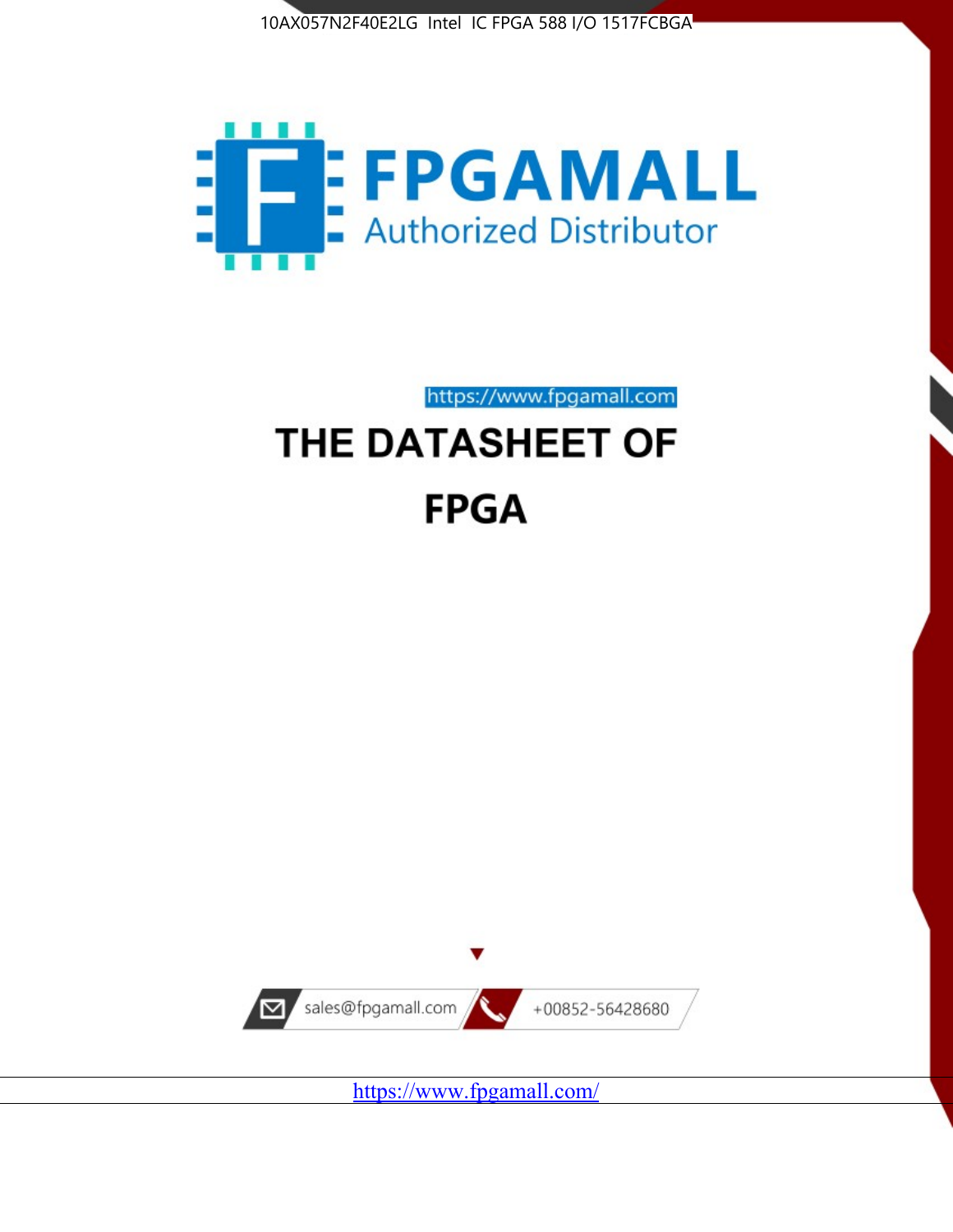10AX057N2F40E2LG Intel IC FPGA 588 I/O 1517FCBGA



# **Intel® Arria® 10 Device Overview**



**A10-OVERVIEW | 2018.12.06** Latest document on the web: **[PDF](https://www.intel.com/content/dam/www/programmable/us/en/pdfs/literature/hb/arria-10/a10_overview.pdf)** | **[HTML](https://www.intel.com/content/www/us/en/programmable/documentation/sam1403480274650.html)**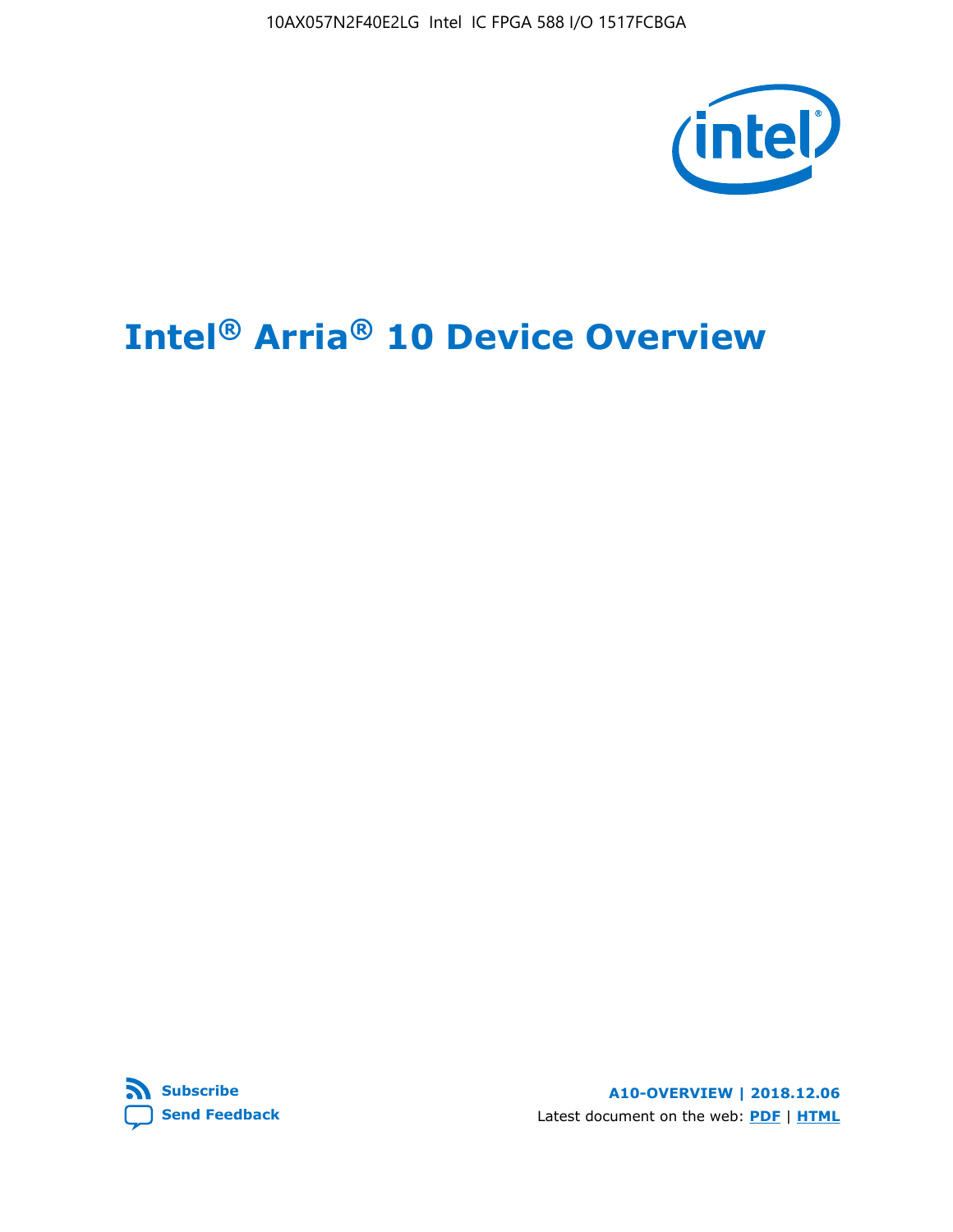

**Contents** 

# **Contents**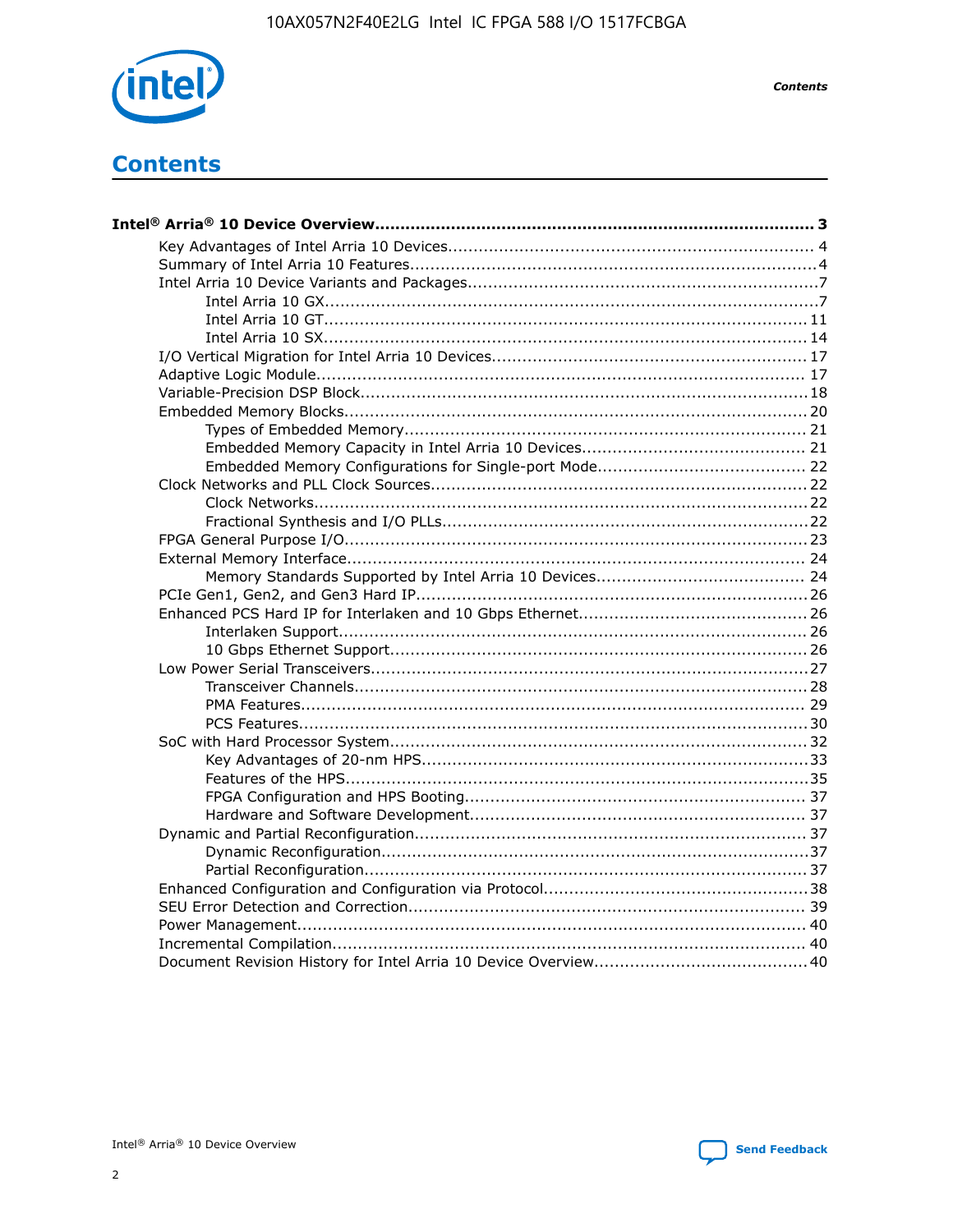**A10-OVERVIEW | 2018.12.06**

**[Send Feedback](mailto:FPGAtechdocfeedback@intel.com?subject=Feedback%20on%20Intel%20Arria%2010%20Device%20Overview%20(A10-OVERVIEW%202018.12.06)&body=We%20appreciate%20your%20feedback.%20In%20your%20comments,%20also%20specify%20the%20page%20number%20or%20paragraph.%20Thank%20you.)**



# **Intel® Arria® 10 Device Overview**

The Intel<sup>®</sup> Arria<sup>®</sup> 10 device family consists of high-performance and power-efficient 20 nm mid-range FPGAs and SoCs.

Intel Arria 10 device family delivers:

- Higher performance than the previous generation of mid-range and high-end FPGAs.
- Power efficiency attained through a comprehensive set of power-saving technologies.

The Intel Arria 10 devices are ideal for high performance, power-sensitive, midrange applications in diverse markets.

| <b>Market</b>         | <b>Applications</b>                                                                                               |
|-----------------------|-------------------------------------------------------------------------------------------------------------------|
| Wireless              | Channel and switch cards in remote radio heads<br>٠<br>Mobile backhaul<br>٠                                       |
| Wireline              | 40G/100G muxponders and transponders<br>٠<br>100G line cards<br>٠<br><b>Bridging</b><br>٠<br>Aggregation<br>٠     |
| <b>Broadcast</b>      | Studio switches<br>٠<br>Servers and transport<br>٠<br>Videoconferencing<br>٠<br>Professional audio and video<br>٠ |
| Computing and Storage | Flash cache<br>٠<br>Cloud computing servers<br>٠<br>Server acceleration<br>٠                                      |
| Medical               | Diagnostic scanners<br>٠<br>Diagnostic imaging<br>٠                                                               |
| Military              | Missile guidance and control<br>٠<br>Radar<br>٠<br>Electronic warfare<br>٠<br>Secure communications<br>٠          |

#### **Table 1. Sample Markets and Ideal Applications for Intel Arria 10 Devices**

#### **Related Information**

- [Intel Arria 10 Device Handbook: Known Issues](http://www.altera.com/support/kdb/solutions/rd07302013_646.html) Lists the planned updates to the *Intel Arria 10 Device Handbook* chapters.
- [Intel Arria 10 GX/GT Device Errata and Design Recommendations](https://www.intel.com/content/www/us/en/programmable/documentation/agz1493851706374.html#yqz1494433888646)
- [Intel Arria 10 SX Device Errata and Design Recommendations](https://www.intel.com/content/www/us/en/programmable/documentation/cru1462832385668.html#cru1462832558642)

Intel Corporation. All rights reserved. Intel, the Intel logo, Altera, Arria, Cyclone, Enpirion, MAX, Nios, Quartus and Stratix words and logos are trademarks of Intel Corporation or its subsidiaries in the U.S. and/or other countries. Intel warrants performance of its FPGA and semiconductor products to current specifications in accordance with Intel's standard warranty, but reserves the right to make changes to any products and services at any time without notice. Intel assumes no responsibility or liability arising out of the application or use of any information, product, or service described herein except as expressly agreed to in writing by Intel. Intel customers are advised to obtain the latest version of device specifications before relying on any published information and before placing orders for products or services. \*Other names and brands may be claimed as the property of others.

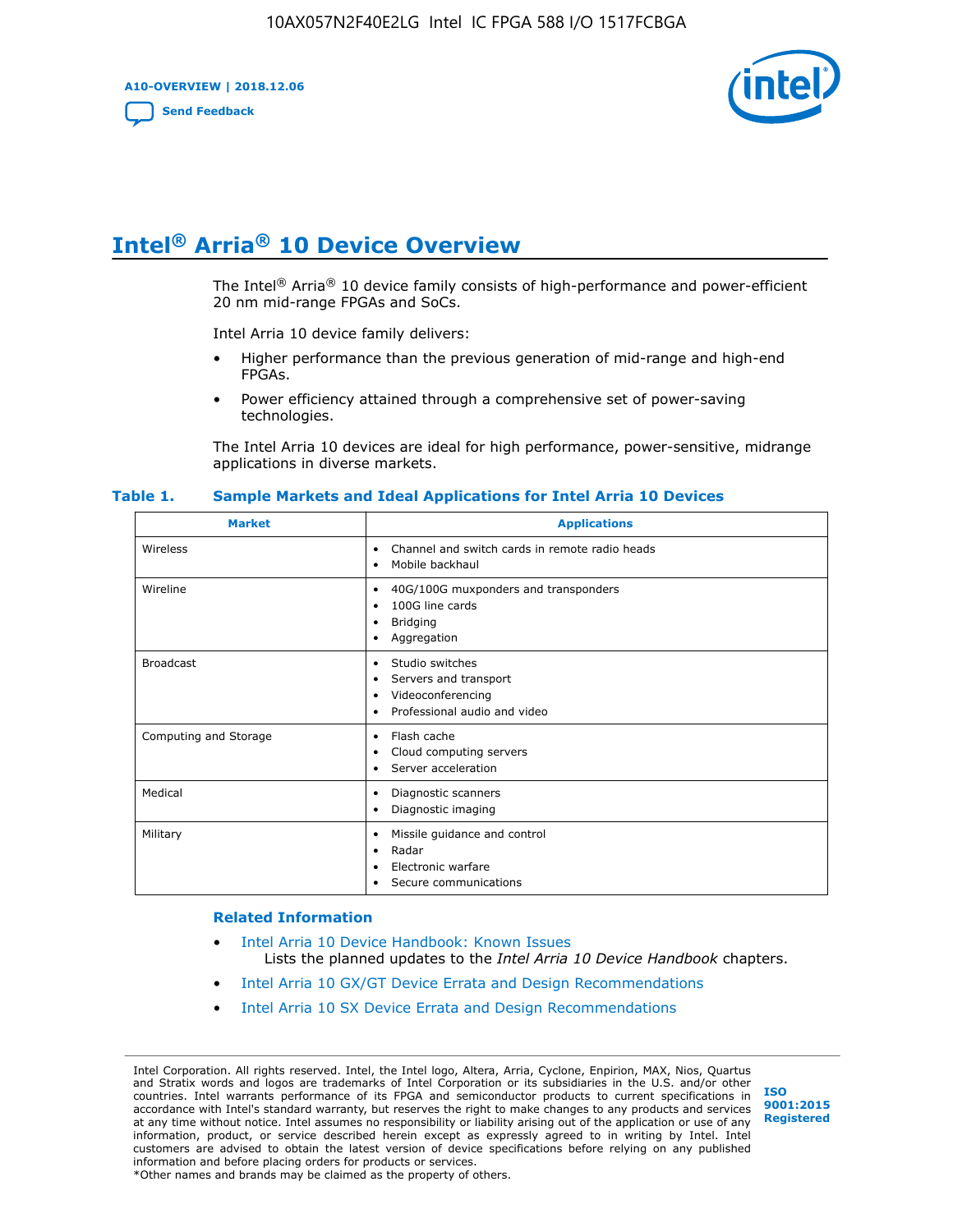

# **Key Advantages of Intel Arria 10 Devices**

# **Table 2. Key Advantages of the Intel Arria 10 Device Family**

| <b>Advantage</b>                                                                                          | <b>Supporting Feature</b>                                                                                                                                                                                                                                                                                                |
|-----------------------------------------------------------------------------------------------------------|--------------------------------------------------------------------------------------------------------------------------------------------------------------------------------------------------------------------------------------------------------------------------------------------------------------------------|
| Enhanced core architecture                                                                                | Built on TSMC's 20 nm process technology<br>٠<br>60% higher performance than the previous generation of mid-range FPGAs<br>٠<br>15% higher performance than the fastest previous-generation FPGA<br>٠                                                                                                                    |
| High-bandwidth integrated<br>transceivers                                                                 | Short-reach rates up to 25.8 Gigabits per second (Gbps)<br>٠<br>Backplane capability up to 12.5 Gbps<br>٠<br>Integrated 10GBASE-KR and 40GBASE-KR4 Forward Error Correction (FEC)<br>٠                                                                                                                                   |
| Improved logic integration and<br>hard IP blocks                                                          | 8-input adaptive logic module (ALM)<br>٠<br>Up to 65.6 megabits (Mb) of embedded memory<br>٠<br>Variable-precision digital signal processing (DSP) blocks<br>Fractional synthesis phase-locked loops (PLLs)<br>Hard PCI Express Gen3 IP blocks<br>Hard memory controllers and PHY up to 2,400 Megabits per second (Mbps) |
| Second generation hard<br>processor system (HPS) with<br>integrated ARM* Cortex*-A9*<br>MPCore* processor | Tight integration of a dual-core ARM Cortex-A9 MPCore processor, hard IP, and an<br>٠<br>FPGA in a single Intel Arria 10 system-on-a-chip (SoC)<br>Supports over 128 Gbps peak bandwidth with integrated data coherency between<br>$\bullet$<br>the processor and the FPGA fabric                                        |
| Advanced power savings                                                                                    | Comprehensive set of advanced power saving features<br>٠<br>Power-optimized MultiTrack routing and core architecture<br>٠<br>Up to 40% lower power compared to previous generation of mid-range FPGAs<br>٠<br>Up to 60% lower power compared to previous generation of high-end FPGAs                                    |

# **Summary of Intel Arria 10 Features**

## **Table 3. Summary of Features for Intel Arria 10 Devices**

| <b>Feature</b>                  | <b>Description</b>                                                                                                                                                                                                                                                                                                                                                                                       |
|---------------------------------|----------------------------------------------------------------------------------------------------------------------------------------------------------------------------------------------------------------------------------------------------------------------------------------------------------------------------------------------------------------------------------------------------------|
| Technology                      | TSMC's 20-nm SoC process technology<br>٠<br>Allows operation at a lower $V_{\text{CC}}$ level of 0.82 V instead of the 0.9 V standard $V_{\text{CC}}$ core voltage                                                                                                                                                                                                                                       |
| Packaging                       | 1.0 mm ball-pitch Fineline BGA packaging<br>0.8 mm ball-pitch Ultra Fineline BGA packaging<br>Multiple devices with identical package footprints for seamless migration between different<br><b>FPGA</b> densities<br>Devices with compatible package footprints allow migration to next generation high-end<br>Stratix $\mathcal{R}$ 10 devices<br>RoHS, leaded $(1)$ , and lead-free (Pb-free) options |
| High-performance<br>FPGA fabric | Enhanced 8-input ALM with four registers<br>٠<br>Improved multi-track routing architecture to reduce congestion and improve compilation time<br>Hierarchical core clocking architecture<br>Fine-grained partial reconfiguration                                                                                                                                                                          |
| Internal memory<br>blocks       | M20K-20-Kb memory blocks with hard error correction code (ECC)<br>Memory logic array block (MLAB)-640-bit memory                                                                                                                                                                                                                                                                                         |
|                                 | continued                                                                                                                                                                                                                                                                                                                                                                                                |



<sup>(1)</sup> Contact Intel for availability.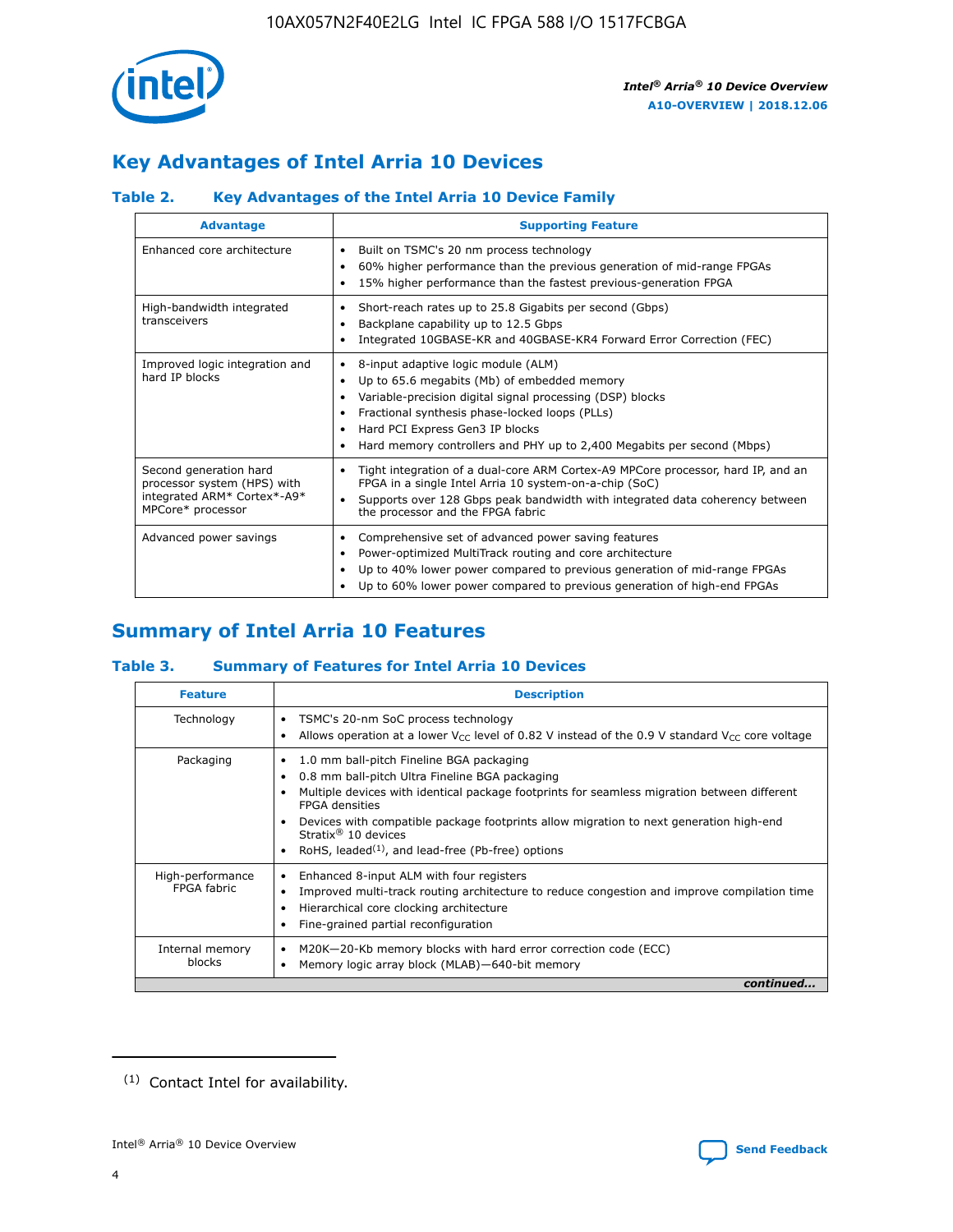$\mathsf{r}$ 



| <b>Feature</b>                         |                                                                                                                | <b>Description</b>                                                                                                                                                                                                                                                                                                                                                                                                                                                                                                                                                                                                                                                                                                                                                                                                                          |
|----------------------------------------|----------------------------------------------------------------------------------------------------------------|---------------------------------------------------------------------------------------------------------------------------------------------------------------------------------------------------------------------------------------------------------------------------------------------------------------------------------------------------------------------------------------------------------------------------------------------------------------------------------------------------------------------------------------------------------------------------------------------------------------------------------------------------------------------------------------------------------------------------------------------------------------------------------------------------------------------------------------------|
| Embedded Hard IP<br>blocks             | Variable-precision DSP                                                                                         | Native support for signal processing precision levels from $18 \times 19$ to<br>$\bullet$<br>54 x 54<br>Native support for 27 x 27 multiplier mode<br>64-bit accumulator and cascade for systolic finite impulse responses<br>(FIRs)<br>Internal coefficient memory banks<br>٠<br>Preadder/subtractor for improved efficiency<br>Additional pipeline register to increase performance and reduce<br>power<br>Supports floating point arithmetic:<br>- Perform multiplication, addition, subtraction, multiply-add,<br>multiply-subtract, and complex multiplication.<br>- Supports multiplication with accumulation capability, cascade<br>summation, and cascade subtraction capability.<br>- Dynamic accumulator reset control.<br>- Support direct vector dot and complex multiplication chaining<br>multiply floating point DSP blocks. |
|                                        | Memory controller                                                                                              | DDR4, DDR3, and DDR3L                                                                                                                                                                                                                                                                                                                                                                                                                                                                                                                                                                                                                                                                                                                                                                                                                       |
|                                        | PCI Express*                                                                                                   | PCI Express (PCIe*) Gen3 (x1, x2, x4, or x8), Gen2 (x1, x2, x4, or x8)<br>and Gen1 (x1, x2, x4, or x8) hard IP with complete protocol stack,<br>endpoint, and root port                                                                                                                                                                                                                                                                                                                                                                                                                                                                                                                                                                                                                                                                     |
|                                        | Transceiver I/O                                                                                                | 10GBASE-KR/40GBASE-KR4 Forward Error Correction (FEC)<br>PCS hard IPs that support:<br>- 10-Gbps Ethernet (10GbE)<br>- PCIe PIPE interface<br>- Interlaken<br>- Gbps Ethernet (GbE)<br>- Common Public Radio Interface (CPRI) with deterministic latency<br>support<br>- Gigabit-capable passive optical network (GPON) with fast lock-<br>time support<br>13.5G JESD204b<br>$\bullet$<br>8B/10B, 64B/66B, 64B/67B encoders and decoders<br>Custom mode support for proprietary protocols                                                                                                                                                                                                                                                                                                                                                   |
| Core clock networks                    | $\bullet$<br>$\bullet$                                                                                         | Up to 800 MHz fabric clocking, depending on the application:<br>- 667 MHz external memory interface clocking with 2,400 Mbps DDR4 interface<br>- 800 MHz LVDS interface clocking with 1,600 Mbps LVDS interface<br>Global, regional, and peripheral clock networks<br>Clock networks that are not used can be gated to reduce dynamic power                                                                                                                                                                                                                                                                                                                                                                                                                                                                                                 |
| Phase-locked loops<br>(PLLs)           | High-resolution fractional synthesis PLLs:<br>$\bullet$<br>Integer PLLs:<br>- Adjacent to general purpose I/Os | - Precision clock synthesis, clock delay compensation, and zero delay buffering (ZDB)<br>- Support integer mode and fractional mode<br>- Fractional mode support with third-order delta-sigma modulation<br>- Support external memory and LVDS interfaces                                                                                                                                                                                                                                                                                                                                                                                                                                                                                                                                                                                   |
| FPGA General-purpose<br>$I/Os$ (GPIOs) | On-chip termination (OCT)<br>$\bullet$                                                                         | 1.6 Gbps LVDS-every pair can be configured as receiver or transmitter<br>1.2 V to 3.0 V single-ended LVTTL/LVCMOS interfacing                                                                                                                                                                                                                                                                                                                                                                                                                                                                                                                                                                                                                                                                                                               |
| <b>External Memory</b><br>Interface    |                                                                                                                | Hard memory controller- DDR4, DDR3, and DDR3L support<br>$-$ DDR4-speeds up to 1,200 MHz/2,400 Mbps<br>- DDR3-speeds up to 1,067 MHz/2,133 Mbps<br>Soft memory controller—provides support for RLDRAM $3^{(2)}$ , QDR IV $(2^2)$ , and QDR II+<br>continued                                                                                                                                                                                                                                                                                                                                                                                                                                                                                                                                                                                 |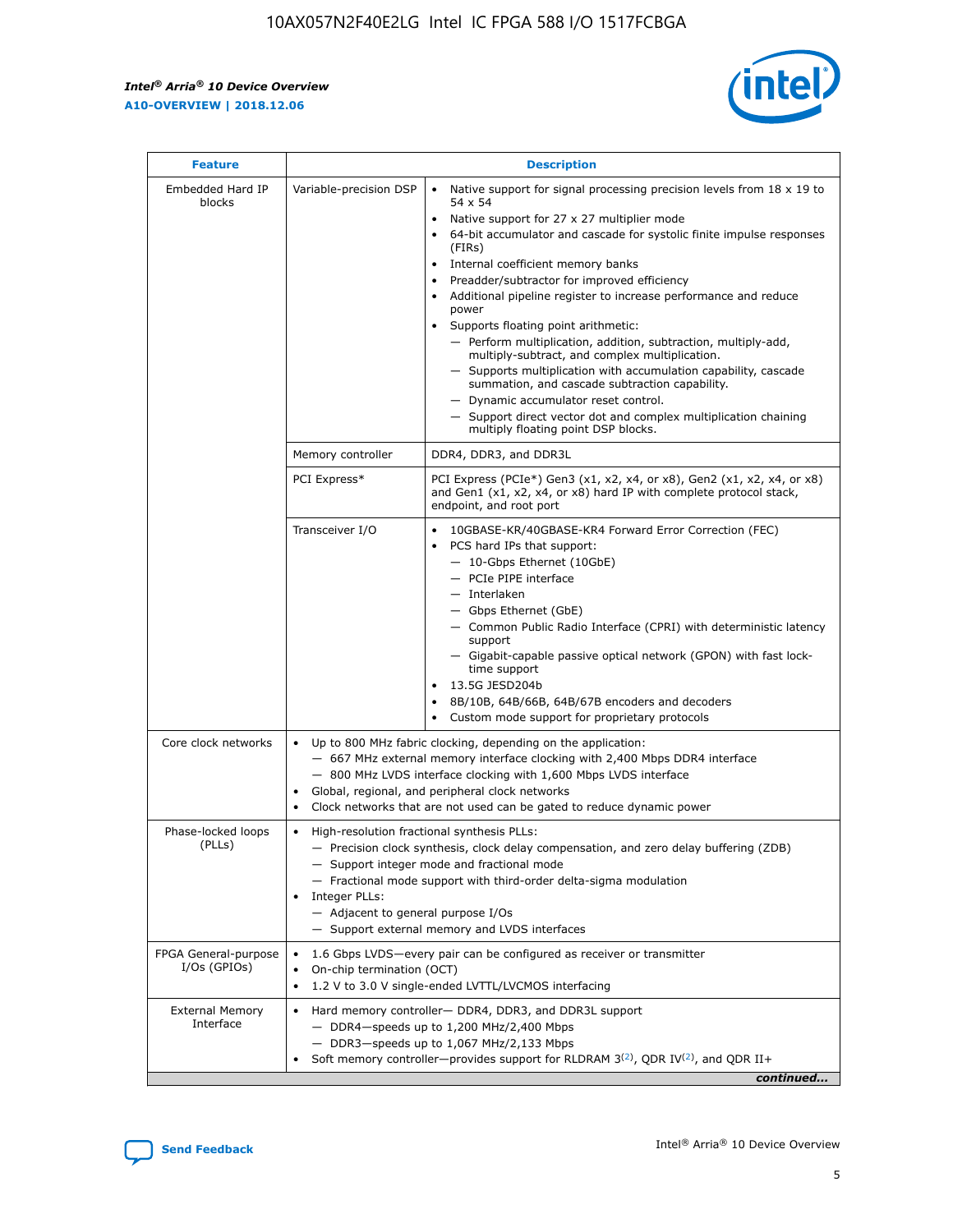

| <b>Feature</b>                                    | <b>Description</b>                                                                                                                                                                                                                                                                                                                                                                                                                                                                                                                                                                                                                                                        |
|---------------------------------------------------|---------------------------------------------------------------------------------------------------------------------------------------------------------------------------------------------------------------------------------------------------------------------------------------------------------------------------------------------------------------------------------------------------------------------------------------------------------------------------------------------------------------------------------------------------------------------------------------------------------------------------------------------------------------------------|
| Low-power serial<br>transceivers                  | • Continuous operating range:<br>- Intel Arria 10 GX-1 Gbps to 17.4 Gbps<br>$-$ Intel Arria 10 GT $-1$ Gbps to 25.8 Gbps<br>Backplane support:<br>$\bullet$<br>$-$ Intel Arria 10 GX-up to 12.5<br>$-$ Intel Arria 10 GT-up to 12.5<br>Extended range down to 125 Mbps with oversampling<br>ATX transmit PLLs with user-configurable fractional synthesis capability<br>Electronic Dispersion Compensation (EDC) support for XFP, SFP+, OSFP, and CFP optical<br>module<br>Adaptive linear and decision feedback equalization<br>$\bullet$<br>Transmitter pre-emphasis and de-emphasis<br>$\bullet$<br>Dynamic partial reconfiguration of individual transceiver channels |
| <b>HPS</b><br>(Intel Arria 10 SX<br>devices only) | Dual-core ARM Cortex-A9 MPCore processor-1.2 GHz CPU with<br>Processor and system<br>$\bullet$<br>1.5 GHz overdrive capability<br>256 KB on-chip RAM and 64 KB on-chip ROM<br>System peripherals-general-purpose timers, watchdog timers, direct<br>memory access (DMA) controller, FPGA configuration manager, and<br>clock and reset managers<br>• Security features—anti-tamper, secure boot, Advanced Encryption<br>Standard (AES) and authentication (SHA)<br>ARM CoreSight* JTAG debug access port, trace port, and on-chip<br>$\bullet$<br>trace storage                                                                                                           |
|                                                   | <b>External interfaces</b><br>Hard memory interface—Hard memory controller (2,400 Mbps DDR4,<br>and 2,133 Mbps DDR3), Quad serial peripheral interface (QSPI) flash<br>controller, NAND flash controller, direct memory access (DMA)<br>controller, Secure Digital/MultiMediaCard (SD/MMC) controller<br>Communication interface-10/100/1000 Ethernet media access<br>$\bullet$<br>control (MAC), USB On-The-GO (OTG) controllers, I <sup>2</sup> C controllers,<br>UART 16550, serial peripheral interface (SPI), and up to 62<br>HPS GPIO interfaces (48 direct-share I/Os)                                                                                             |
|                                                   | Interconnects to core<br>• High-performance ARM AMBA* AXI bus bridges that support<br>simultaneous read and write<br>HPS-FPGA bridges-include the FPGA-to-HPS, HPS-to-FPGA, and<br>$\bullet$<br>lightweight HPS-to-FPGA bridges that allow the FPGA fabric to issue<br>transactions to slaves in the HPS, and vice versa<br>Configuration bridge that allows HPS configuration manager to<br>configure the core logic via dedicated 32-bit configuration port<br>FPGA-to-HPS SDRAM controller bridge-provides configuration<br>interfaces for the multiport front end (MPFE) of the HPS SDRAM<br>controller                                                               |
| Configuration                                     | Tamper protection—comprehensive design protection to protect your valuable IP investments<br>Enhanced 256-bit advanced encryption standard (AES) design security with authentication<br>$\bullet$<br>Configuration via protocol (CvP) using PCIe Gen1, Gen2, or Gen3<br>continued                                                                                                                                                                                                                                                                                                                                                                                         |

<sup>(2)</sup> Intel Arria 10 devices support this external memory interface using hard PHY with soft memory controller.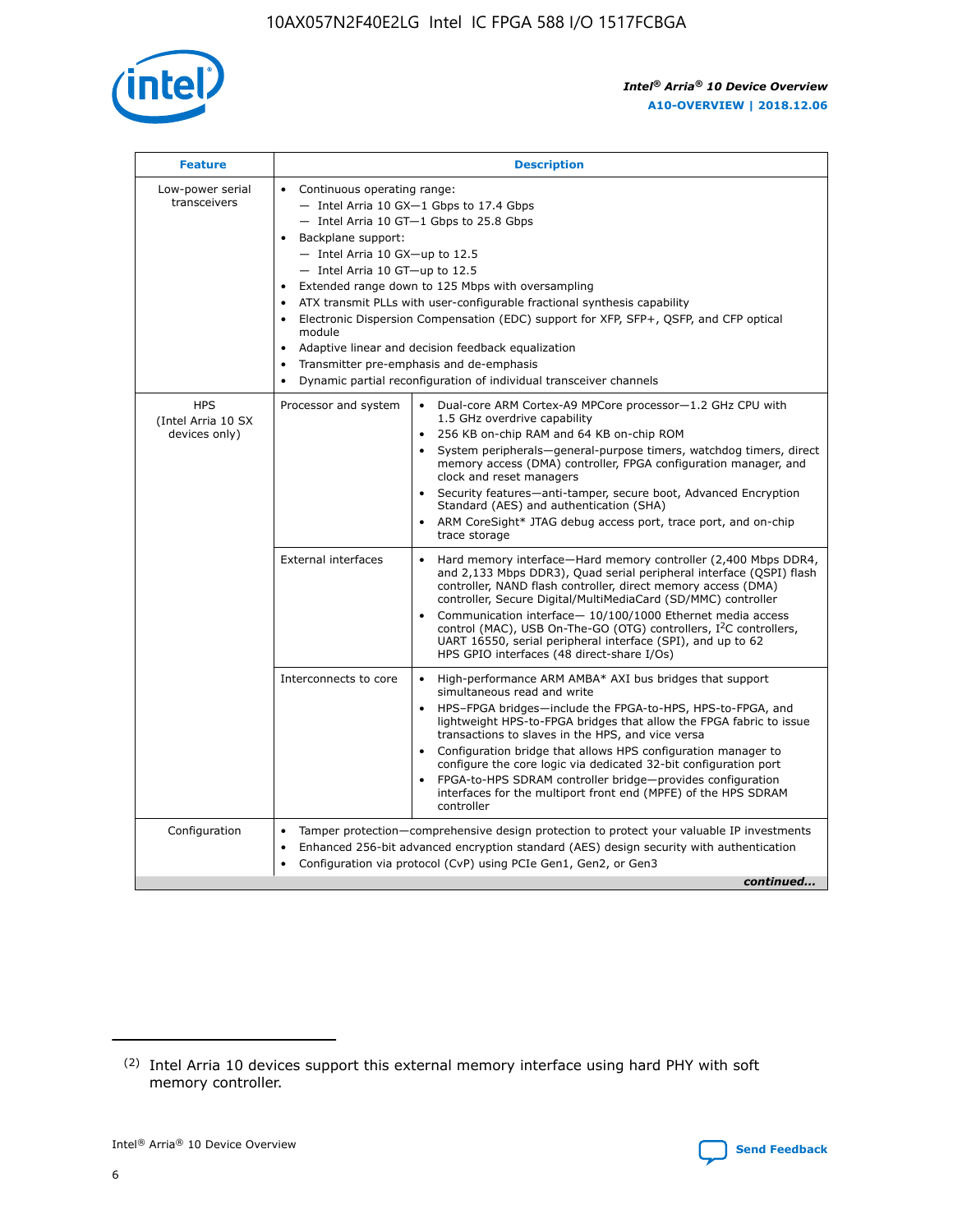

| <b>Feature</b>     | <b>Description</b>                                                                                                                                                                                               |
|--------------------|------------------------------------------------------------------------------------------------------------------------------------------------------------------------------------------------------------------|
|                    | Dynamic reconfiguration of the transceivers and PLLs<br>Fine-grained partial reconfiguration of the core fabric<br>Active Serial x4 Interface<br>$\bullet$                                                       |
| Power management   | SmartVID<br>Low static power device options<br>Programmable Power Technology<br>Intel Quartus <sup>®</sup> Prime integrated power analysis                                                                       |
| Software and tools | Intel Quartus Prime design suite<br>Transceiver toolkit<br>Platform Designer system integration tool<br>DSP Builder for Intel FPGAs<br>OpenCL <sup>™</sup> support<br>Intel SoC FPGA Embedded Design Suite (EDS) |

## **Related Information**

[Intel Arria 10 Transceiver PHY Overview](https://www.intel.com/content/www/us/en/programmable/documentation/nik1398707230472.html#nik1398706768037) Provides details on Intel Arria 10 transceivers.

# **Intel Arria 10 Device Variants and Packages**

#### **Table 4. Device Variants for the Intel Arria 10 Device Family**

| <b>Variant</b>    | <b>Description</b>                                                                                                                                                                                                     |
|-------------------|------------------------------------------------------------------------------------------------------------------------------------------------------------------------------------------------------------------------|
| Intel Arria 10 GX | FPGA featuring 17.4 Gbps transceivers for short reach applications with 12.5 backplane driving<br>capability.                                                                                                          |
| Intel Arria 10 GT | FPGA featuring:<br>17.4 Gbps transceivers for short reach applications with 12.5 backplane driving capability.<br>25.8 Gbps transceivers for supporting CAUI-4 and CEI-25G applications with CFP2 and CFP4<br>modules. |
| Intel Arria 10 SX | SoC integrating ARM-based HPS and FPGA featuring 17.4 Gbps transceivers for short reach<br>applications with 12.5 backplane driving capability.                                                                        |

# **Intel Arria 10 GX**

This section provides the available options, maximum resource counts, and package plan for the Intel Arria 10 GX devices.

The information in this section is correct at the time of publication. For the latest information and to get more details, refer to the Intel FPGA Product Selector.

#### **Related Information**

#### [Intel FPGA Product Selector](http://www.altera.com/products/selector/psg-selector.html) Provides the latest information on Intel products.

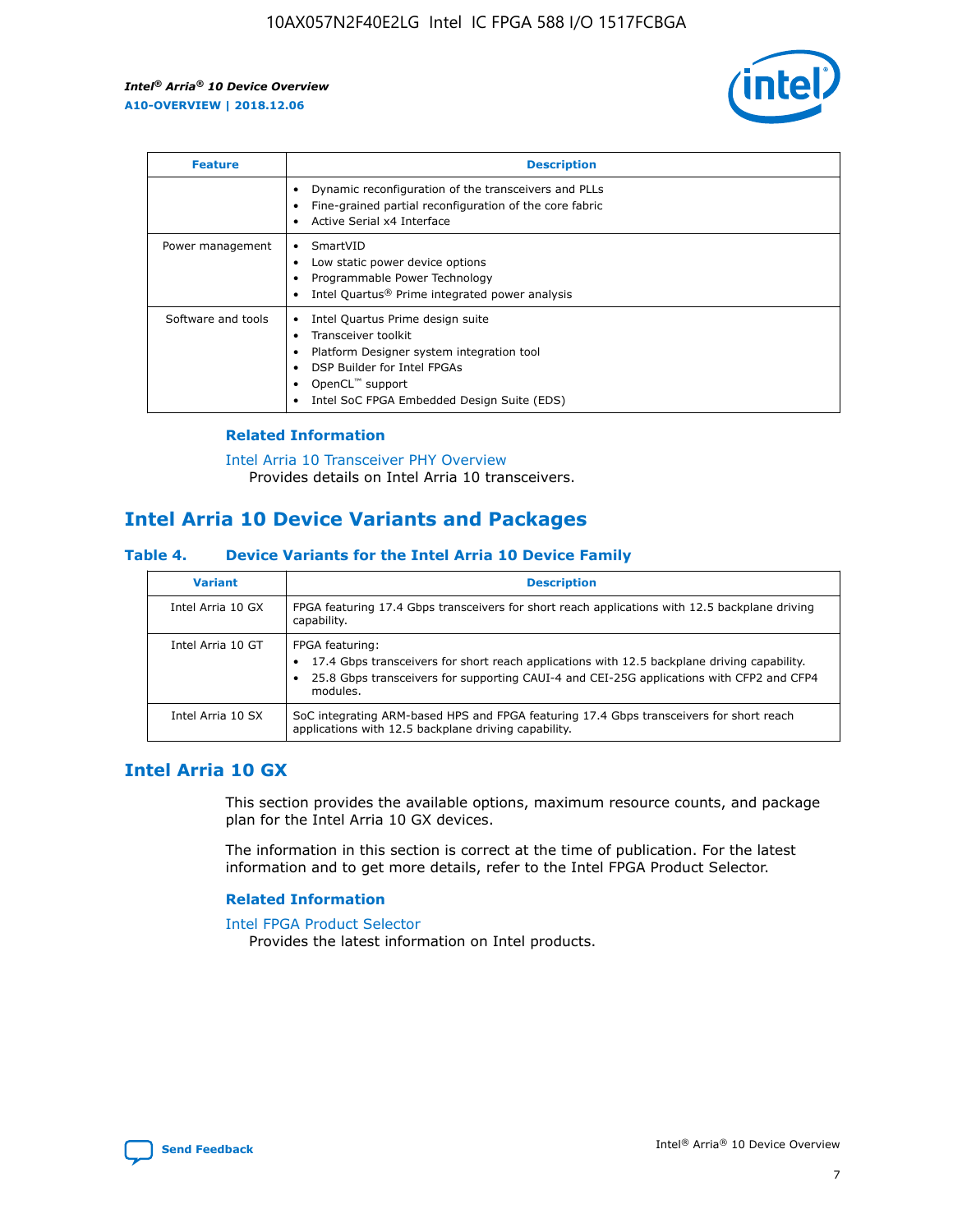

# **Available Options**





#### **Related Information**

[Transceiver Performance for Intel Arria 10 GX/SX Devices](https://www.intel.com/content/www/us/en/programmable/documentation/mcn1413182292568.html#mcn1413213965502) Provides more information about the transceiver speed grade.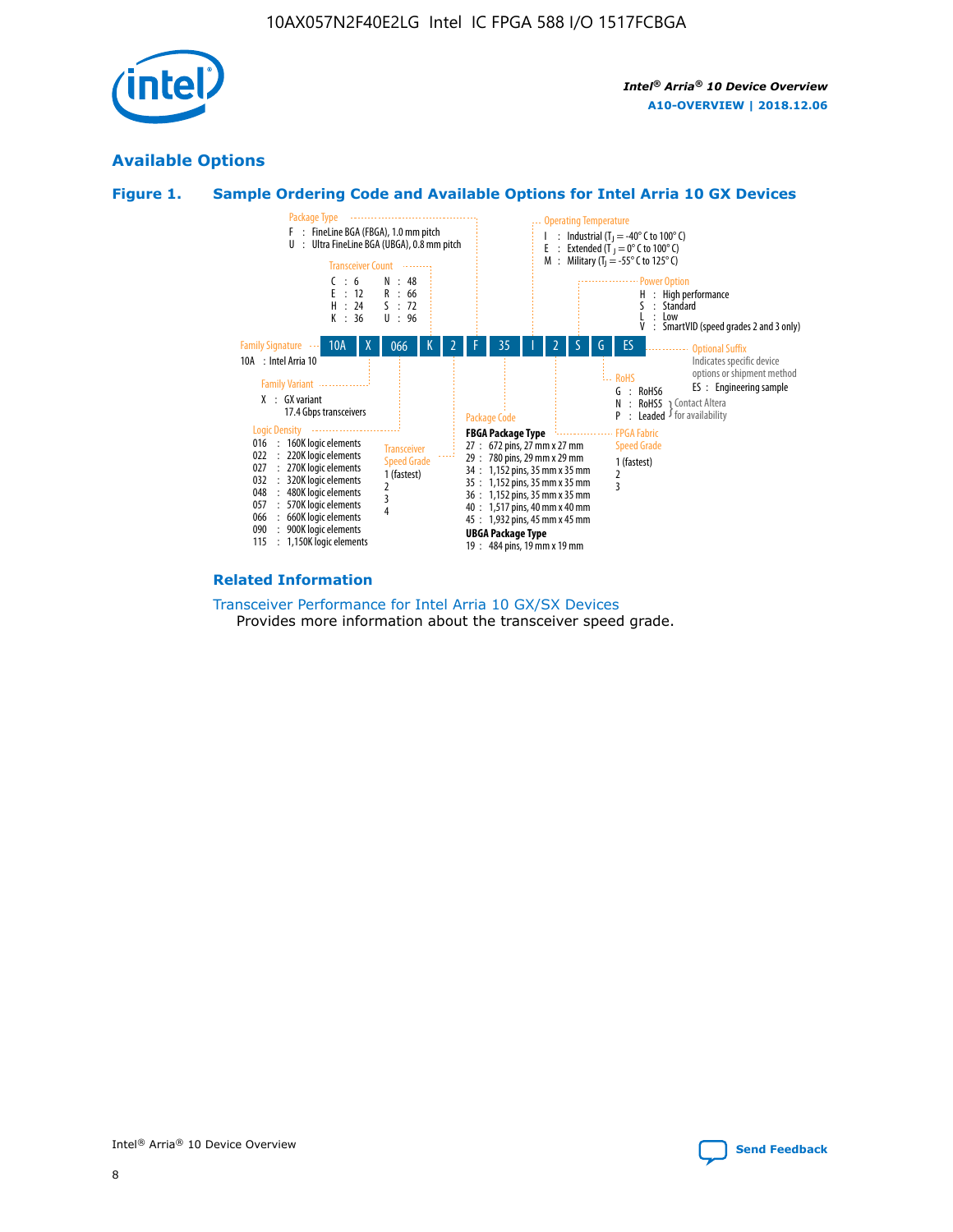

## **Maximum Resources**

#### **Table 5. Maximum Resource Counts for Intel Arria 10 GX Devices (GX 160, GX 220, GX 270, GX 320, and GX 480)**

| <b>Resource</b>              |                         | <b>Product Line</b> |                                                 |                    |                |                |  |  |
|------------------------------|-------------------------|---------------------|-------------------------------------------------|--------------------|----------------|----------------|--|--|
|                              |                         | <b>GX 160</b>       | <b>GX 220</b><br><b>GX 270</b><br><b>GX 320</b> |                    |                | <b>GX 480</b>  |  |  |
| Logic Elements (LE) (K)      |                         | 160                 | 220                                             | 270                | 320            | 480            |  |  |
| <b>ALM</b>                   |                         | 61,510              | 80,330                                          | 101,620            | 119,900        | 183,590        |  |  |
| Register                     |                         | 246,040             | 321,320                                         | 406,480<br>479,600 |                | 734,360        |  |  |
| Memory (Kb)                  | M <sub>20</sub> K       | 8,800               | 11,740                                          | 15,000             | 17,820         | 28,620         |  |  |
|                              | <b>MLAB</b>             | 1,050               | 1,690                                           | 2,452              | 2,727          | 4,164          |  |  |
| Variable-precision DSP Block |                         | 156                 | 192                                             | 830                | 985            | 1,368          |  |  |
|                              | 18 x 19 Multiplier      |                     | 384                                             | 1,970<br>1,660     |                | 2,736          |  |  |
| PLL                          | Fractional<br>Synthesis | 6                   | 6                                               | 8                  | 8              | 12             |  |  |
|                              | I/O                     | 6                   | 6                                               | 8                  | 8              | 12             |  |  |
| 17.4 Gbps Transceiver        |                         | 12                  | 12                                              | 24                 | 24             | 36             |  |  |
| GPIO <sup>(3)</sup>          |                         | 288                 | 288                                             | 384                | 384            |                |  |  |
| LVDS Pair $(4)$              |                         | 120                 | 120                                             | 168                | 168            | 222            |  |  |
| PCIe Hard IP Block           |                         | 1                   | 1                                               | 2                  | $\overline{2}$ | $\overline{2}$ |  |  |
| Hard Memory Controller       |                         | 6                   | 6                                               | 8                  | 8              | 12             |  |  |

<sup>(4)</sup> Each LVDS I/O pair can be used as differential input or output.



<sup>(3)</sup> The number of GPIOs does not include transceiver I/Os. In the Intel Quartus Prime software, the number of user I/Os includes transceiver I/Os.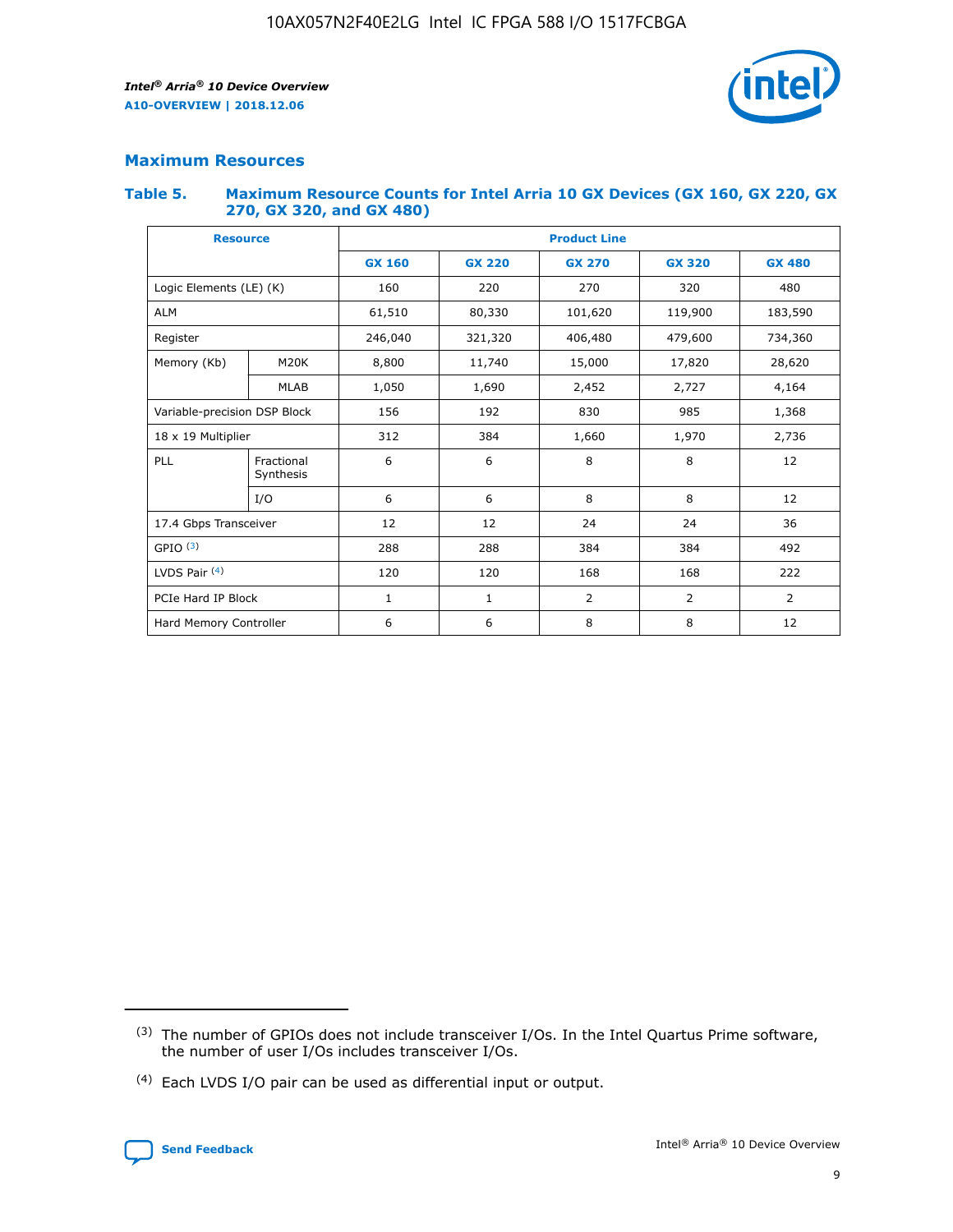

## **Table 6. Maximum Resource Counts for Intel Arria 10 GX Devices (GX 570, GX 660, GX 900, and GX 1150)**

|                              | <b>Resource</b>         | <b>Product Line</b> |                        |                |                |  |  |  |
|------------------------------|-------------------------|---------------------|------------------------|----------------|----------------|--|--|--|
|                              |                         | <b>GX 570</b>       | <b>GX 660</b>          | <b>GX 900</b>  | <b>GX 1150</b> |  |  |  |
| Logic Elements (LE) (K)      |                         | 570                 | 660                    | 900            | 1,150          |  |  |  |
| <b>ALM</b>                   |                         | 217,080             | 251,680                | 339,620        | 427,200        |  |  |  |
| Register                     |                         | 868,320             | 1,006,720<br>1,358,480 |                | 1,708,800      |  |  |  |
| Memory (Kb)                  | <b>M20K</b>             | 36,000              | 42,620                 | 48,460         | 54,260         |  |  |  |
|                              | <b>MLAB</b>             | 5,096               | 5,788                  | 9,386          | 12,984         |  |  |  |
| Variable-precision DSP Block |                         | 1,523               | 1,687                  | 1,518          | 1,518          |  |  |  |
| $18 \times 19$ Multiplier    |                         | 3,046               | 3,374                  | 3,036          | 3,036          |  |  |  |
| PLL                          | Fractional<br>Synthesis | 16                  | 16                     | 32             | 32             |  |  |  |
|                              | I/O                     | 16                  | 16                     | 16             | 16             |  |  |  |
| 17.4 Gbps Transceiver        |                         | 48                  | 48<br>96               |                | 96             |  |  |  |
| GPIO <sup>(3)</sup>          |                         | 696                 | 696                    | 768            | 768            |  |  |  |
| LVDS Pair $(4)$              |                         | 324                 | 324                    | 384            | 384            |  |  |  |
| PCIe Hard IP Block           |                         | 2                   | $\overline{2}$         | $\overline{4}$ | 4              |  |  |  |
| Hard Memory Controller       |                         | 16                  | 16                     | 16             | 16             |  |  |  |

# **Package Plan**

## **Table 7. Package Plan for Intel Arria 10 GX Devices (U19, F27, and F29)**

Refer to I/O and High Speed I/O in Intel Arria 10 Devices chapter for the number of 3 V I/O, LVDS I/O, and LVDS channels in each device package.

| <b>Product Line</b> | U <sub>19</sub><br>$(19 \text{ mm} \times 19 \text{ mm})$<br>484-pin UBGA) |          |             |         | <b>F27</b><br>(27 mm × 27 mm,<br>672-pin FBGA) |             | <b>F29</b><br>(29 mm × 29 mm,<br>780-pin FBGA) |          |             |  |
|---------------------|----------------------------------------------------------------------------|----------|-------------|---------|------------------------------------------------|-------------|------------------------------------------------|----------|-------------|--|
|                     | 3 V I/O                                                                    | LVDS I/O | <b>XCVR</b> | 3 V I/O | LVDS I/O                                       | <b>XCVR</b> | 3 V I/O                                        | LVDS I/O | <b>XCVR</b> |  |
| GX 160              | 48                                                                         | 192      | 6           | 48      | 192                                            | 12          | 48                                             | 240      | 12          |  |
| GX 220              | 48                                                                         | 192      | 6           | 48      | 192                                            | 12          | 48                                             | 240      | 12          |  |
| GX 270              |                                                                            |          |             | 48      | 192                                            | 12          | 48                                             | 312      | 12          |  |
| GX 320              |                                                                            |          |             | 48      | 192                                            | 12          | 48                                             | 312      | 12          |  |
| GX 480              |                                                                            |          |             |         |                                                |             | 48                                             | 312      | 12          |  |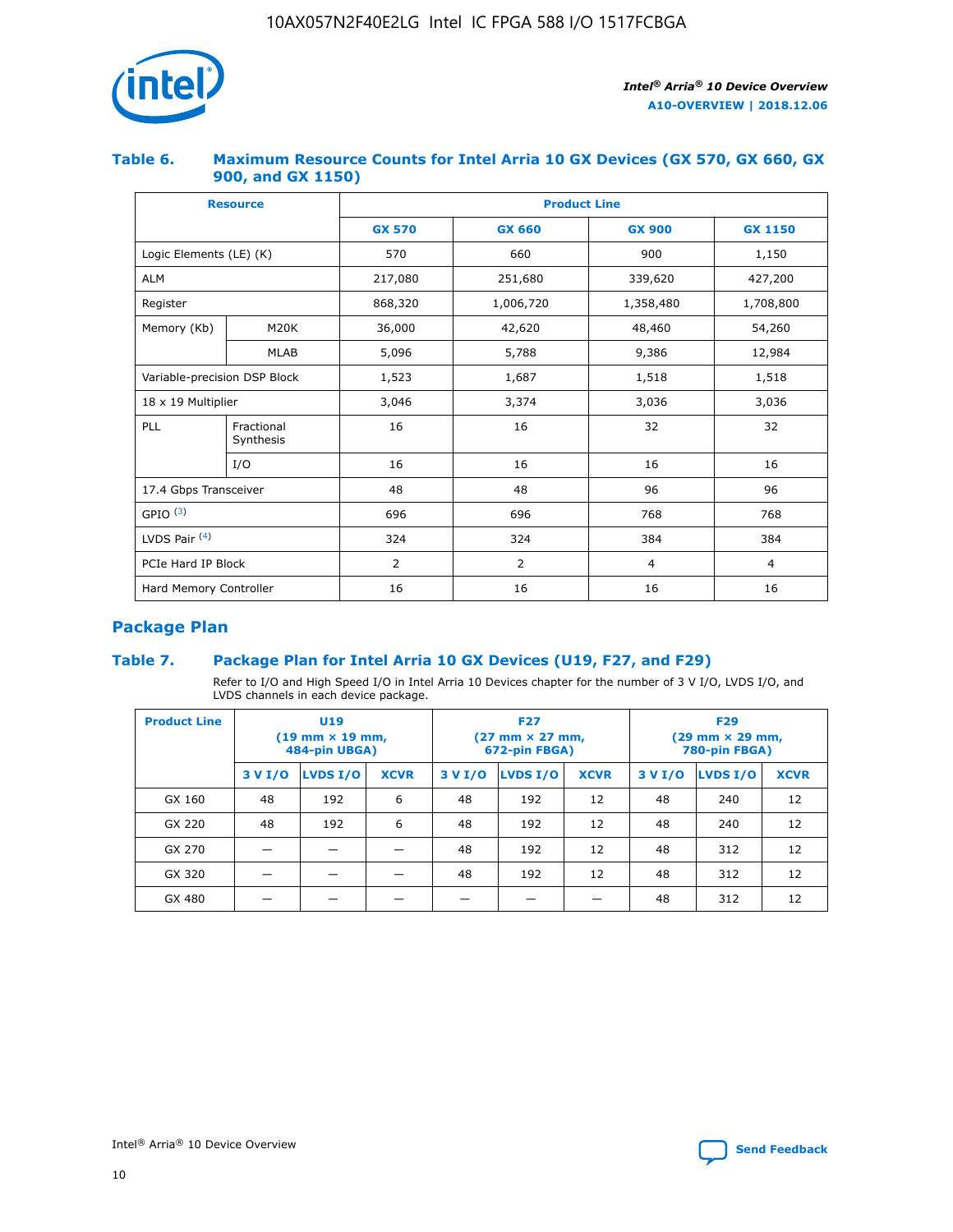

#### **Table 8. Package Plan for Intel Arria 10 GX Devices (F34, F35, NF40, and KF40)**

Refer to I/O and High Speed I/O in Intel Arria 10 Devices chapter for the number of 3 V I/O, LVDS I/O, and LVDS channels in each device package.

| <b>Product Line</b> | <b>F34</b><br>$(35 \text{ mm} \times 35 \text{ mm})$<br><b>1152-pin FBGA)</b> |                    | <b>F35</b><br>$(35 \text{ mm} \times 35 \text{ mm})$<br><b>1152-pin FBGA)</b> |           | <b>KF40</b><br>$(40$ mm $\times$ 40 mm,<br><b>1517-pin FBGA)</b> |             |           | <b>NF40</b><br>$(40 \text{ mm} \times 40 \text{ mm})$<br>1517-pin FBGA) |             |           |                    |             |
|---------------------|-------------------------------------------------------------------------------|--------------------|-------------------------------------------------------------------------------|-----------|------------------------------------------------------------------|-------------|-----------|-------------------------------------------------------------------------|-------------|-----------|--------------------|-------------|
|                     | 3V<br>I/O                                                                     | <b>LVDS</b><br>I/O | <b>XCVR</b>                                                                   | 3V<br>I/O | <b>LVDS</b><br>I/O                                               | <b>XCVR</b> | 3V<br>I/O | <b>LVDS</b><br>I/O                                                      | <b>XCVR</b> | 3V<br>I/O | <b>LVDS</b><br>I/O | <b>XCVR</b> |
| GX 270              | 48                                                                            | 336                | 24                                                                            | 48        | 336                                                              | 24          |           |                                                                         |             |           |                    |             |
| GX 320              | 48                                                                            | 336                | 24                                                                            | 48        | 336                                                              | 24          |           |                                                                         |             |           |                    |             |
| GX 480              | 48                                                                            | 444                | 24                                                                            | 48        | 348                                                              | 36          |           |                                                                         |             |           |                    |             |
| GX 570              | 48                                                                            | 444                | 24                                                                            | 48        | 348                                                              | 36          | 96        | 600                                                                     | 36          | 48        | 540                | 48          |
| GX 660              | 48                                                                            | 444                | 24                                                                            | 48        | 348                                                              | 36          | 96        | 600                                                                     | 36          | 48        | 540                | 48          |
| GX 900              |                                                                               | 504                | 24                                                                            | –         |                                                                  | -           |           |                                                                         |             |           | 600                | 48          |
| GX 1150             |                                                                               | 504                | 24                                                                            |           |                                                                  |             |           |                                                                         |             |           | 600                | 48          |

#### **Table 9. Package Plan for Intel Arria 10 GX Devices (RF40, NF45, SF45, and UF45)**

Refer to I/O and High Speed I/O in Intel Arria 10 Devices chapter for the number of 3 V I/O, LVDS I/O, and LVDS channels in each device package.

| <b>Product Line</b> | <b>RF40</b><br>$(40$ mm $\times$ 40 mm,<br>1517-pin FBGA) |                    | <b>NF45</b><br>$(45 \text{ mm} \times 45 \text{ mm})$<br><b>1932-pin FBGA)</b> |            |                    | <b>SF45</b><br>$(45 \text{ mm} \times 45 \text{ mm})$<br><b>1932-pin FBGA)</b> |            |                    | <b>UF45</b><br>$(45 \text{ mm} \times 45 \text{ mm})$<br><b>1932-pin FBGA)</b> |           |                    |             |
|---------------------|-----------------------------------------------------------|--------------------|--------------------------------------------------------------------------------|------------|--------------------|--------------------------------------------------------------------------------|------------|--------------------|--------------------------------------------------------------------------------|-----------|--------------------|-------------|
|                     | 3V<br>I/O                                                 | <b>LVDS</b><br>I/O | <b>XCVR</b>                                                                    | 3 V<br>I/O | <b>LVDS</b><br>I/O | <b>XCVR</b>                                                                    | 3 V<br>I/O | <b>LVDS</b><br>I/O | <b>XCVR</b>                                                                    | 3V<br>I/O | <b>LVDS</b><br>I/O | <b>XCVR</b> |
| GX 900              |                                                           | 342                | 66                                                                             | _          | 768                | 48                                                                             |            | 624                | 72                                                                             |           | 480                | 96          |
| GX 1150             |                                                           | 342                | 66                                                                             | _          | 768                | 48                                                                             |            | 624                | 72                                                                             |           | 480                | 96          |

#### **Related Information**

[I/O and High-Speed Differential I/O Interfaces in Intel Arria 10 Devices chapter, Intel](https://www.intel.com/content/www/us/en/programmable/documentation/sam1403482614086.html#sam1403482030321) [Arria 10 Device Handbook](https://www.intel.com/content/www/us/en/programmable/documentation/sam1403482614086.html#sam1403482030321)

Provides the number of 3 V and LVDS I/Os, and LVDS channels for each Intel Arria 10 device package.

# **Intel Arria 10 GT**

This section provides the available options, maximum resource counts, and package plan for the Intel Arria 10 GT devices.

The information in this section is correct at the time of publication. For the latest information and to get more details, refer to the Intel FPGA Product Selector.

#### **Related Information**

#### [Intel FPGA Product Selector](http://www.altera.com/products/selector/psg-selector.html)

Provides the latest information on Intel products.

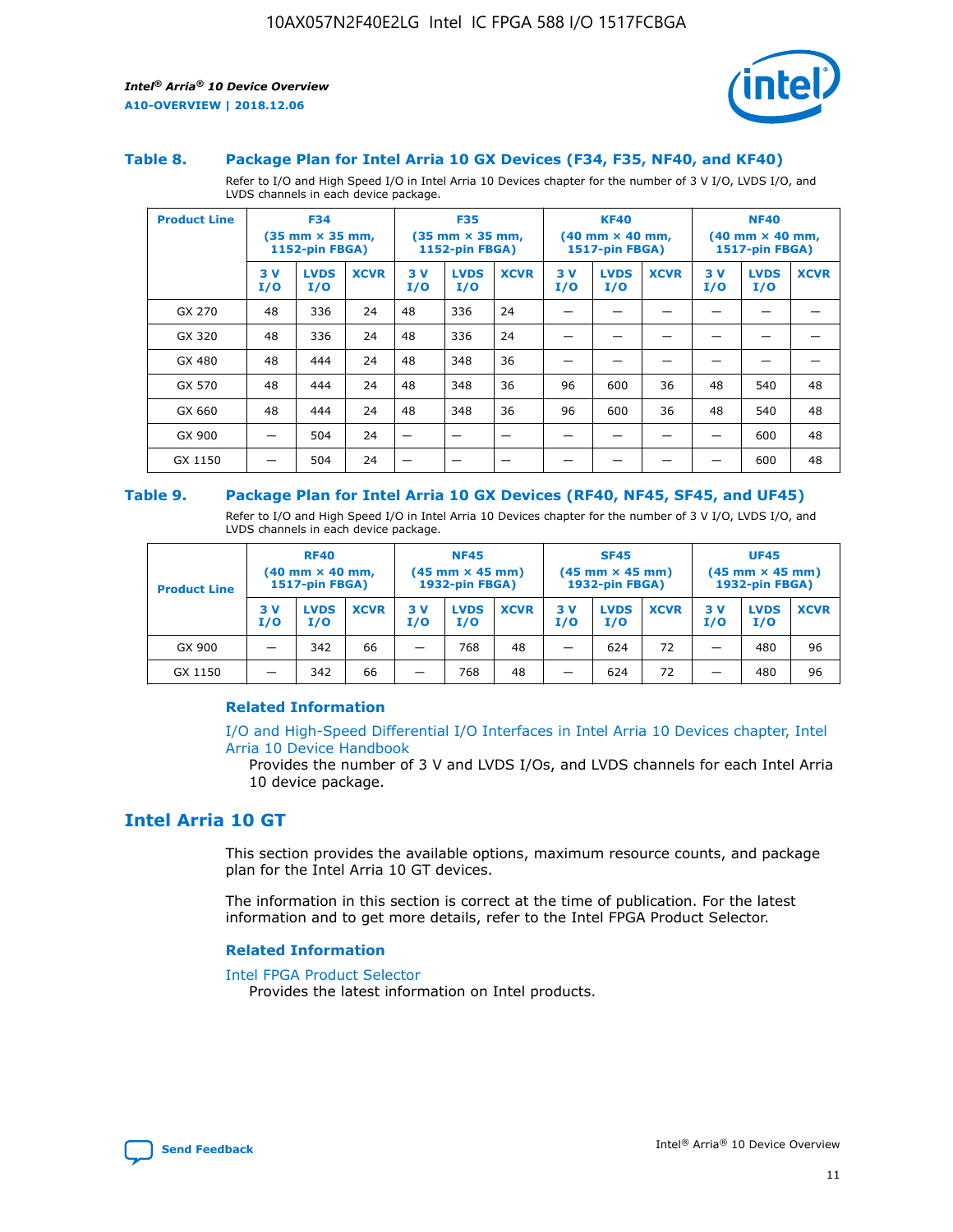

# **Available Options**

# **Figure 2. Sample Ordering Code and Available Options for Intel Arria 10 GT Devices**

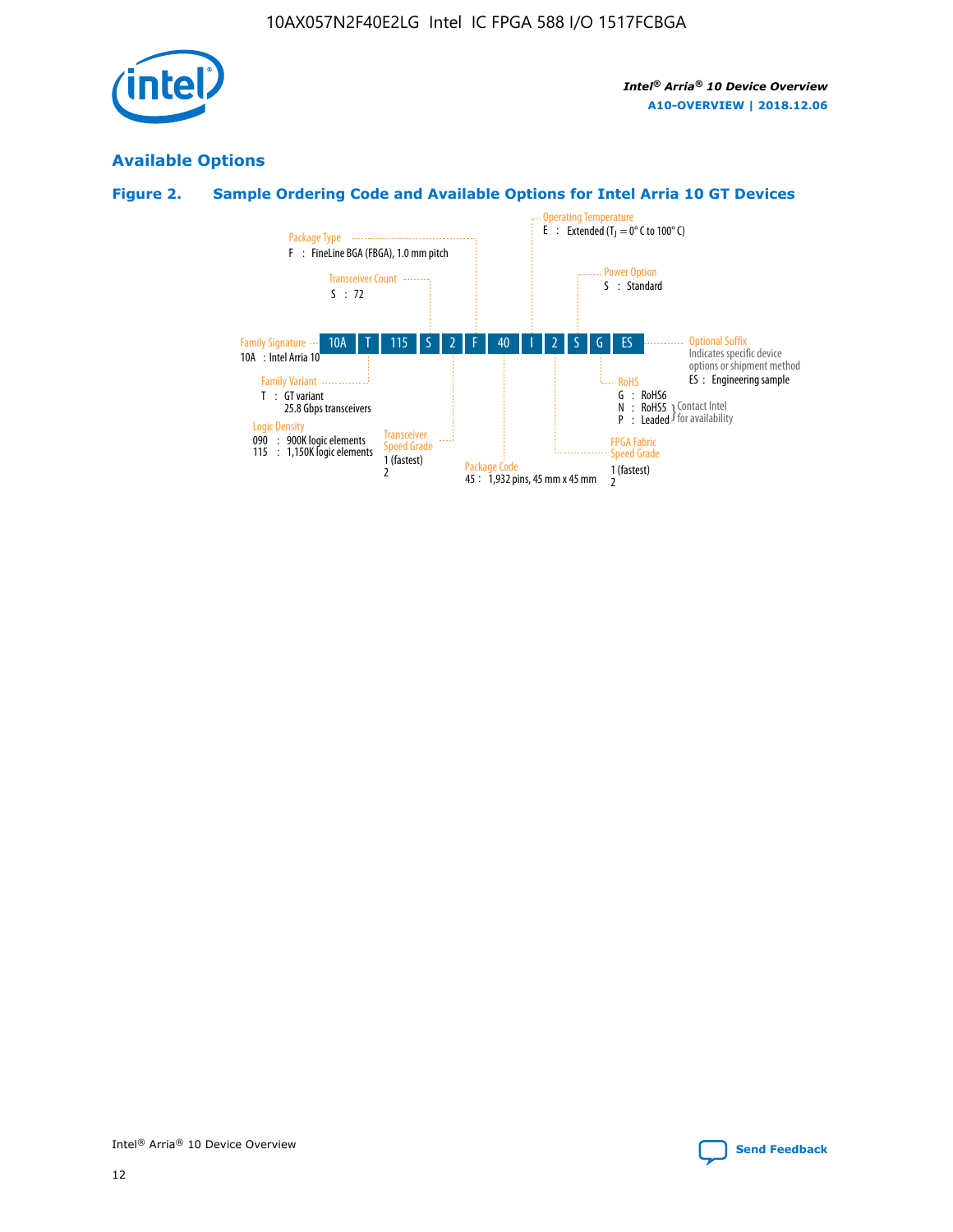

## **Maximum Resources**

#### **Table 10. Maximum Resource Counts for Intel Arria 10 GT Devices**

| <b>Resource</b>              |                      |                | <b>Product Line</b> |  |
|------------------------------|----------------------|----------------|---------------------|--|
|                              |                      | <b>GT 900</b>  | <b>GT 1150</b>      |  |
| Logic Elements (LE) (K)      |                      | 900            | 1,150               |  |
| <b>ALM</b>                   |                      | 339,620        | 427,200             |  |
| Register                     |                      | 1,358,480      | 1,708,800           |  |
| Memory (Kb)                  | M <sub>20</sub> K    | 48,460         | 54,260              |  |
|                              | <b>MLAB</b>          | 9,386          | 12,984              |  |
| Variable-precision DSP Block |                      | 1,518          | 1,518               |  |
| 18 x 19 Multiplier           |                      | 3,036          | 3,036               |  |
| PLL                          | Fractional Synthesis | 32             | 32                  |  |
|                              | I/O                  | 16             | 16                  |  |
| Transceiver                  | 17.4 Gbps            | 72(5)          | 72(5)               |  |
|                              | 25.8 Gbps            | 6              | 6                   |  |
| GPIO <sup>(6)</sup>          |                      | 624            | 624                 |  |
| LVDS Pair $(7)$              |                      | 312            | 312                 |  |
| PCIe Hard IP Block           |                      | $\overline{4}$ | $\overline{4}$      |  |
| Hard Memory Controller       |                      | 16             | 16                  |  |

#### **Related Information**

#### [Intel Arria 10 GT Channel Usage](https://www.intel.com/content/www/us/en/programmable/documentation/nik1398707230472.html#nik1398707008178)

Configuring GT/GX channels in Intel Arria 10 GT devices.

## **Package Plan**

#### **Table 11. Package Plan for Intel Arria 10 GT Devices**

Refer to I/O and High Speed I/O in Intel Arria 10 Devices chapter for the number of 3 V I/O, LVDS I/O, and LVDS channels in each device package.

| <b>Product Line</b> | <b>SF45</b><br>(45 mm × 45 mm, 1932-pin FBGA) |                 |             |  |  |  |
|---------------------|-----------------------------------------------|-----------------|-------------|--|--|--|
|                     | 3 V I/O                                       | <b>LVDS I/O</b> | <b>XCVR</b> |  |  |  |
| GT 900              |                                               | 624             | 72          |  |  |  |
| GT 1150             |                                               | 624             |             |  |  |  |

<sup>(7)</sup> Each LVDS I/O pair can be used as differential input or output.



 $(5)$  If all 6 GT channels are in use, 12 of the GX channels are not usable.

<sup>(6)</sup> The number of GPIOs does not include transceiver I/Os. In the Intel Quartus Prime software, the number of user I/Os includes transceiver I/Os.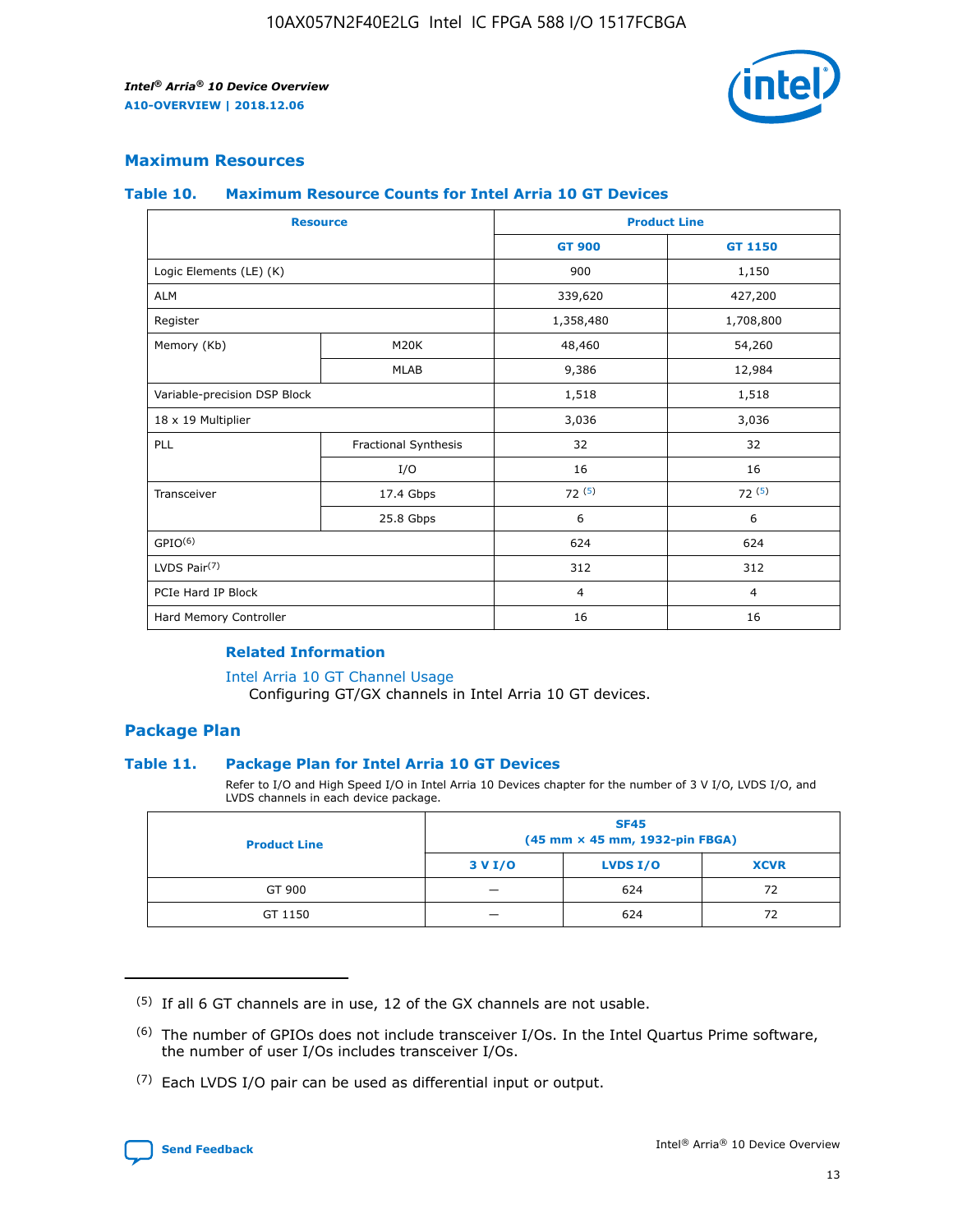

#### **Related Information**

[I/O and High-Speed Differential I/O Interfaces in Intel Arria 10 Devices chapter, Intel](https://www.intel.com/content/www/us/en/programmable/documentation/sam1403482614086.html#sam1403482030321) [Arria 10 Device Handbook](https://www.intel.com/content/www/us/en/programmable/documentation/sam1403482614086.html#sam1403482030321)

Provides the number of 3 V and LVDS I/Os, and LVDS channels for each Intel Arria 10 device package.

# **Intel Arria 10 SX**

This section provides the available options, maximum resource counts, and package plan for the Intel Arria 10 SX devices.

The information in this section is correct at the time of publication. For the latest information and to get more details, refer to the Intel FPGA Product Selector.

#### **Related Information**

[Intel FPGA Product Selector](http://www.altera.com/products/selector/psg-selector.html) Provides the latest information on Intel products.

#### **Available Options**

#### **Figure 3. Sample Ordering Code and Available Options for Intel Arria 10 SX Devices**



#### **Related Information**

[Transceiver Performance for Intel Arria 10 GX/SX Devices](https://www.intel.com/content/www/us/en/programmable/documentation/mcn1413182292568.html#mcn1413213965502) Provides more information about the transceiver speed grade.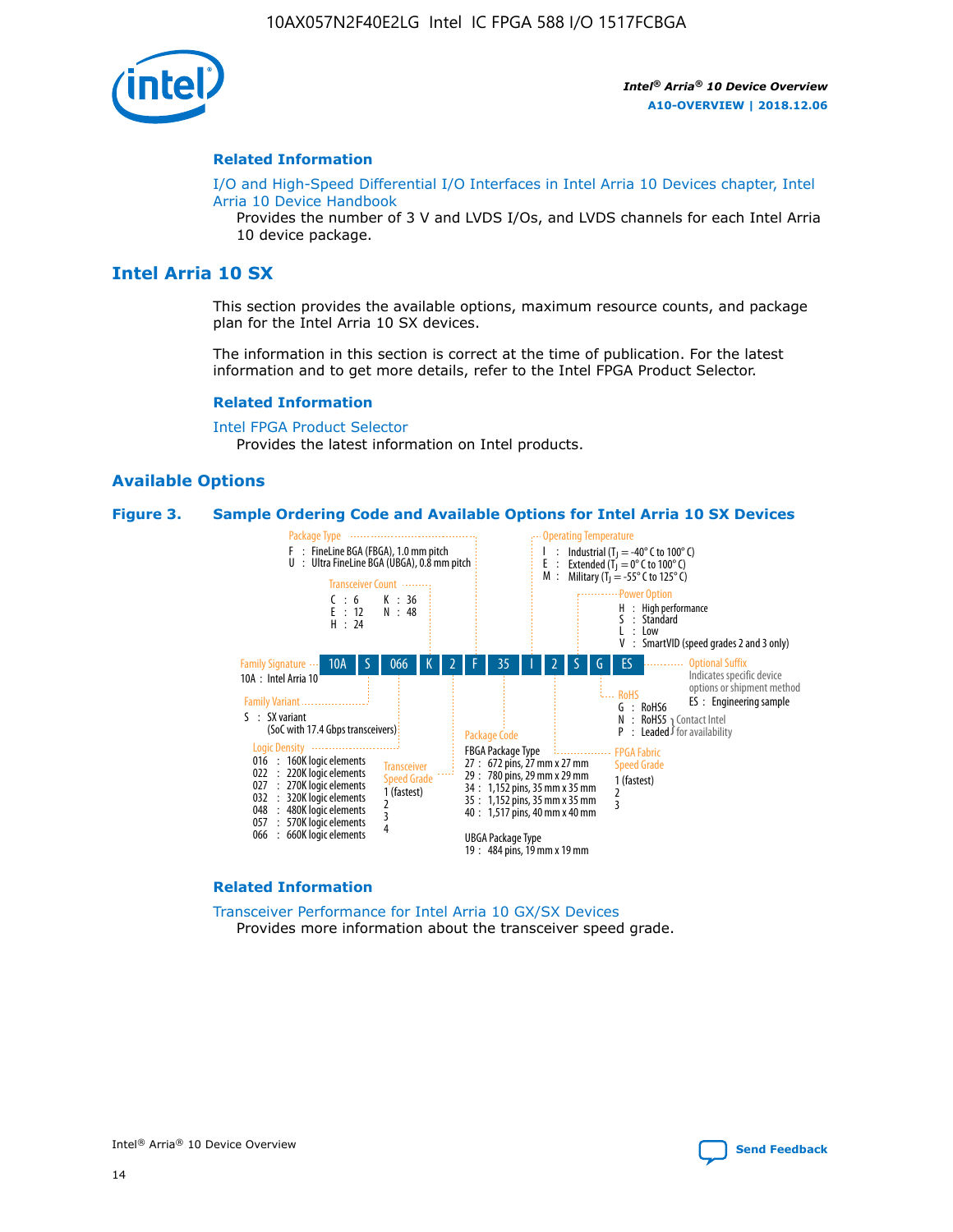

## **Maximum Resources**

#### **Table 12. Maximum Resource Counts for Intel Arria 10 SX Devices**

| <b>Resource</b>                   |                         | <b>Product Line</b> |               |                |                |                |                |                |  |  |  |
|-----------------------------------|-------------------------|---------------------|---------------|----------------|----------------|----------------|----------------|----------------|--|--|--|
|                                   |                         | <b>SX 160</b>       | <b>SX 220</b> | <b>SX 270</b>  | <b>SX 320</b>  | <b>SX 480</b>  | <b>SX 570</b>  | <b>SX 660</b>  |  |  |  |
| Logic Elements (LE) (K)           |                         | 160                 | 220           | 270            | 320            | 480            | 570            | 660            |  |  |  |
| <b>ALM</b>                        |                         | 61,510              | 80,330        | 101,620        | 119,900        | 183,590        | 217,080        | 251,680        |  |  |  |
| Register                          |                         | 246,040             | 321,320       | 406,480        | 479,600        | 734,360        | 868,320        | 1,006,720      |  |  |  |
| Memory (Kb)                       | <b>M20K</b>             | 8,800               | 11,740        | 15,000         | 17,820         | 28,620         | 36,000         | 42,620         |  |  |  |
|                                   | <b>MLAB</b>             | 1,050               | 1,690         | 2,452          | 2,727          | 4,164          | 5,096          | 5,788          |  |  |  |
| Variable-precision DSP Block      |                         | 156                 | 192           | 830            | 985            | 1,368          | 1,523          | 1,687          |  |  |  |
| 18 x 19 Multiplier                |                         | 312                 | 384           | 1,660          | 1,970          | 2,736          | 3,046          | 3,374          |  |  |  |
| PLL                               | Fractional<br>Synthesis | 6                   | 6             | 8              | 8              | 12             | 16             | 16             |  |  |  |
|                                   | I/O                     | 6                   | 6             | 8              | 8              | 12             | 16             | 16             |  |  |  |
| 17.4 Gbps Transceiver             |                         | 12                  | 12            | 24             | 24             | 36             | 48             | 48             |  |  |  |
| GPIO <sup>(8)</sup>               |                         | 288                 | 288           | 384            | 384            | 492            | 696            | 696            |  |  |  |
| LVDS Pair $(9)$                   |                         | 120                 | 120           | 168            | 168            | 174            | 324            | 324            |  |  |  |
| PCIe Hard IP Block                |                         | $\mathbf{1}$        | $\mathbf{1}$  | $\overline{2}$ | $\overline{2}$ | $\overline{2}$ | $\overline{2}$ | $\overline{2}$ |  |  |  |
| Hard Memory Controller            |                         | 6                   | 6             | 8              | 8              | 12             | 16             | 16             |  |  |  |
| ARM Cortex-A9 MPCore<br>Processor |                         | Yes                 | Yes           | Yes            | Yes            | Yes            | Yes            | <b>Yes</b>     |  |  |  |

## **Package Plan**

#### **Table 13. Package Plan for Intel Arria 10 SX Devices (U19, F27, F29, and F34)**

Refer to I/O and High Speed I/O in Intel Arria 10 Devices chapter for the number of 3 V I/O, LVDS I/O, and LVDS channels in each device package.

| <b>Product Line</b> | U19<br>$(19 \text{ mm} \times 19 \text{ mm})$<br>484-pin UBGA) |                    |             | <b>F27</b><br>$(27 \text{ mm} \times 27 \text{ mm})$<br>672-pin FBGA) |                    | <b>F29</b><br>$(29 \text{ mm} \times 29 \text{ mm})$<br>780-pin FBGA) |           |                    | <b>F34</b><br>$(35 \text{ mm} \times 35 \text{ mm})$<br><b>1152-pin FBGA)</b> |           |                    |             |
|---------------------|----------------------------------------------------------------|--------------------|-------------|-----------------------------------------------------------------------|--------------------|-----------------------------------------------------------------------|-----------|--------------------|-------------------------------------------------------------------------------|-----------|--------------------|-------------|
|                     | 3V<br>I/O                                                      | <b>LVDS</b><br>I/O | <b>XCVR</b> | 3V<br>I/O                                                             | <b>LVDS</b><br>I/O | <b>XCVR</b>                                                           | 3V<br>I/O | <b>LVDS</b><br>I/O | <b>XCVR</b>                                                                   | 3V<br>I/O | <b>LVDS</b><br>I/O | <b>XCVR</b> |
| SX 160              | 48                                                             | 144                | 6           | 48                                                                    | 192                | 12                                                                    | 48        | 240                | 12                                                                            |           |                    |             |
| SX 220              | 48                                                             | 144                | 6           | 48                                                                    | 192                | 12                                                                    | 48        | 240                | 12                                                                            |           |                    |             |
| SX 270              |                                                                |                    |             | 48                                                                    | 192                | 12                                                                    | 48        | 312                | 12                                                                            | 48        | 336                | 24          |
| SX 320              |                                                                |                    |             | 48                                                                    | 192                | 12                                                                    | 48        | 312                | 12                                                                            | 48        | 336                | 24          |
|                     | continued                                                      |                    |             |                                                                       |                    |                                                                       |           |                    |                                                                               |           |                    |             |

 $(8)$  The number of GPIOs does not include transceiver I/Os. In the Intel Quartus Prime software, the number of user I/Os includes transceiver I/Os.

 $(9)$  Each LVDS I/O pair can be used as differential input or output.

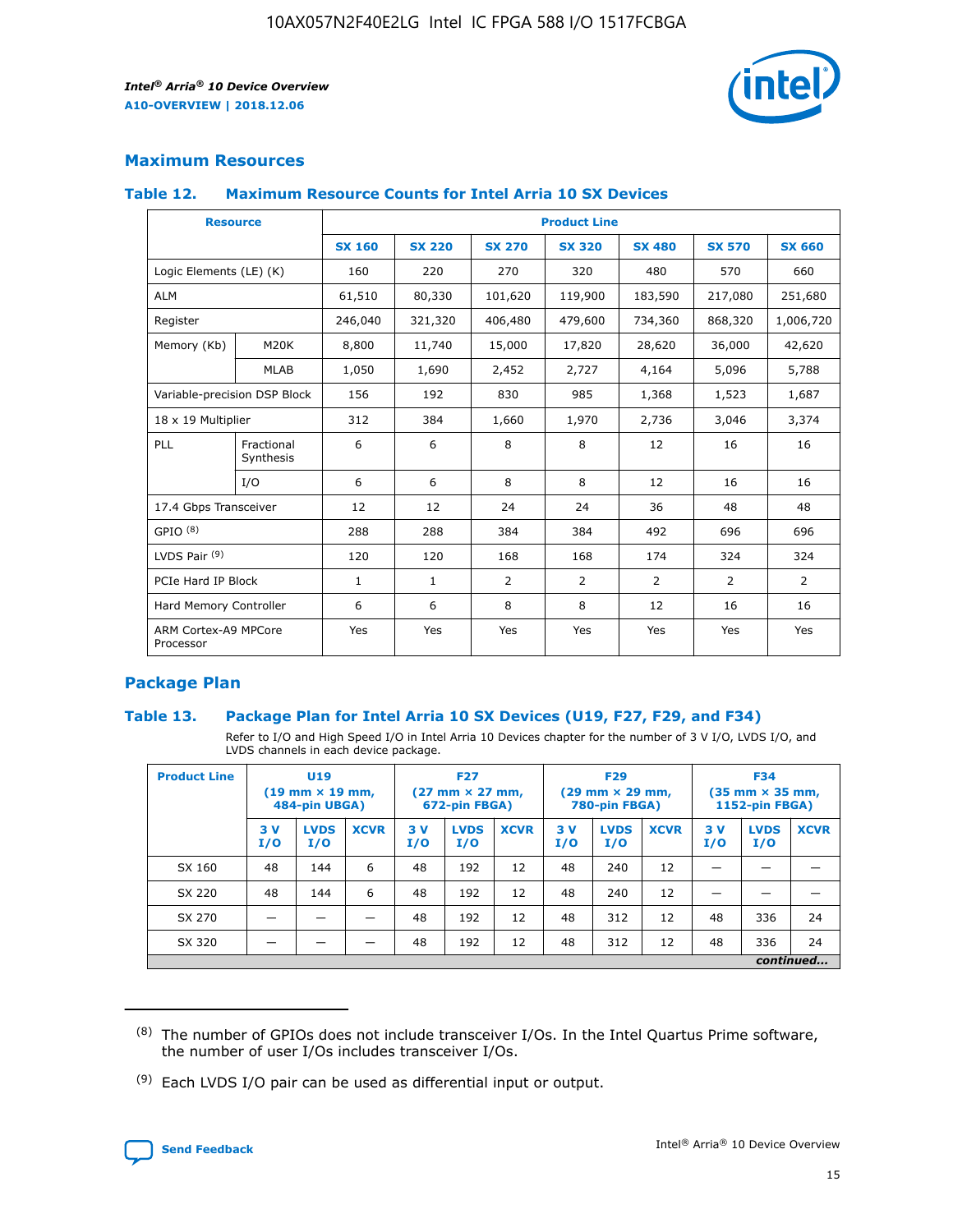

| <b>Product Line</b> | U <sub>19</sub><br>$(19 \text{ mm} \times 19 \text{ mm})$<br>484-pin UBGA) |                    | <b>F27</b><br>$(27 \text{ mm} \times 27 \text{ mm})$<br>672-pin FBGA) |            | <b>F29</b><br>$(29 \text{ mm} \times 29 \text{ mm})$<br>780-pin FBGA) |             |           | <b>F34</b><br>$(35$ mm $\times$ 35 mm,<br><b>1152-pin FBGA)</b> |             |           |                    |             |
|---------------------|----------------------------------------------------------------------------|--------------------|-----------------------------------------------------------------------|------------|-----------------------------------------------------------------------|-------------|-----------|-----------------------------------------------------------------|-------------|-----------|--------------------|-------------|
|                     | 3V<br>I/O                                                                  | <b>LVDS</b><br>I/O | <b>XCVR</b>                                                           | 3 V<br>I/O | <b>LVDS</b><br>I/O                                                    | <b>XCVR</b> | 3V<br>I/O | <b>LVDS</b><br>I/O                                              | <b>XCVR</b> | 3V<br>I/O | <b>LVDS</b><br>I/O | <b>XCVR</b> |
| SX 480              |                                                                            |                    |                                                                       |            |                                                                       |             | 48        | 312                                                             | 12          | 48        | 444                | 24          |
| SX 570              |                                                                            |                    |                                                                       |            |                                                                       |             |           |                                                                 |             | 48        | 444                | 24          |
| SX 660              |                                                                            |                    |                                                                       |            |                                                                       |             |           |                                                                 |             | 48        | 444                | 24          |

## **Table 14. Package Plan for Intel Arria 10 SX Devices (F35, KF40, and NF40)**

Refer to I/O and High Speed I/O in Intel Arria 10 Devices chapter for the number of 3 V I/O, LVDS I/O, and LVDS channels in each device package.

| <b>Product Line</b> | <b>F35</b><br>(35 mm × 35 mm,<br><b>1152-pin FBGA)</b> |          |             |                                           | <b>KF40</b><br>(40 mm × 40 mm,<br>1517-pin FBGA) |    | <b>NF40</b><br>$(40 \text{ mm} \times 40 \text{ mm})$<br>1517-pin FBGA) |          |             |  |
|---------------------|--------------------------------------------------------|----------|-------------|-------------------------------------------|--------------------------------------------------|----|-------------------------------------------------------------------------|----------|-------------|--|
|                     | 3 V I/O                                                | LVDS I/O | <b>XCVR</b> | <b>LVDS I/O</b><br>3 V I/O<br><b>XCVR</b> |                                                  |    | 3 V I/O                                                                 | LVDS I/O | <b>XCVR</b> |  |
| SX 270              | 48                                                     | 336      | 24          |                                           |                                                  |    |                                                                         |          |             |  |
| SX 320              | 48                                                     | 336      | 24          |                                           |                                                  |    |                                                                         |          |             |  |
| SX 480              | 48                                                     | 348      | 36          |                                           |                                                  |    |                                                                         |          |             |  |
| SX 570              | 48                                                     | 348      | 36          | 96                                        | 600                                              | 36 | 48                                                                      | 540      | 48          |  |
| SX 660              | 48                                                     | 348      | 36          | 96                                        | 600                                              | 36 | 48                                                                      | 540      | 48          |  |

# **Related Information**

[I/O and High-Speed Differential I/O Interfaces in Intel Arria 10 Devices chapter, Intel](https://www.intel.com/content/www/us/en/programmable/documentation/sam1403482614086.html#sam1403482030321) [Arria 10 Device Handbook](https://www.intel.com/content/www/us/en/programmable/documentation/sam1403482614086.html#sam1403482030321)

Provides the number of 3 V and LVDS I/Os, and LVDS channels for each Intel Arria 10 device package.

Intel<sup>®</sup> Arria<sup>®</sup> 10 Device Overview **[Send Feedback](mailto:FPGAtechdocfeedback@intel.com?subject=Feedback%20on%20Intel%20Arria%2010%20Device%20Overview%20(A10-OVERVIEW%202018.12.06)&body=We%20appreciate%20your%20feedback.%20In%20your%20comments,%20also%20specify%20the%20page%20number%20or%20paragraph.%20Thank%20you.)** Send Feedback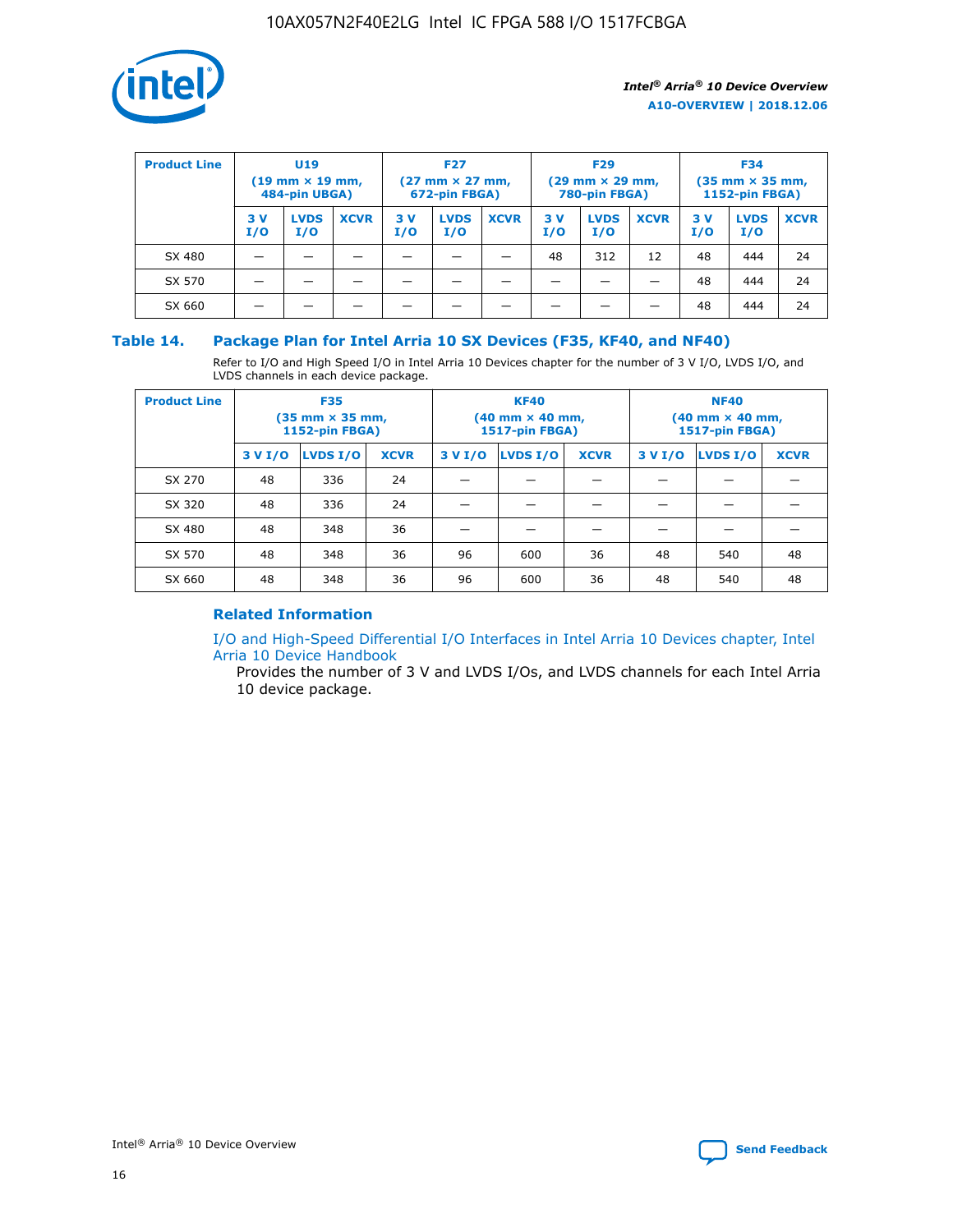

# **I/O Vertical Migration for Intel Arria 10 Devices**

#### **Figure 4. Migration Capability Across Intel Arria 10 Product Lines**

- The arrows indicate the migration paths. The devices included in each vertical migration path are shaded. Devices with fewer resources in the same path have lighter shades.
- To achieve the full I/O migration across product lines in the same migration path, restrict I/Os and transceivers usage to match the product line with the lowest I/O and transceiver counts.
- An LVDS I/O bank in the source device may be mapped to a 3 V I/O bank in the target device. To use memory interface clock frequency higher than 533 MHz, assign external memory interface pins only to banks that are LVDS I/O in both devices.
- There may be nominal 0.15 mm package height difference between some product lines in the same package type.
	- **Variant Product Line Package U19 F27 F29 F34 F35 KF40 NF40 RF40 NF45 SF45 UF45** Intel® Arria® 10 GX GX 160 GX 220 GX 270 GX 320 GX 480 GX 570 GX 660 GX 900 GX 1150 Intel Arria 10 GT GT 900 GT 1150 Intel Arria 10 SX SX 160 SX 220 SX 270 SX 320 SX 480 SX 570 SX 660
- Some migration paths are not shown in the Intel Quartus Prime software **Pin Migration View**.

*Note:* To verify the pin migration compatibility, use the **Pin Migration View** window in the Intel Quartus Prime software Pin Planner.

# **Adaptive Logic Module**

Intel Arria 10 devices use a 20 nm ALM as the basic building block of the logic fabric.

The ALM architecture is the same as the previous generation FPGAs, allowing for efficient implementation of logic functions and easy conversion of IP between the device generations.

The ALM, as shown in following figure, uses an 8-input fracturable look-up table (LUT) with four dedicated registers to help improve timing closure in register-rich designs and achieve an even higher design packing capability than the traditional two-register per LUT architecture.

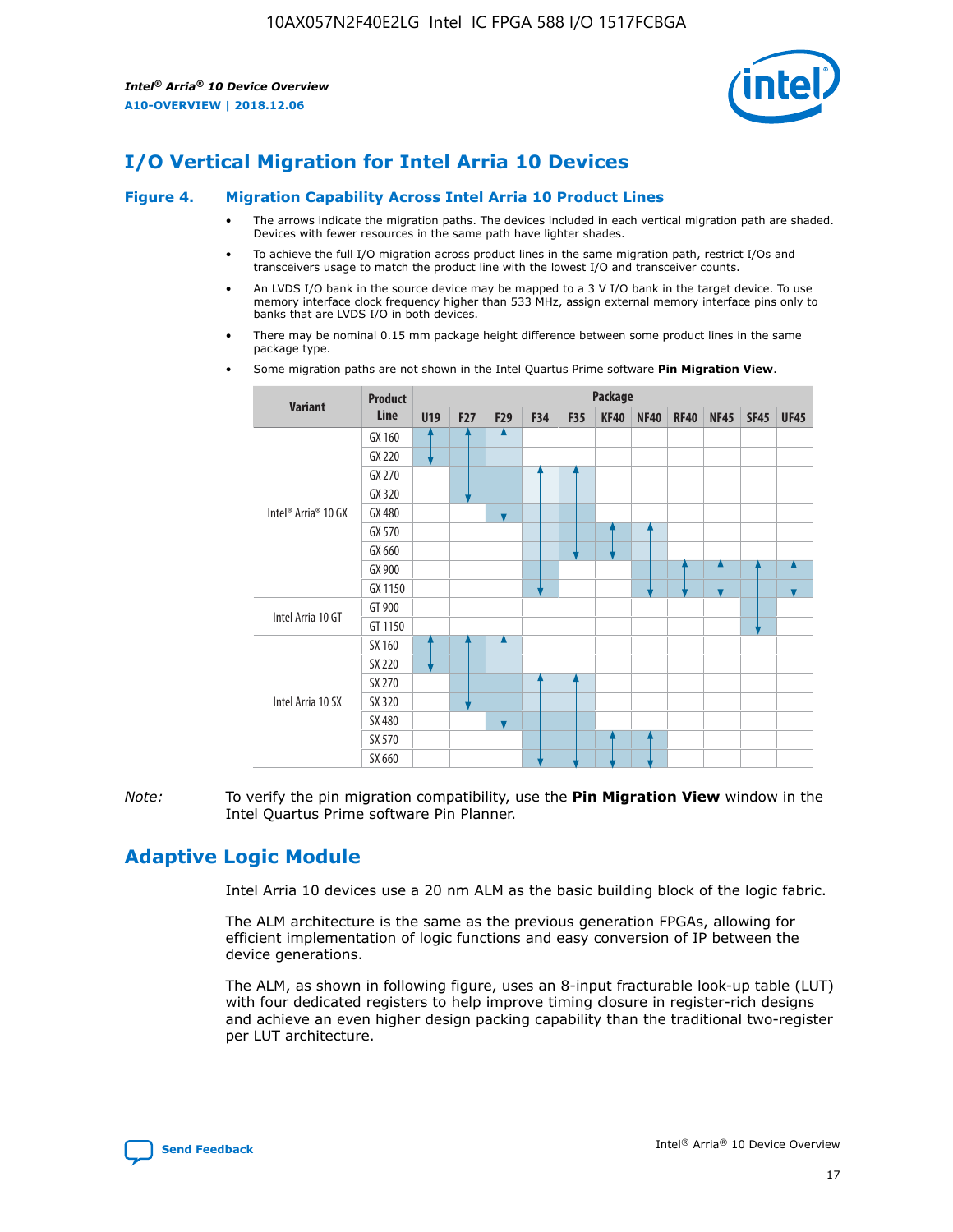

**Figure 5. ALM for Intel Arria 10 Devices**



The Intel Quartus Prime software optimizes your design according to the ALM logic structure and automatically maps legacy designs into the Intel Arria 10 ALM architecture.

# **Variable-Precision DSP Block**

The Intel Arria 10 variable precision DSP blocks support fixed-point arithmetic and floating-point arithmetic.

Features for fixed-point arithmetic:

- High-performance, power-optimized, and fully registered multiplication operations
- 18-bit and 27-bit word lengths
- Two 18 x 19 multipliers or one 27 x 27 multiplier per DSP block
- Built-in addition, subtraction, and 64-bit double accumulation register to combine multiplication results
- Cascading 19-bit or 27-bit when pre-adder is disabled and cascading 18-bit when pre-adder is used to form the tap-delay line for filtering applications
- Cascading 64-bit output bus to propagate output results from one block to the next block without external logic support
- Hard pre-adder supported in 19-bit and 27-bit modes for symmetric filters
- Internal coefficient register bank in both 18-bit and 27-bit modes for filter implementation
- 18-bit and 27-bit systolic finite impulse response (FIR) filters with distributed output adder
- Biased rounding support

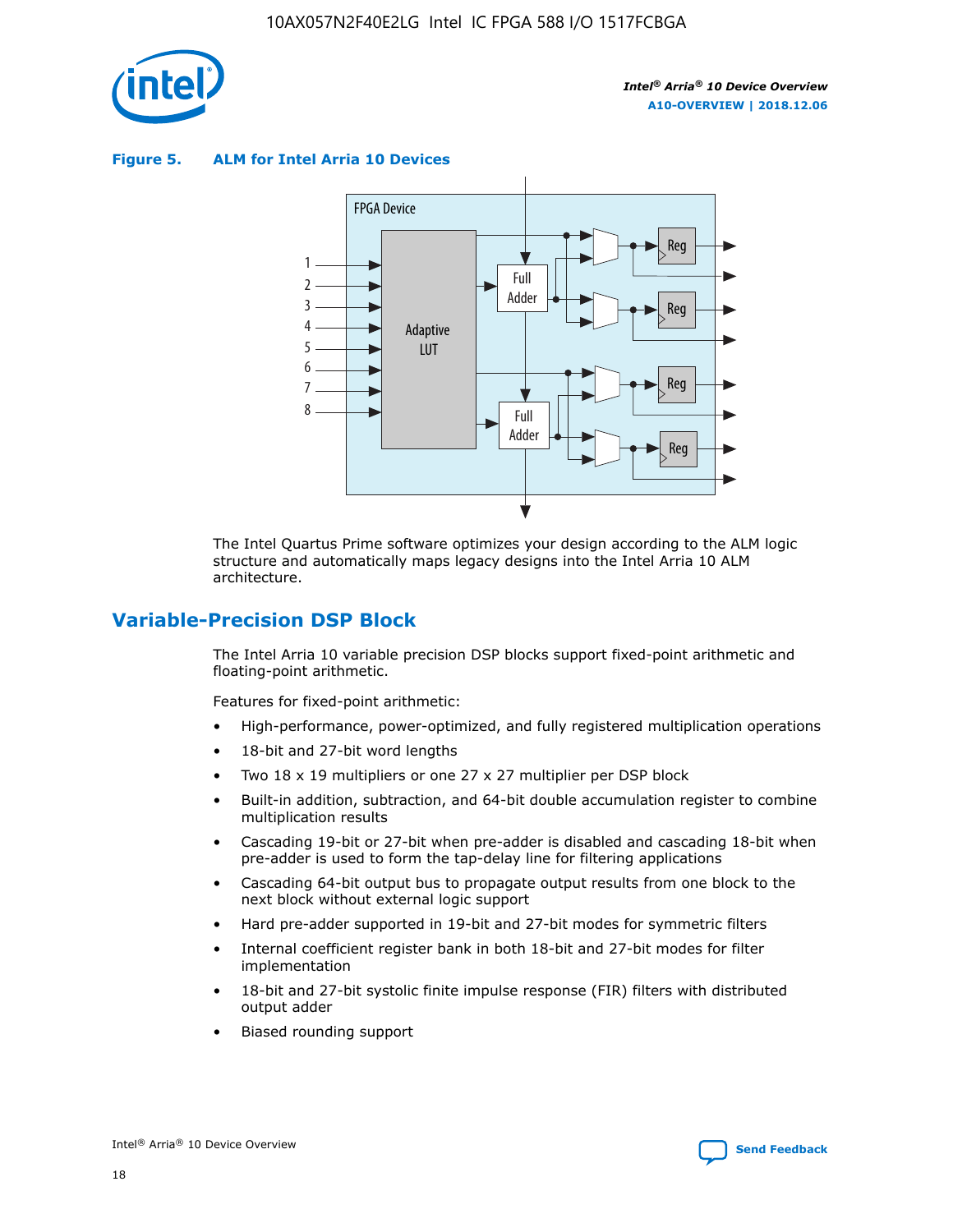

Features for floating-point arithmetic:

- A completely hardened architecture that supports multiplication, addition, subtraction, multiply-add, and multiply-subtract
- Multiplication with accumulation capability and a dynamic accumulator reset control
- Multiplication with cascade summation capability
- Multiplication with cascade subtraction capability
- Complex multiplication
- Direct vector dot product
- Systolic FIR filter

#### **Table 15. Variable-Precision DSP Block Configurations for Intel Arria 10 Devices**

| <b>Usage Example</b>                                       | <b>Multiplier Size (Bit)</b>    | <b>DSP Block Resources</b> |
|------------------------------------------------------------|---------------------------------|----------------------------|
| Medium precision fixed point                               | Two 18 x 19                     |                            |
| High precision fixed or Single precision<br>floating point | One 27 x 27                     |                            |
| Fixed point FFTs                                           | One 19 x 36 with external adder |                            |
| Very high precision fixed point                            | One 36 x 36 with external adder |                            |
| Double precision floating point                            | One 54 x 54 with external adder | 4                          |

#### **Table 16. Resources for Fixed-Point Arithmetic in Intel Arria 10 Devices**

The table lists the variable-precision DSP resources by bit precision for each Intel Arria 10 device.

| <b>Variant</b>        | <b>Product Line</b> | Variable-<br>precision<br><b>DSP Block</b> | <b>Independent Input and Output</b><br><b>Multiplications Operator</b> |                                     | 18 x 19<br><b>Multiplier</b><br><b>Adder Sum</b> | $18 \times 18$<br><b>Multiplier</b><br><b>Adder</b> |
|-----------------------|---------------------|--------------------------------------------|------------------------------------------------------------------------|-------------------------------------|--------------------------------------------------|-----------------------------------------------------|
|                       |                     |                                            | 18 x 19<br><b>Multiplier</b>                                           | $27 \times 27$<br><b>Multiplier</b> | <b>Mode</b>                                      | <b>Summed with</b><br>36 bit Input                  |
| AIntel Arria 10<br>GX | GX 160              | 156                                        | 312                                                                    | 156                                 | 156                                              | 156                                                 |
|                       | GX 220              | 192                                        | 384                                                                    | 192                                 | 192                                              | 192                                                 |
|                       | GX 270              | 830                                        | 1,660                                                                  | 830                                 | 830                                              | 830                                                 |
|                       | GX 320              | 984                                        | 1,968                                                                  | 984                                 | 984                                              | 984                                                 |
|                       | GX 480              | 1,368                                      | 2,736                                                                  | 1,368                               | 1,368                                            | 1,368                                               |
|                       | GX 570              | 1,523                                      | 3,046                                                                  | 1,523                               | 1,523                                            | 1,523                                               |
|                       | GX 660              | 1,687                                      | 3,374                                                                  | 1,687                               | 1,687                                            | 1,687                                               |
|                       | GX 900              | 1,518                                      | 3,036                                                                  | 1,518                               | 1,518                                            | 1,518                                               |
|                       | GX 1150             | 1,518                                      | 3,036                                                                  | 1,518                               | 1,518                                            | 1,518                                               |
| Intel Arria 10        | GT 900              | 1,518                                      | 3,036                                                                  | 1,518                               | 1,518                                            | 1,518                                               |
| GT                    | GT 1150             | 1,518                                      | 3,036                                                                  | 1,518                               | 1,518                                            | 1,518                                               |
| Intel Arria 10        | SX 160              | 156                                        | 312                                                                    | 156                                 | 156                                              | 156                                                 |
| <b>SX</b>             | SX 220              | 192                                        | 384                                                                    | 192                                 | 192                                              | 192                                                 |
|                       | SX 270              | 830                                        | 1,660                                                                  | 830                                 | 830                                              | 830                                                 |
|                       |                     |                                            |                                                                        |                                     |                                                  | continued                                           |

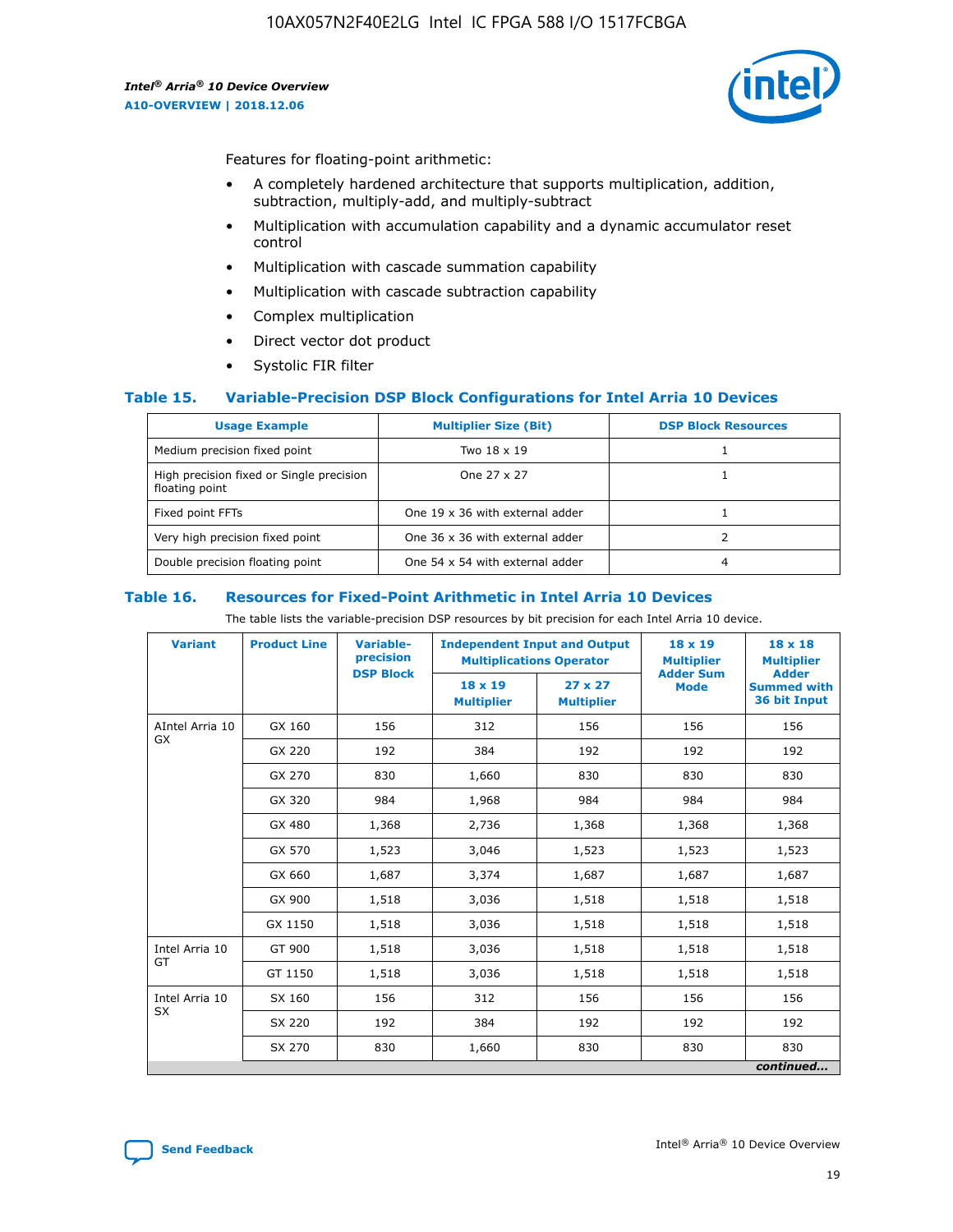

| <b>Variant</b> | <b>Product Line</b> | Variable-<br>precision | <b>Independent Input and Output</b><br><b>Multiplications Operator</b> |                                     | $18 \times 19$<br><b>Multiplier</b> | $18 \times 18$<br><b>Multiplier</b><br><b>Adder</b> |  |
|----------------|---------------------|------------------------|------------------------------------------------------------------------|-------------------------------------|-------------------------------------|-----------------------------------------------------|--|
|                |                     | <b>DSP Block</b>       | $18 \times 19$<br><b>Multiplier</b>                                    | $27 \times 27$<br><b>Multiplier</b> | <b>Adder Sum</b><br><b>Mode</b>     | <b>Summed with</b><br>36 bit Input                  |  |
|                | SX 320              | 984                    | 1,968                                                                  | 984                                 | 984                                 | 984                                                 |  |
|                | SX 480              | 1,368                  | 2,736                                                                  | 1,368                               | 1,368                               | 1,368                                               |  |
|                | SX 570              | 1,523                  | 3,046                                                                  | 1,523                               | 1,523                               | 1,523                                               |  |
|                | SX 660              | 1,687                  | 3,374                                                                  | 1,687                               | 1,687                               | 1,687                                               |  |

# **Table 17. Resources for Floating-Point Arithmetic in Intel Arria 10 Devices**

The table lists the variable-precision DSP resources by bit precision for each Intel Arria 10 device.

| <b>Variant</b>              | <b>Product Line</b> | <b>Variable-</b><br>precision<br><b>DSP Block</b> | <b>Single</b><br><b>Precision</b><br><b>Floating-Point</b><br><b>Multiplication</b><br><b>Mode</b> | <b>Single-Precision</b><br><b>Floating-Point</b><br><b>Adder Mode</b> | Single-<br><b>Precision</b><br><b>Floating-Point</b><br><b>Multiply</b><br><b>Accumulate</b><br><b>Mode</b> | <b>Peak</b><br><b>Giga Floating-</b><br><b>Point</b><br><b>Operations</b><br>per Second<br>(GFLOPs) |
|-----------------------------|---------------------|---------------------------------------------------|----------------------------------------------------------------------------------------------------|-----------------------------------------------------------------------|-------------------------------------------------------------------------------------------------------------|-----------------------------------------------------------------------------------------------------|
| Intel Arria 10<br>GX        | GX 160              | 156                                               | 156                                                                                                | 156                                                                   | 156                                                                                                         | 140                                                                                                 |
|                             | GX 220              | 192                                               | 192                                                                                                | 192                                                                   | 192                                                                                                         | 173                                                                                                 |
|                             | GX 270              | 830                                               | 830                                                                                                | 830                                                                   | 830                                                                                                         | 747                                                                                                 |
|                             | GX 320              | 984                                               | 984                                                                                                | 984                                                                   | 984                                                                                                         | 886                                                                                                 |
|                             | GX 480              | 1,369                                             | 1,368                                                                                              | 1,368                                                                 | 1,368                                                                                                       | 1,231                                                                                               |
|                             | GX 570              | 1,523                                             | 1,523                                                                                              | 1,523                                                                 | 1,523                                                                                                       | 1,371                                                                                               |
|                             | GX 660              | 1,687                                             | 1,687                                                                                              | 1,687                                                                 | 1,687                                                                                                       | 1,518                                                                                               |
|                             | GX 900              | 1,518                                             | 1,518                                                                                              | 1,518                                                                 | 1,518                                                                                                       | 1,366                                                                                               |
|                             | GX 1150             | 1,518                                             | 1,518                                                                                              | 1,518                                                                 | 1,518                                                                                                       | 1,366                                                                                               |
| Intel Arria 10              | GT 900              | 1,518                                             | 1,518                                                                                              | 1,518                                                                 | 1,518                                                                                                       | 1,366                                                                                               |
| GT                          | GT 1150             | 1,518                                             | 1,518                                                                                              | 1,518                                                                 | 1,518                                                                                                       | 1,366                                                                                               |
| Intel Arria 10<br><b>SX</b> | SX 160              | 156                                               | 156                                                                                                | 156                                                                   | 156                                                                                                         | 140                                                                                                 |
|                             | SX 220              | 192                                               | 192                                                                                                | 192                                                                   | 192                                                                                                         | 173                                                                                                 |
|                             | SX 270              | 830                                               | 830                                                                                                | 830                                                                   | 830                                                                                                         | 747                                                                                                 |
|                             | SX 320              | 984                                               | 984                                                                                                | 984                                                                   | 984                                                                                                         | 886                                                                                                 |
|                             | SX 480              | 1,369                                             | 1,368                                                                                              | 1,368                                                                 | 1,368                                                                                                       | 1,231                                                                                               |
|                             | SX 570              | 1,523                                             | 1,523                                                                                              | 1,523                                                                 | 1,523                                                                                                       | 1,371                                                                                               |
|                             | SX 660              | 1,687                                             | 1,687                                                                                              | 1,687                                                                 | 1,687                                                                                                       | 1,518                                                                                               |

# **Embedded Memory Blocks**

The embedded memory blocks in the devices are flexible and designed to provide an optimal amount of small- and large-sized memory arrays to fit your design requirements.

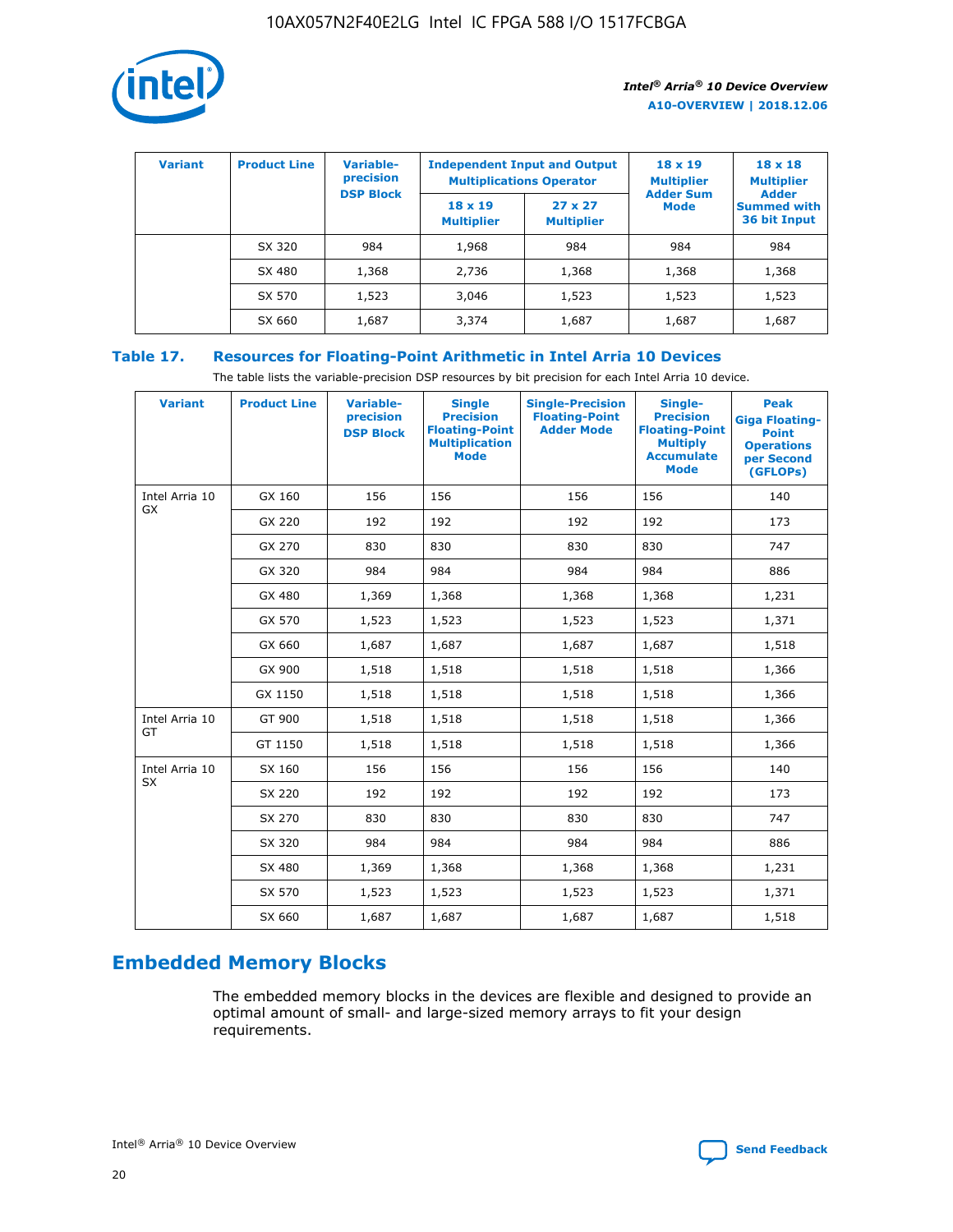

# **Types of Embedded Memory**

The Intel Arria 10 devices contain two types of memory blocks:

- 20 Kb M20K blocks—blocks of dedicated memory resources. The M20K blocks are ideal for larger memory arrays while still providing a large number of independent ports.
- 640 bit memory logic array blocks (MLABs)—enhanced memory blocks that are configured from dual-purpose logic array blocks (LABs). The MLABs are ideal for wide and shallow memory arrays. The MLABs are optimized for implementation of shift registers for digital signal processing (DSP) applications, wide and shallow FIFO buffers, and filter delay lines. Each MLAB is made up of ten adaptive logic modules (ALMs). In the Intel Arria 10 devices, you can configure these ALMs as ten 32 x 2 blocks, giving you one 32 x 20 simple dual-port SRAM block per MLAB.

# **Embedded Memory Capacity in Intel Arria 10 Devices**

|                   | <b>Product</b> |              | <b>M20K</b>         | <b>MLAB</b>  |                     | <b>Total RAM Bit</b> |
|-------------------|----------------|--------------|---------------------|--------------|---------------------|----------------------|
| <b>Variant</b>    | <b>Line</b>    | <b>Block</b> | <b>RAM Bit (Kb)</b> | <b>Block</b> | <b>RAM Bit (Kb)</b> | (Kb)                 |
| Intel Arria 10 GX | GX 160         | 440          | 8,800               | 1,680        | 1,050               | 9,850                |
|                   | GX 220         | 587          | 11,740              | 2,703        | 1,690               | 13,430               |
|                   | GX 270         | 750          | 15,000              | 3,922        | 2,452               | 17,452               |
|                   | GX 320         | 891          | 17,820              | 4,363        | 2,727               | 20,547               |
|                   | GX 480         | 1,431        | 28,620              | 6,662        | 4,164               | 32,784               |
|                   | GX 570         | 1,800        | 36,000              | 8,153        | 5,096               | 41,096               |
|                   | GX 660         | 2,131        | 42,620              | 9,260        | 5,788               | 48,408               |
|                   | GX 900         | 2,423        | 48,460              | 15,017       | 9,386               | 57,846               |
|                   | GX 1150        | 2,713        | 54,260              | 20,774       | 12,984              | 67,244               |
| Intel Arria 10 GT | GT 900         | 2,423        | 48,460              | 15,017       | 9,386               | 57,846               |
|                   | GT 1150        | 2,713        | 54,260              | 20,774       | 12,984              | 67,244               |
| Intel Arria 10 SX | SX 160         | 440          | 8,800               | 1,680        | 1,050               | 9,850                |
|                   | SX 220         | 587          | 11,740              | 2,703        | 1,690               | 13,430               |
|                   | SX 270         | 750          | 15,000              | 3,922        | 2,452               | 17,452               |
|                   | SX 320         | 891          | 17,820              | 4,363        | 2,727               | 20,547               |
|                   | SX 480         | 1,431        | 28,620              | 6,662        | 4,164               | 32,784               |
|                   | SX 570         | 1,800        | 36,000              | 8,153        | 5,096               | 41,096               |
|                   | SX 660         | 2,131        | 42,620              | 9,260        | 5,788               | 48,408               |

#### **Table 18. Embedded Memory Capacity and Distribution in Intel Arria 10 Devices**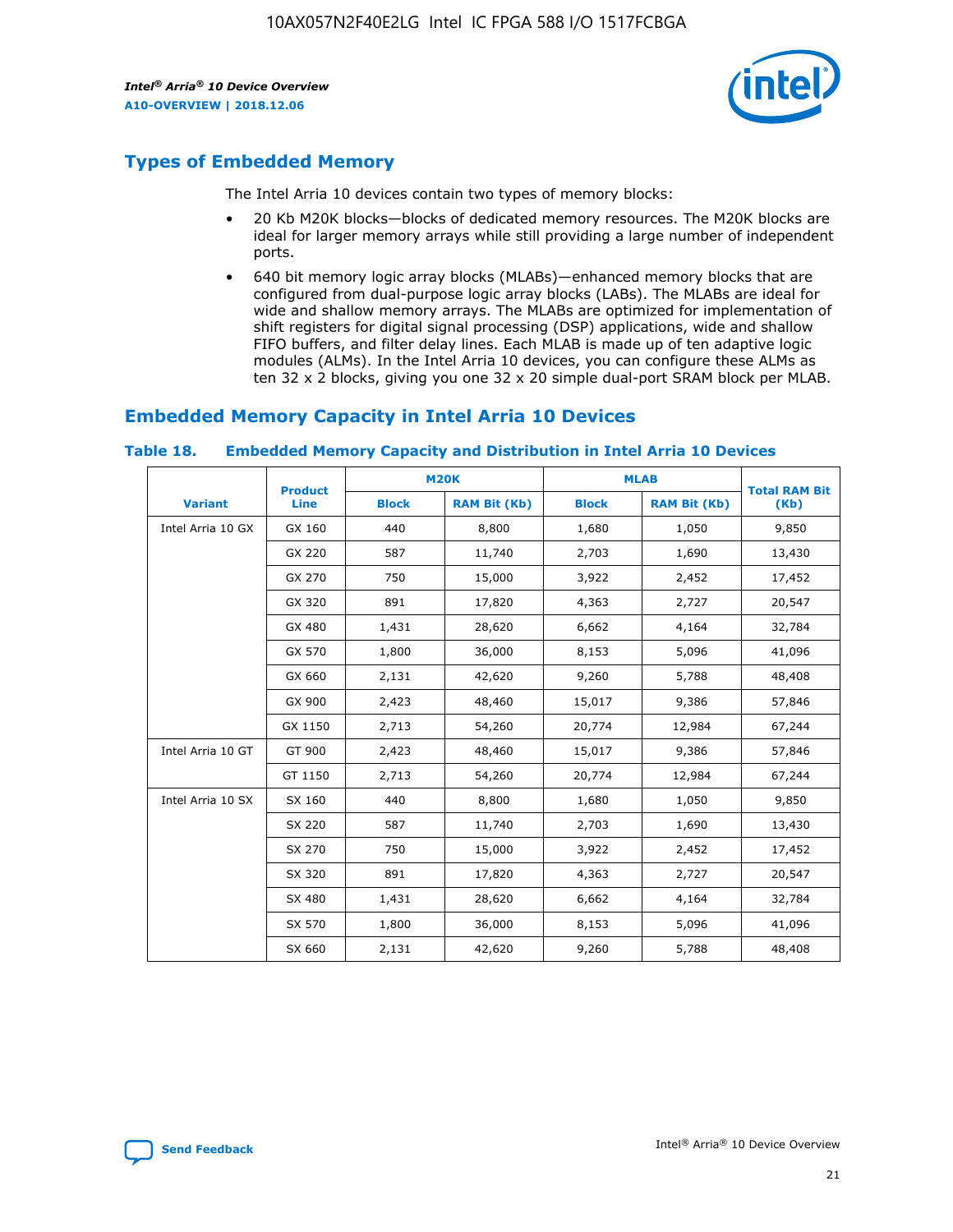

# **Embedded Memory Configurations for Single-port Mode**

#### **Table 19. Single-port Embedded Memory Configurations for Intel Arria 10 Devices**

This table lists the maximum configurations supported for single-port RAM and ROM modes.

| <b>Memory Block</b> | Depth (bits) | <b>Programmable Width</b> |
|---------------------|--------------|---------------------------|
| MLAB                | 32           | x16, x18, or x20          |
|                     | 64(10)       | x8, x9, x10               |
| M20K                | 512          | x40, x32                  |
|                     | 1K           | x20, x16                  |
|                     | 2K           | x10, x8                   |
|                     | 4K           | x5, x4                    |
|                     | 8K           | x2                        |
|                     | 16K          | x1                        |

# **Clock Networks and PLL Clock Sources**

The clock network architecture is based on Intel's global, regional, and peripheral clock structure. This clock structure is supported by dedicated clock input pins, fractional clock synthesis PLLs, and integer I/O PLLs.

## **Clock Networks**

The Intel Arria 10 core clock networks are capable of up to 800 MHz fabric operation across the full industrial temperature range. For the external memory interface, the clock network supports the hard memory controller with speeds up to 2,400 Mbps in a quarter-rate transfer.

To reduce power consumption, the Intel Quartus Prime software identifies all unused sections of the clock network and powers them down.

## **Fractional Synthesis and I/O PLLs**

Intel Arria 10 devices contain up to 32 fractional synthesis PLLs and up to 16 I/O PLLs that are available for both specific and general purpose uses in the core:

- Fractional synthesis PLLs—located in the column adjacent to the transceiver blocks
- I/O PLLs—located in each bank of the 48 I/Os

#### **Fractional Synthesis PLLs**

You can use the fractional synthesis PLLs to:

- Reduce the number of oscillators that are required on your board
- Reduce the number of clock pins that are used in the device by synthesizing multiple clock frequencies from a single reference clock source

<sup>(10)</sup> Supported through software emulation and consumes additional MLAB blocks.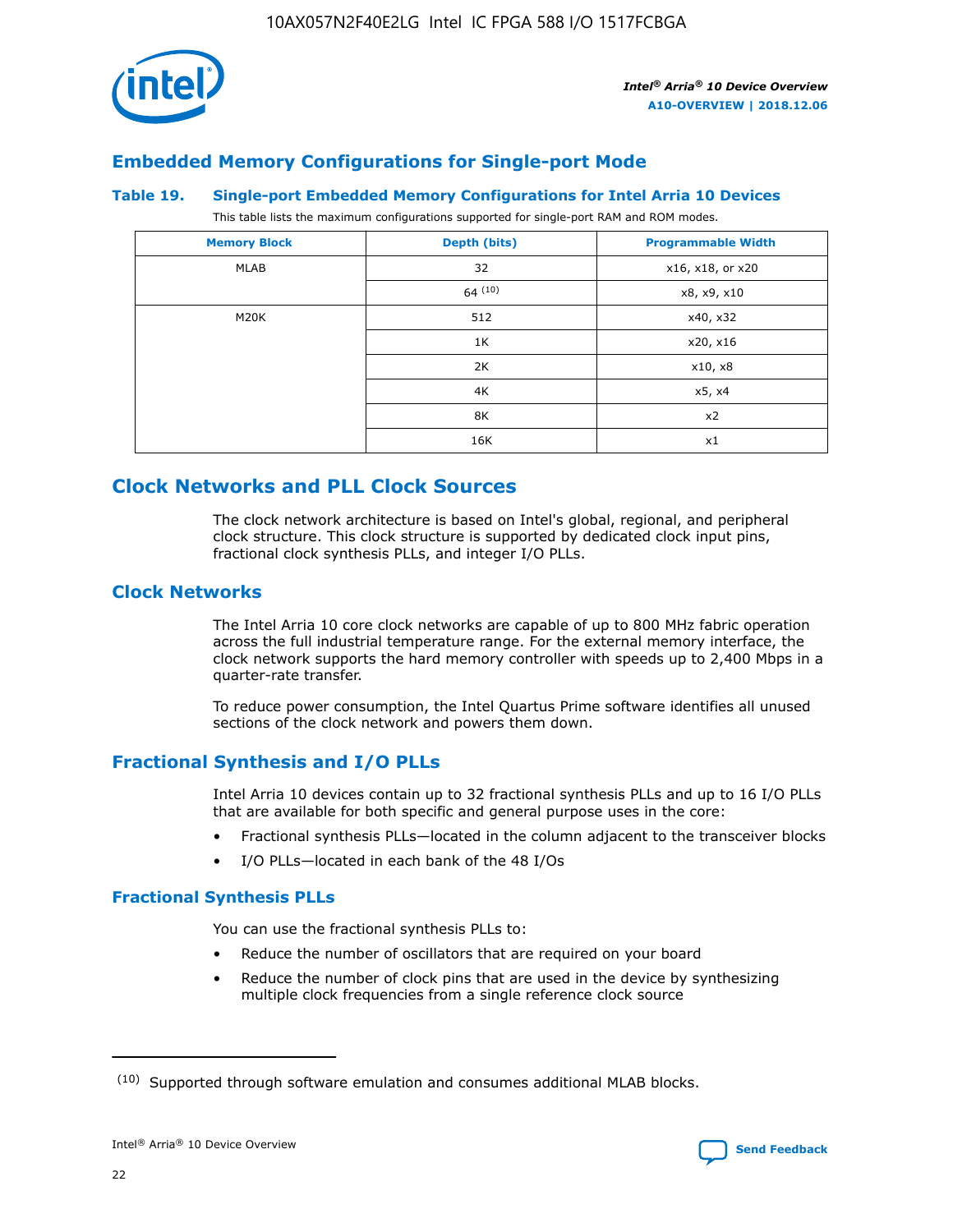

The fractional synthesis PLLs support the following features:

- Reference clock frequency synthesis for transceiver CMU and Advanced Transmit (ATX) PLLs
- Clock network delay compensation
- Zero-delay buffering
- Direct transmit clocking for transceivers
- Independently configurable into two modes:
	- Conventional integer mode equivalent to the general purpose PLL
	- Enhanced fractional mode with third order delta-sigma modulation
- PLL cascading

## **I/O PLLs**

The integer mode I/O PLLs are located in each bank of 48 I/Os. You can use the I/O PLLs to simplify the design of external memory and high-speed LVDS interfaces.

In each I/O bank, the I/O PLLs are adjacent to the hard memory controllers and LVDS SERDES. Because these PLLs are tightly coupled with the I/Os that need to use them, it makes it easier to close timing.

You can use the I/O PLLs for general purpose applications in the core such as clock network delay compensation and zero-delay buffering.

Intel Arria 10 devices support PLL-to-PLL cascading.

# **FPGA General Purpose I/O**

Intel Arria 10 devices offer highly configurable GPIOs. Each I/O bank contains 48 general purpose I/Os and a high-efficiency hard memory controller.

The following list describes the features of the GPIOs:

- Consist of 3 V I/Os for high-voltage application and LVDS I/Os for differential signaling
	- Up to two 3 V I/O banks, available in some devices, that support up to 3 V I/O standards
	- LVDS I/O banks that support up to 1.8 V I/O standards
- Support a wide range of single-ended and differential I/O interfaces
- LVDS speeds up to 1.6 Gbps
- Each LVDS pair of pins has differential input and output buffers, allowing you to configure the LVDS direction for each pair.
- Programmable bus hold and weak pull-up
- Programmable differential output voltage  $(V_{OD})$  and programmable pre-emphasis

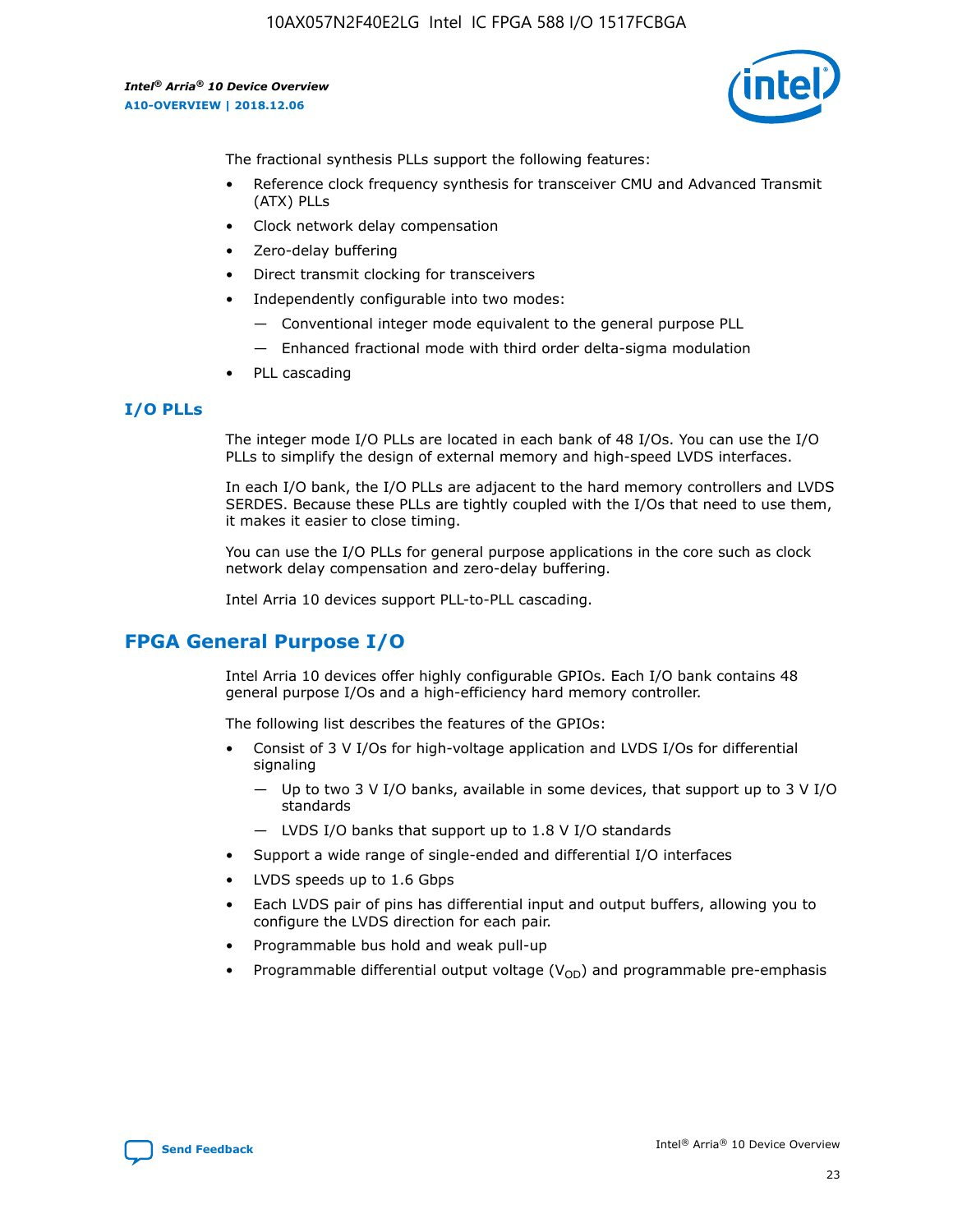

- Series (R<sub>S</sub>) and parallel (R<sub>T</sub>) on-chip termination (OCT) for all I/O banks with OCT calibration to limit the termination impedance variation
- On-chip dynamic termination that has the ability to swap between series and parallel termination, depending on whether there is read or write on a common bus for signal integrity
- Easy timing closure support using the hard read FIFO in the input register path, and delay-locked loop (DLL) delay chain with fine and coarse architecture

# **External Memory Interface**

Intel Arria 10 devices offer massive external memory bandwidth, with up to seven 32 bit DDR4 memory interfaces running at up to 2,400 Mbps. This bandwidth provides additional ease of design, lower power, and resource efficiencies of hardened highperformance memory controllers.

The memory interface within Intel Arria 10 FPGAs and SoCs delivers the highest performance and ease of use. You can configure up to a maximum width of 144 bits when using the hard or soft memory controllers. If required, you can bypass the hard memory controller and use a soft controller implemented in the user logic.

Each I/O contains a hardened DDR read/write path (PHY) capable of performing key memory interface functionality such as read/write leveling, FIFO buffering to lower latency and improve margin, timing calibration, and on-chip termination.

The timing calibration is aided by the inclusion of hard microcontrollers based on Intel's Nios® II technology, specifically tailored to control the calibration of multiple memory interfaces. This calibration allows the Intel Arria 10 device to compensate for any changes in process, voltage, or temperature either within the Intel Arria 10 device itself, or within the external memory device. The advanced calibration algorithms ensure maximum bandwidth and robust timing margin across all operating conditions.

In addition to parallel memory interfaces, Intel Arria 10 devices support serial memory technologies such as the Hybrid Memory Cube (HMC). The HMC is supported by the Intel Arria 10 high-speed serial transceivers which connect up to four HMC links, with each link running at data rates up to 15 Gbps.

#### **Related Information**

#### [External Memory Interface Spec Estimator](http://www.altera.com/technology/memory/estimator/mem-emif-index.html)

Provides a parametric tool that allows you to find and compare the performance of the supported external memory interfaces in IntelFPGAs.

# **Memory Standards Supported by Intel Arria 10 Devices**

The I/Os are designed to provide high performance support for existing and emerging external memory standards.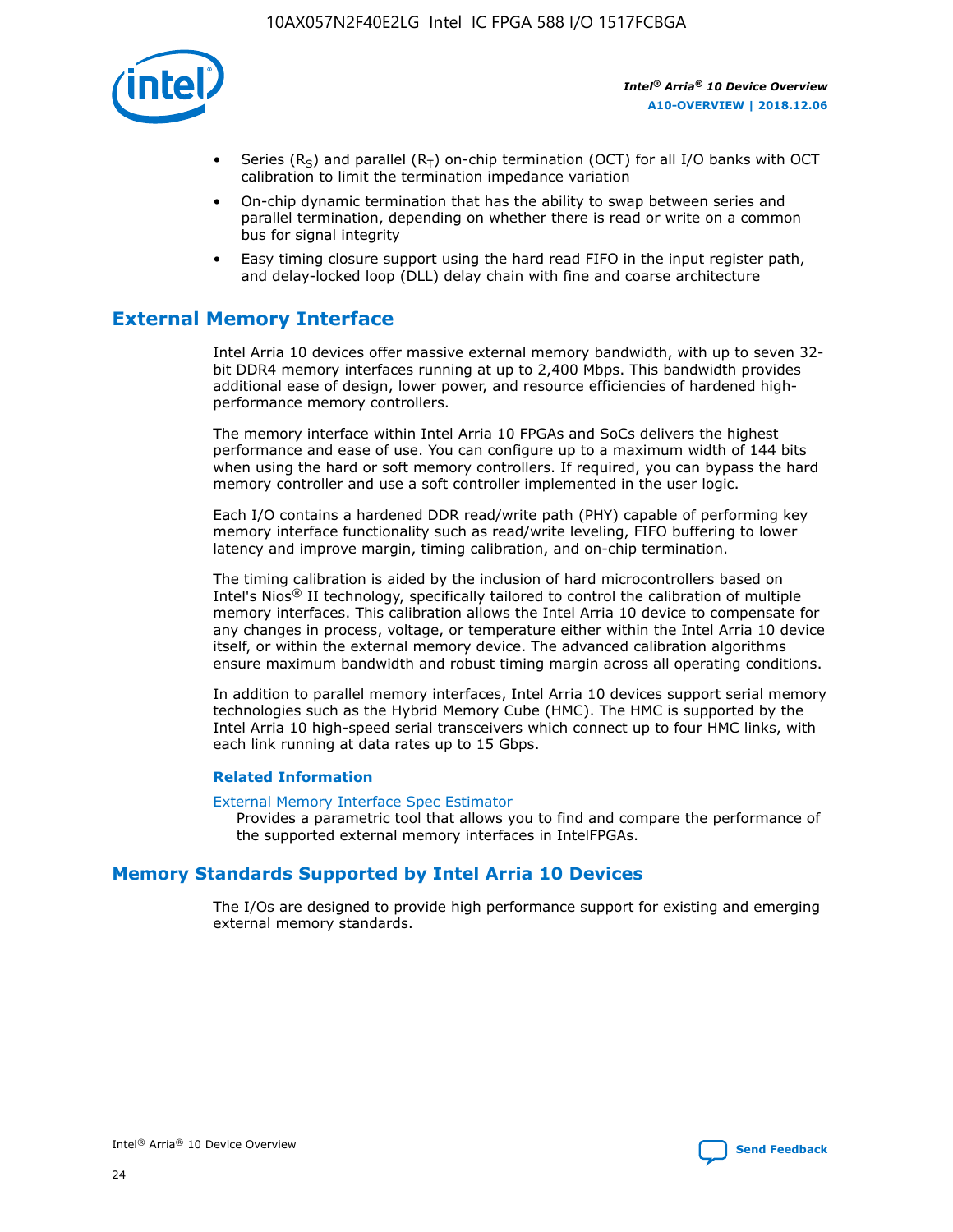

#### **Table 20. Memory Standards Supported by the Hard Memory Controller**

This table lists the overall capability of the hard memory controller. For specific details, refer to the External Memory Interface Spec Estimator and Intel Arria 10 Device Datasheet.

| <b>Memory Standard</b> | <b>Rate Support</b> | <b>Ping Pong PHY Support</b> | <b>Maximum Frequency</b><br>(MHz) |
|------------------------|---------------------|------------------------------|-----------------------------------|
| <b>DDR4 SDRAM</b>      | Quarter rate        | Yes                          | 1,067                             |
|                        |                     |                              | 1,200                             |
| DDR3 SDRAM             | Half rate           | Yes                          | 533                               |
|                        |                     |                              | 667                               |
|                        | Quarter rate        | Yes                          | 1,067                             |
|                        |                     |                              | 1,067                             |
| <b>DDR3L SDRAM</b>     | Half rate           | Yes                          | 533                               |
|                        |                     |                              | 667                               |
|                        | Quarter rate        | Yes                          | 933                               |
|                        |                     |                              | 933                               |
| LPDDR3 SDRAM           | Half rate           |                              | 533                               |
|                        | Quarter rate        |                              | 800                               |

#### **Table 21. Memory Standards Supported by the Soft Memory Controller**

| <b>Memory Standard</b>      | <b>Rate Support</b> | <b>Maximum Frequency</b><br>(MHz) |
|-----------------------------|---------------------|-----------------------------------|
| <b>RLDRAM 3 (11)</b>        | Quarter rate        | 1,200                             |
| ODR IV SRAM <sup>(11)</sup> | Quarter rate        | 1,067                             |
| <b>ODR II SRAM</b>          | Full rate           | 333                               |
|                             | Half rate           | 633                               |
| <b>ODR II+ SRAM</b>         | Full rate           | 333                               |
|                             | Half rate           | 633                               |
| <b>ODR II+ Xtreme SRAM</b>  | Full rate           | 333                               |
|                             | Half rate           | 633                               |

#### **Table 22. Memory Standards Supported by the HPS Hard Memory Controller**

The hard processor system (HPS) is available in Intel Arria 10 SoC devices only.

| <b>Memory Standard</b> | <b>Rate Support</b> | <b>Maximum Frequency</b><br>(MHz) |
|------------------------|---------------------|-----------------------------------|
| <b>DDR4 SDRAM</b>      | Half rate           | 1,200                             |
| <b>DDR3 SDRAM</b>      | Half rate           | 1,067                             |
| <b>DDR3L SDRAM</b>     | Half rate           | 933                               |

<sup>(11)</sup> Intel Arria 10 devices support this external memory interface using hard PHY with soft memory controller.

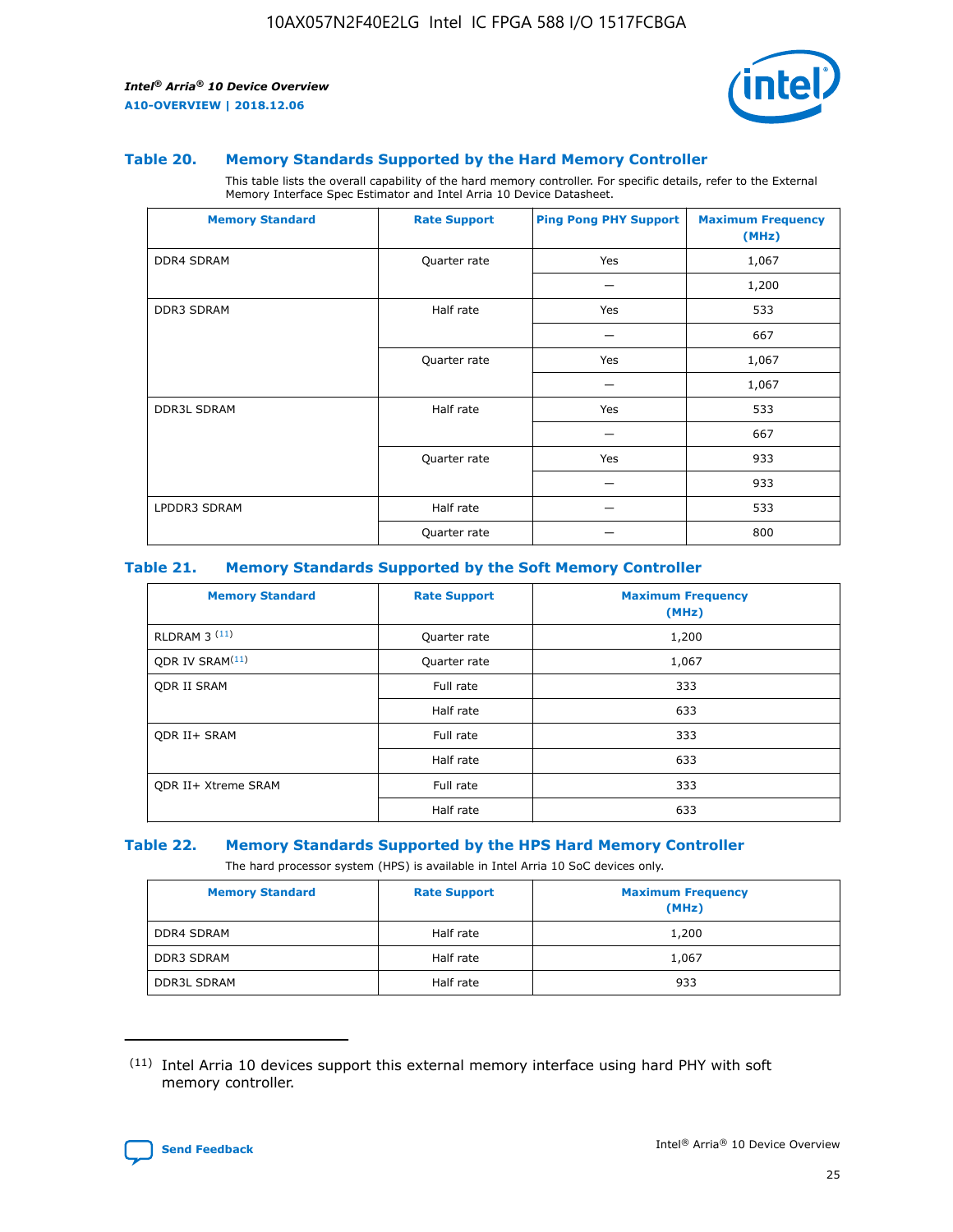

#### **Related Information**

#### [Intel Arria 10 Device Datasheet](https://www.intel.com/content/www/us/en/programmable/documentation/mcn1413182292568.html#mcn1413182153340)

Lists the memory interface performance according to memory interface standards, rank or chip select configurations, and Intel Arria 10 device speed grades.

# **PCIe Gen1, Gen2, and Gen3 Hard IP**

Intel Arria 10 devices contain PCIe hard IP that is designed for performance and ease-of-use:

- Includes all layers of the PCIe stack—transaction, data link and physical layers.
- Supports PCIe Gen3, Gen2, and Gen1 Endpoint and Root Port in x1, x2, x4, or x8 lane configuration.
- Operates independently from the core logic—optional configuration via protocol (CvP) allows the PCIe link to power up and complete link training in less than 100 ms while the Intel Arria 10 device completes loading the programming file for the rest of the FPGA.
- Provides added functionality that makes it easier to support emerging features such as Single Root I/O Virtualization (SR-IOV) and optional protocol extensions.
- Provides improved end-to-end datapath protection using ECC.
- Supports FPGA configuration via protocol (CvP) using PCIe at Gen3, Gen2, or Gen1 speed.

#### **Related Information**

PCS Features on page 30

# **Enhanced PCS Hard IP for Interlaken and 10 Gbps Ethernet**

# **Interlaken Support**

The Intel Arria 10 enhanced PCS hard IP provides integrated Interlaken PCS supporting rates up to 25.8 Gbps per lane.

The Interlaken PCS is based on the proven functionality of the PCS developed for Intel's previous generation FPGAs, which demonstrated interoperability with Interlaken ASSP vendors and third-party IP suppliers. The Interlaken PCS is present in every transceiver channel in Intel Arria 10 devices.

#### **Related Information**

PCS Features on page 30

## **10 Gbps Ethernet Support**

The Intel Arria 10 enhanced PCS hard IP supports 10GBASE-R PCS compliant with IEEE 802.3 10 Gbps Ethernet (10GbE). The integrated hard IP support for 10GbE and the 10 Gbps transceivers save external PHY cost, board space, and system power.

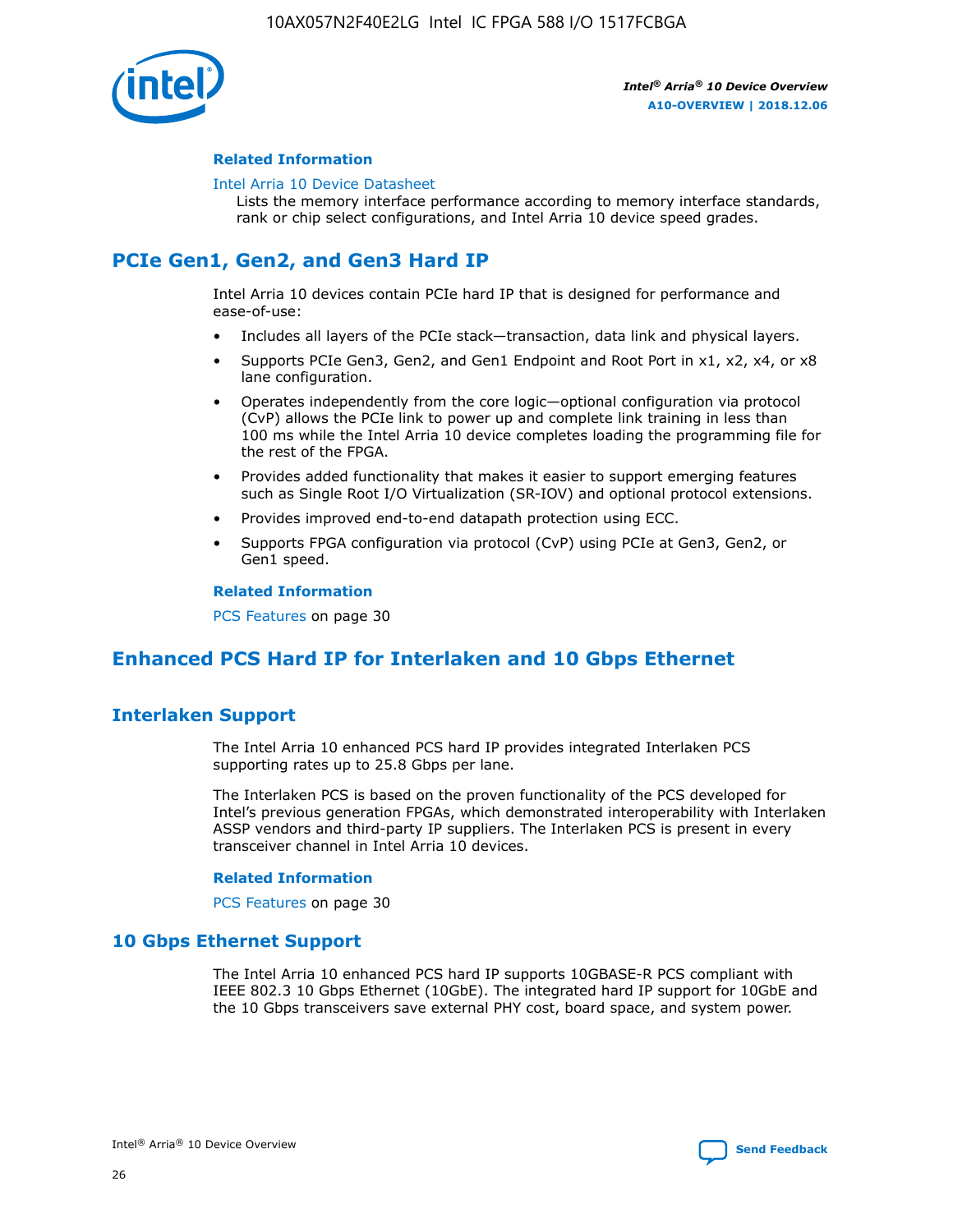

The scalable hard IP supports multiple independent 10GbE ports while using a single PLL for all the 10GBASE-R PCS instantiations, which saves on core logic resources and clock networks:

- Simplifies multiport 10GbE systems compared to XAUI interfaces that require an external XAUI-to-10G PHY.
- Incorporates Electronic Dispersion Compensation (EDC), which enables direct connection to standard 10 Gbps XFP and SFP+ pluggable optical modules.
- Supports backplane Ethernet applications and includes a hard 10GBASE-KR Forward Error Correction (FEC) circuit that you can use for 10 Gbps and 40 Gbps applications.

The 10 Gbps Ethernet PCS hard IP and 10GBASE-KR FEC are present in every transceiver channel.

#### **Related Information**

PCS Features on page 30

# **Low Power Serial Transceivers**

Intel Arria 10 FPGAs and SoCs include lowest power transceivers that deliver high bandwidth, throughput and low latency.

Intel Arria 10 devices deliver the industry's lowest power consumption per transceiver channel:

- 12.5 Gbps transceivers at as low as 242 mW
- 10 Gbps transceivers at as low as 168 mW
- 6 Gbps transceivers at as low as 117 mW

Intel Arria 10 transceivers support various data rates according to application:

- Chip-to-chip and chip-to-module applications—from 1 Gbps up to 25.8 Gbps
- Long reach and backplane applications—from 1 Gbps up to 12.5 with advanced adaptive equalization
- Critical power sensitive applications—from 1 Gbps up to 11.3 Gbps using lower power modes

The combination of 20 nm process technology and architectural advances provide the following benefits:

- Significant reduction in die area and power consumption
- Increase of up to two times in transceiver I/O density compared to previous generation devices while maintaining optimal signal integrity
- Up to 72 total transceiver channels—you can configure up to 6 of these channels to run as fast as 25.8 Gbps
- All channels feature continuous data rate support up to the maximum rated speed

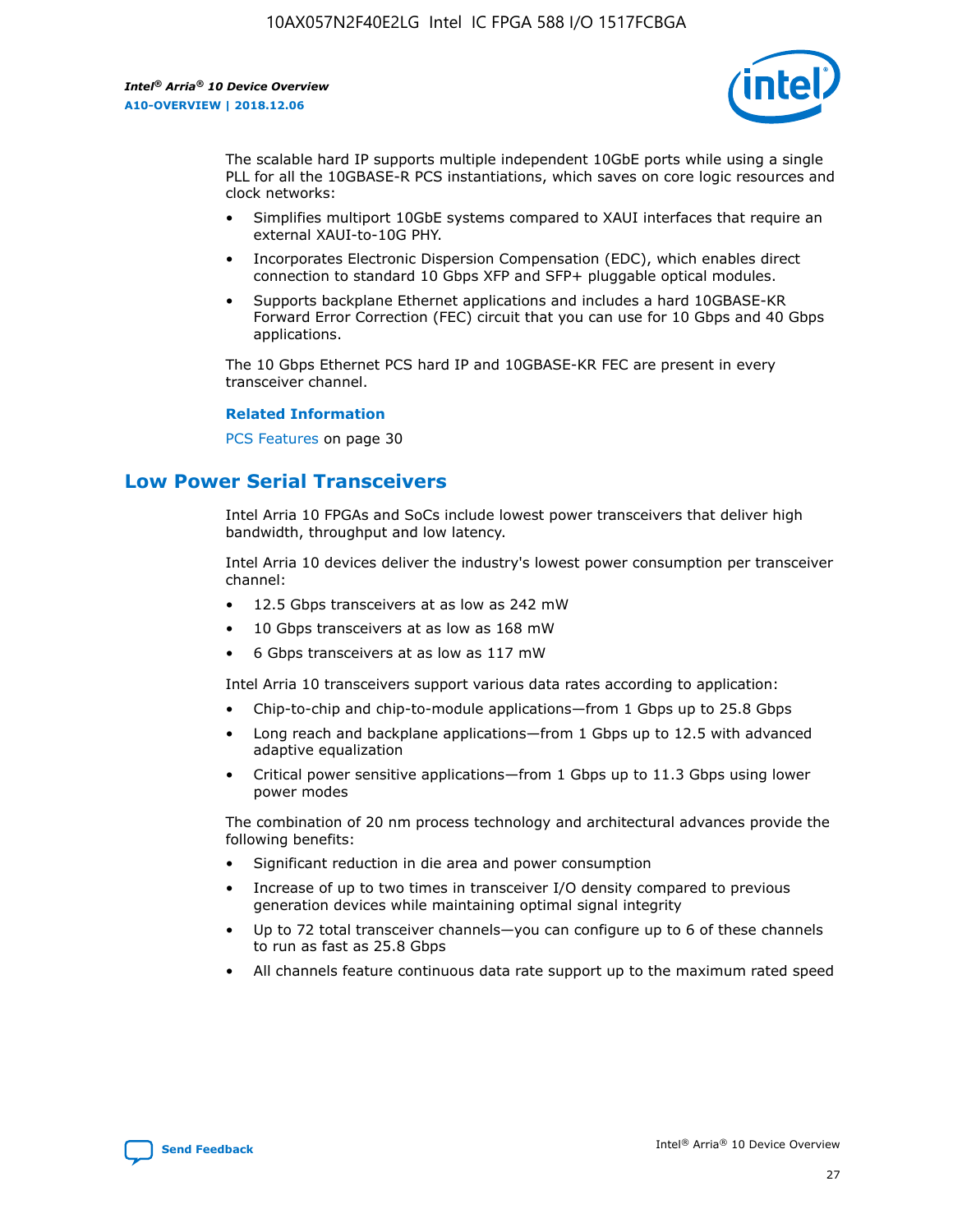

# Transceiver PMA TX/RX PCS ATX PLL Transceiver PMA TX/RX PCS fPLL Network Flexible Clock Distribution Network PCS Transceiver PMA TX/RX FPGA **Clock Distribution** Fabric PCS Transceiver PMA TX/RX ATX Flexible PLL PCS Transceiver PMA TX/RX ▲ fPLL Transceiver PMA TX/RX PCS 4

## **Figure 6. Intel Arria 10 Transceiver Block Architecture**

## **Transceiver Channels**

All transceiver channels feature a dedicated Physical Medium Attachment (PMA) and a hardened Physical Coding Sublayer (PCS).

- The PMA provides primary interfacing capabilities to physical channels.
- The PCS typically handles encoding/decoding, word alignment, and other preprocessing functions before transferring data to the FPGA core fabric.

A transceiver channel consists of a PMA and a PCS block. Most transceiver banks have 6 channels. There are some transceiver banks that contain only 3 channels.

A wide variety of bonded and non-bonded data rate configurations is possible using a highly configurable clock distribution network. Up to 80 independent transceiver data rates can be configured.

The following figures are graphical representations of top views of the silicon die, which correspond to reverse views for flip chip packages. Different Intel Arria 10 devices may have different floorplans than the ones shown in the figures.

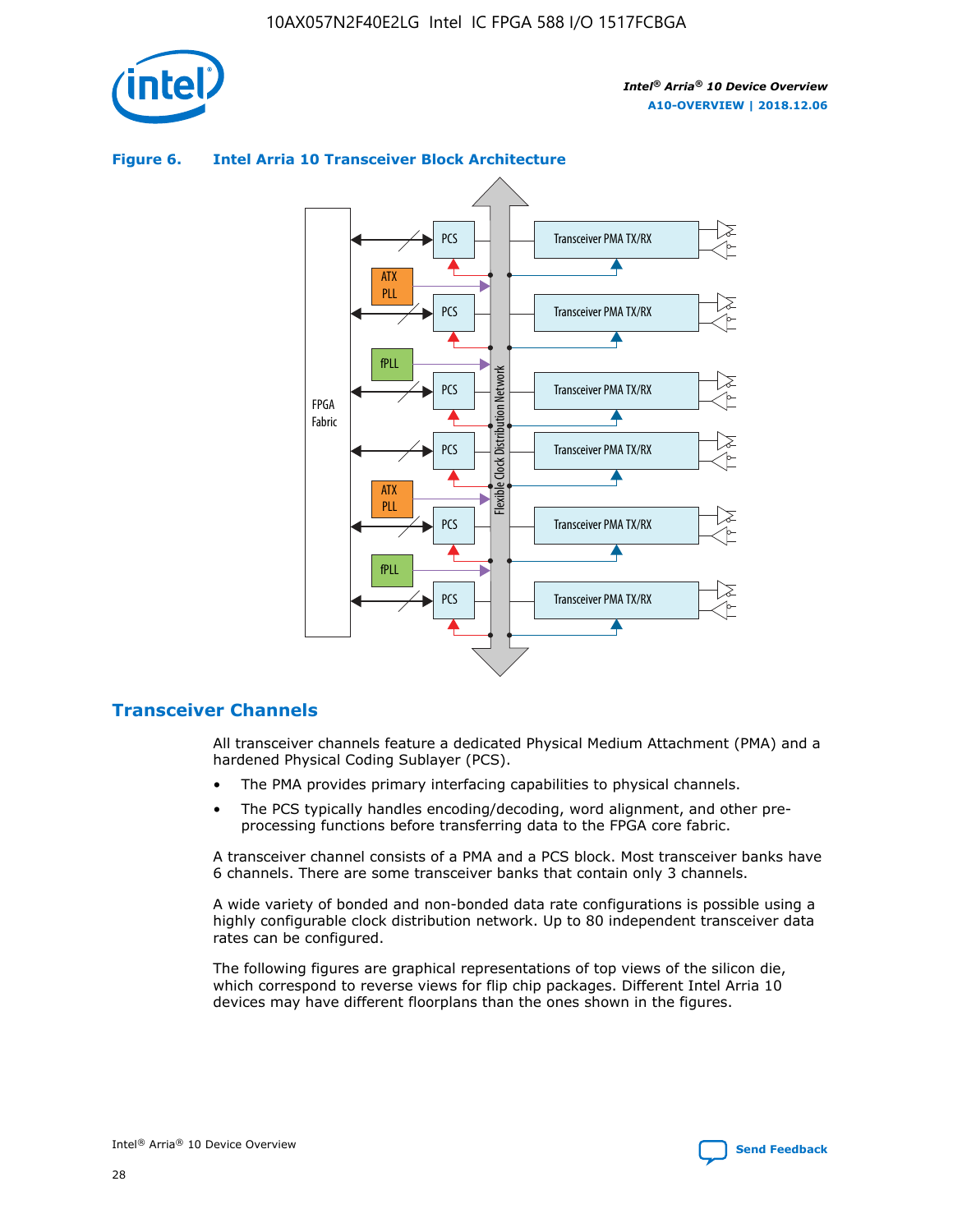

## **Figure 7. Device Chip Overview for Intel Arria 10 GX and GT Devices**



M20K Internal Memory Blocks Core Logic Fabric Transceiver Channels Hard IP Per Transceiver: Standard PCS and Enhanced PCS Hard IPs PCI Express Gen3 Hard IP Fractional PLLs M20K Internal Memory Blocks PCI Express Gen3 Hard IP Variable Precision DSP Blocks I/O PLLs Hard Memory Controllers, General-Purpose I/O Cells, LVDS Hard Processor Subsystem, Dual-Core ARM Cortex A9 M20K Internal Memory Blocks Variable Precision DSP Blocks M20K Internal Memory Blocks Core Logic Fabric I/O PLLs Hard Memory Controllers, General-Purpose I/O Cells, LVDS M20K Internal Memory Blocks Variable Precision DSP Blocks M20K Internal Memory Blocks Transceiver Channels Hard IP Per Transceiver: Standard PCS and Enhanced PCS Hard IPs PCI Express Gen3 Hard IP Fractional PLLs PCI Express Gen3 Hard IP Hard PCS Hard PCS Hard PCS Hard PCS Hard PCS Hard PCS Hard PCS Hard PCS Hard PCS Transceiver PMA Transceiver PMA Transceiver PMA Transceiver PMA Transceiver PMA Transceiver PMA Transceiver PMA Unused transceiver chann can be used as additional transceiver transmit PLLs Transceiver PMA Transceiver PMA Transceiver Clock Networks ATX (LC) **Transmit** PLL fPLL ATX (LC) Transmi PLL fPLL ATX (LC) **Transmit** PLL

## **PMA Features**

Intel Arria 10 transceivers provide exceptional signal integrity at data rates up to 25.8 Gbps. Clocking options include ultra-low jitter ATX PLLs (LC tank based), clock multiplier unit (CMU) PLLs, and fractional PLLs.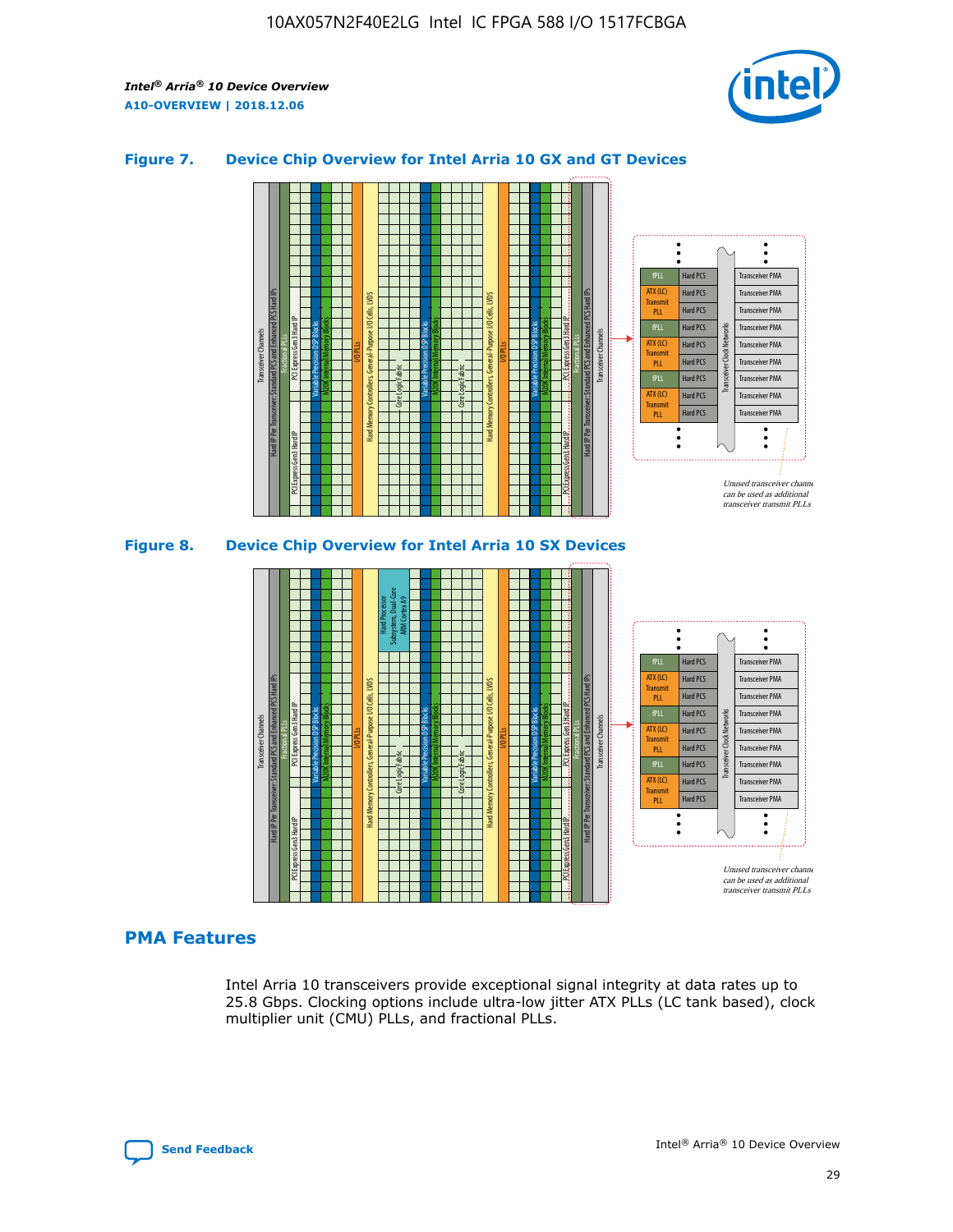

Each transceiver channel contains a channel PLL that can be used as the CMU PLL or clock data recovery (CDR) PLL. In CDR mode, the channel PLL recovers the receiver clock and data in the transceiver channel. Up to 80 independent data rates can be configured on a single Intel Arria 10 device.

## **Table 23. PMA Features of the Transceivers in Intel Arria 10 Devices**

| <b>Feature</b>                                             | <b>Capability</b>                                                                                                                                                                                                             |
|------------------------------------------------------------|-------------------------------------------------------------------------------------------------------------------------------------------------------------------------------------------------------------------------------|
| Chip-to-Chip Data Rates                                    | 1 Gbps to 17.4 Gbps (Intel Arria 10 GX devices)<br>1 Gbps to 25.8 Gbps (Intel Arria 10 GT devices)                                                                                                                            |
| Backplane Support                                          | Drive backplanes at data rates up to 12.5 Gbps                                                                                                                                                                                |
| <b>Optical Module Support</b>                              | SFP+/SFP, XFP, CXP, QSFP/QSFP28, CFP/CFP2/CFP4                                                                                                                                                                                |
| Cable Driving Support                                      | SFP+ Direct Attach, PCI Express over cable, eSATA                                                                                                                                                                             |
| Transmit Pre-Emphasis                                      | 4-tap transmit pre-emphasis and de-emphasis to compensate for system channel loss                                                                                                                                             |
| Continuous Time Linear<br>Equalizer (CTLE)                 | Dual mode, high-gain, and high-data rate, linear receive equalization to compensate for<br>system channel loss                                                                                                                |
| Decision Feedback Equalizer<br>(DFE)                       | 7-fixed and 4-floating tap DFE to equalize backplane channel loss in the presence of<br>crosstalk and noisy environments                                                                                                      |
| Variable Gain Amplifier                                    | Optimizes the signal amplitude prior to the CDR sampling and operates in fixed and<br>adaptive modes                                                                                                                          |
| Altera Digital Adaptive<br>Parametric Tuning (ADAPT)       | Fully digital adaptation engine to automatically adjust all link equalization parameters-<br>including CTLE, DFE, and variable gain amplifier blocks—that provide optimal link margin<br>without intervention from user logic |
| Precision Signal Integrity<br>Calibration Engine (PreSICE) | Hardened calibration controller to quickly calibrate all transceiver control parameters on<br>power-up, which provides the optimal signal integrity and jitter performance                                                    |
| Advanced Transmit (ATX)<br><b>PLL</b>                      | Low jitter ATX (LC tank based) PLLs with continuous tuning range to cover a wide range of<br>standard and proprietary protocols                                                                                               |
| <b>Fractional PLLs</b>                                     | On-chip fractional frequency synthesizers to replace on-board crystal oscillators and reduce<br>system cost                                                                                                                   |
| Digitally Assisted Analog<br><b>CDR</b>                    | Superior jitter tolerance with fast lock time                                                                                                                                                                                 |
| Dynamic Partial<br>Reconfiguration                         | Allows independent control of the Avalon memory-mapped interface of each transceiver<br>channel for the highest transceiver flexibility                                                                                       |
| Multiple PCS-PMA and PCS-<br>PLD interface widths          | 8-, 10-, 16-, 20-, 32-, 40-, or 64-bit interface widths for flexibility of deserialization width,<br>encoding, and reduced latency                                                                                            |

# **PCS Features**

This table summarizes the Intel Arria 10 transceiver PCS features. You can use the transceiver PCS to support a wide range of protocols ranging from 1 Gbps to 25.8 Gbps.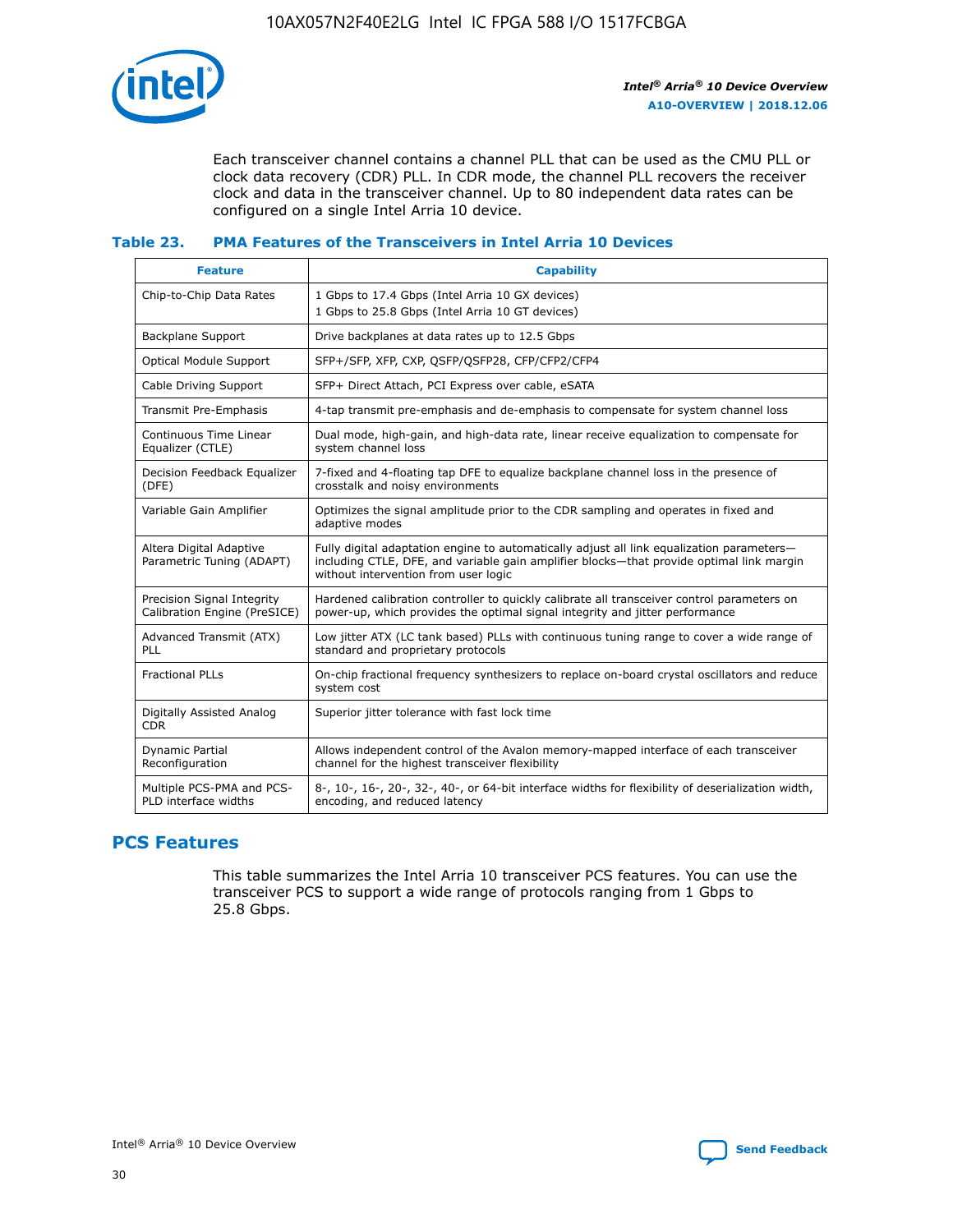

| <b>PCS</b>    | <b>Description</b>                                                                                                                                                                                                                                                                                                                                                                                             |
|---------------|----------------------------------------------------------------------------------------------------------------------------------------------------------------------------------------------------------------------------------------------------------------------------------------------------------------------------------------------------------------------------------------------------------------|
| Standard PCS  | Operates at a data rate up to 12 Gbps<br>Supports protocols such as PCI-Express, CPRI 4.2+, GigE, IEEE 1588 in Hard PCS<br>Implements other protocols using Basic/Custom (Standard PCS) transceiver<br>configuration rules.                                                                                                                                                                                    |
| Enhanced PCS  | Performs functions common to most serial data industry standards, such as word<br>alignment, encoding/decoding, and framing, before data is sent or received off-chip<br>through the PMA<br>• Handles data transfer to and from the FPGA fabric<br>Handles data transfer internally to and from the PMA<br>Provides frequency compensation<br>Performs channel bonding for multi-channel low skew applications |
| PCIe Gen3 PCS | Supports the seamless switching of Data and Clock between the Gen1, Gen2, and Gen3<br>data rates<br>Provides support for PIPE 3.0 features<br>Supports the PIPE interface with the Hard IP enabled, as well as with the Hard IP<br>bypassed                                                                                                                                                                    |

#### **Related Information**

- PCIe Gen1, Gen2, and Gen3 Hard IP on page 26
- Interlaken Support on page 26
- 10 Gbps Ethernet Support on page 26

# **PCS Protocol Support**

This table lists some of the protocols supported by the Intel Arria 10 transceiver PCS. For more information about the blocks in the transmitter and receiver data paths, refer to the related information.

| <b>Protocol</b>                                 | <b>Data Rate</b><br>(Gbps) | <b>Transceiver IP</b>       | <b>PCS Support</b>                      |
|-------------------------------------------------|----------------------------|-----------------------------|-----------------------------------------|
| PCIe Gen3 x1, x2, x4, x8                        | 8.0                        | Native PHY (PIPE)           | Standard PCS and PCIe<br>Gen3 PCS       |
| PCIe Gen2 x1, x2, x4, x8                        | 5.0                        | Native PHY (PIPE)           | <b>Standard PCS</b>                     |
| PCIe Gen1 x1, x2, x4, x8                        | 2.5                        | Native PHY (PIPE)           | Standard PCS                            |
| 1000BASE-X Gigabit Ethernet                     | 1.25                       | Native PHY                  | <b>Standard PCS</b>                     |
| 1000BASE-X Gigabit Ethernet with<br>IEEE 1588v2 | 1.25                       | Native PHY                  | Standard PCS                            |
| 10GBASE-R                                       | 10.3125                    | Native PHY                  | <b>Enhanced PCS</b>                     |
| 10GBASE-R with IEEE 1588v2                      | 10.3125                    | Native PHY                  | <b>Enhanced PCS</b>                     |
| 10GBASE-R with KR FEC                           | 10.3125                    | Native PHY                  | <b>Enhanced PCS</b>                     |
| 10GBASE-KR and 1000BASE-X                       | 10.3125                    | 1G/10GbE and 10GBASE-KR PHY | Standard PCS and<br><b>Enhanced PCS</b> |
| Interlaken (CEI-6G/11G)                         | 3.125 to 17.4              | Native PHY                  | <b>Enhanced PCS</b>                     |
| SFI-S/SFI-5.2                                   | 11.2                       | Native PHY                  | <b>Enhanced PCS</b>                     |
| $10G$ SDI                                       | 10.692                     | Native PHY                  | <b>Enhanced PCS</b>                     |
|                                                 |                            |                             | continued                               |

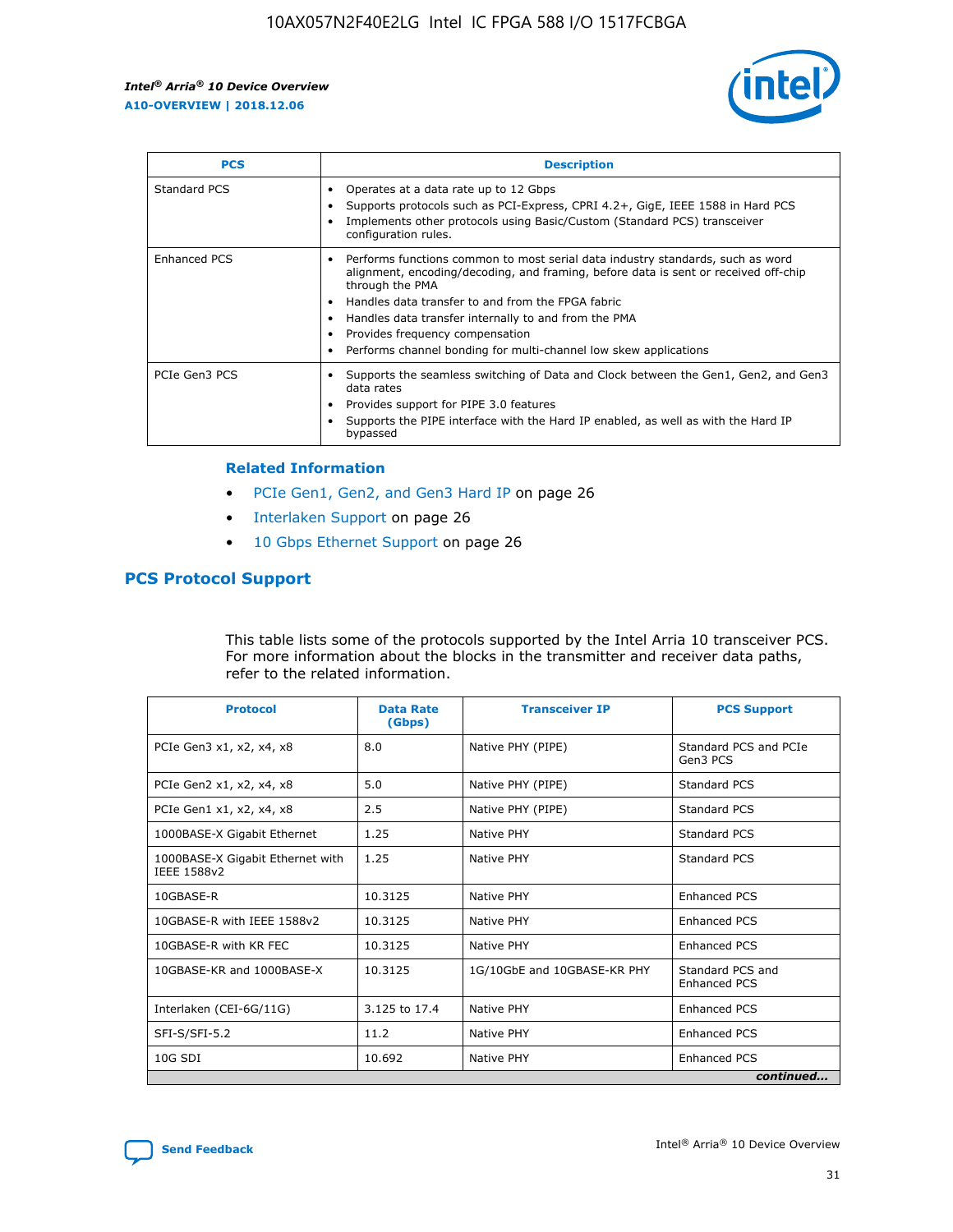

| <b>Protocol</b>      | <b>Data Rate</b><br>(Gbps) | <b>Transceiver IP</b> | <b>PCS Support</b> |
|----------------------|----------------------------|-----------------------|--------------------|
| CPRI 6.0 (64B/66B)   | 0.6144 to<br>10.1376       | Native PHY            | Enhanced PCS       |
| CPRI 4.2 (8B/10B)    | 0.6144 to<br>9.8304        | Native PHY            | Standard PCS       |
| OBSAI RP3 v4.2       | 0.6144 to 6.144            | Native PHY            | Standard PCS       |
| SD-SDI/HD-SDI/3G-SDI | $0.143(12)$ to<br>2.97     | Native PHY            | Standard PCS       |

## **Related Information**

#### [Intel Arria 10 Transceiver PHY User Guide](https://www.intel.com/content/www/us/en/programmable/documentation/nik1398707230472.html#nik1398707091164)

Provides more information about the supported transceiver protocols and PHY IP, the PMA architecture, and the standard, enhanced, and PCIe Gen3 PCS architecture.

# **SoC with Hard Processor System**

Each SoC device combines an FPGA fabric and a hard processor system (HPS) in a single device. This combination delivers the flexibility of programmable logic with the power and cost savings of hard IP in these ways:

- Reduces board space, system power, and bill of materials cost by eliminating a discrete embedded processor
- Allows you to differentiate the end product in both hardware and software, and to support virtually any interface standard
- Extends the product life and revenue through in-field hardware and software updates

 $(12)$  The 0.143 Gbps data rate is supported using oversampling of user logic that you must implement in the FPGA fabric.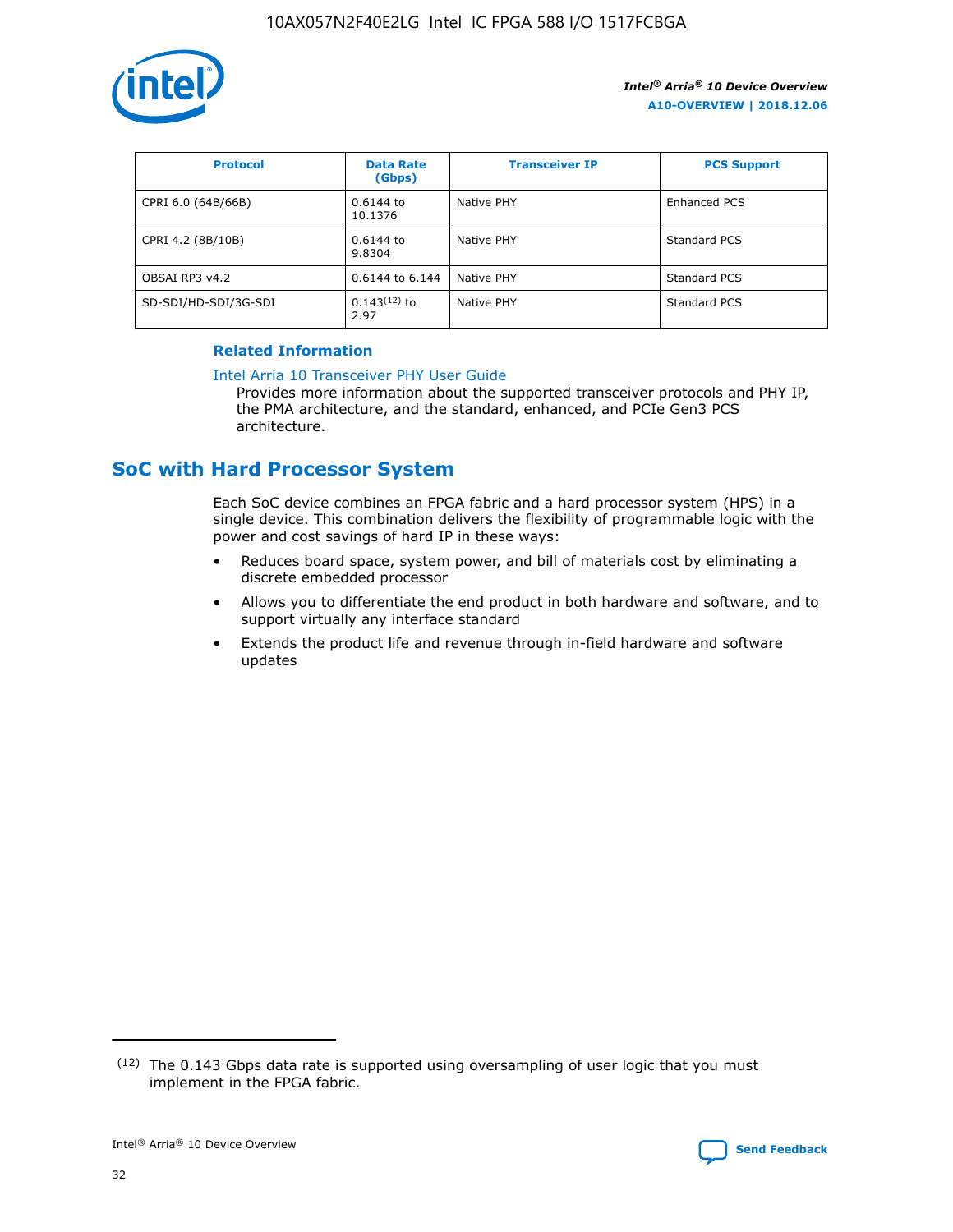

#### **Figure 9. HPS Block Diagram**

This figure shows a block diagram of the HPS with the dual ARM Cortex-A9 MPCore processor.



# **Key Advantages of 20-nm HPS**

The 20-nm HPS strikes a balance between enabling maximum software compatibility with 28-nm SoCs while still improving upon the 28-nm HPS architecture. These improvements address the requirements of the next generation target markets such as wireless and wireline communications, compute and storage equipment, broadcast and military in terms of performance, memory bandwidth, connectivity via backplane and security.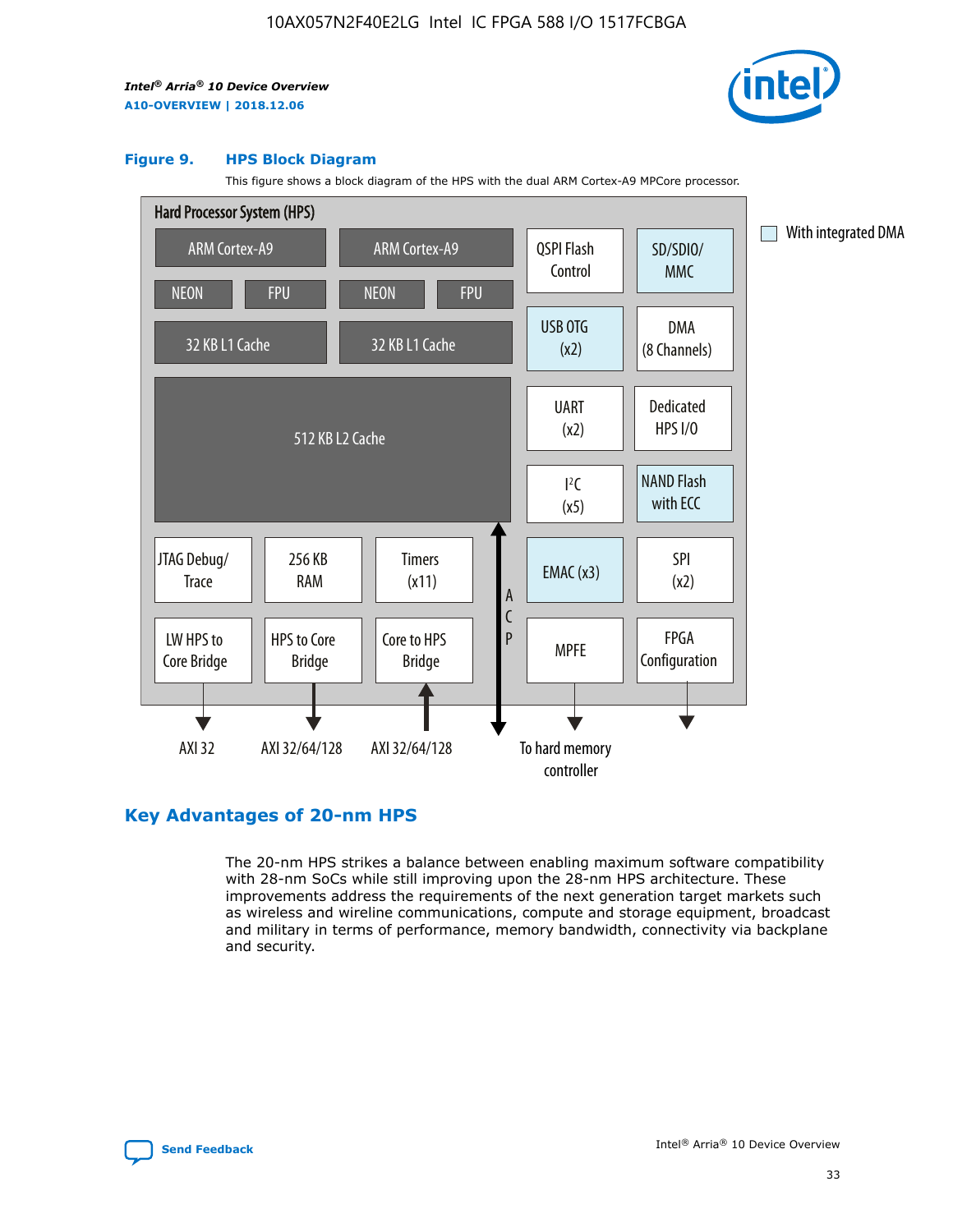

## **Table 24. Improvements in 20 nm HPS**

This table lists the key improvements of the 20 nm HPS compared to the 28 nm HPS.

| Advantages/<br><b>Improvements</b>                          | <b>Description</b>                                                                                                                                                                                                                                                                                                                                                                                                                                                                                                                                                                                                                                                                                                                                                                                                                                                                                                                   |
|-------------------------------------------------------------|--------------------------------------------------------------------------------------------------------------------------------------------------------------------------------------------------------------------------------------------------------------------------------------------------------------------------------------------------------------------------------------------------------------------------------------------------------------------------------------------------------------------------------------------------------------------------------------------------------------------------------------------------------------------------------------------------------------------------------------------------------------------------------------------------------------------------------------------------------------------------------------------------------------------------------------|
| Increased performance and<br>overdrive capability           | While the nominal processor frequency is 1.2 GHz, the 20 nm HPS offers an "overdrive"<br>feature which enables a higher processor operating frequency. This requires a higher supply<br>voltage value that is unique to the HPS and may require a separate requlator.                                                                                                                                                                                                                                                                                                                                                                                                                                                                                                                                                                                                                                                                |
| Increased processor memory<br>bandwidth and DDR4<br>support | Up to 64-bit DDR4 memory at 2,400 Mbps support is available for the processor. The hard<br>memory controller for the HPS comprises a multi-port front end that manages connections<br>to a single port memory controller. The multi-port front end allows logic core and the HPS<br>to share ports and thereby the available bandwidth of the memory controller.                                                                                                                                                                                                                                                                                                                                                                                                                                                                                                                                                                     |
| Flexible I/O sharing                                        | An advanced I/O pin muxing scheme allows improved sharing of I/O between the HPS and<br>the core logic. The following types of I/O are available for SoC:<br>17 dedicated I/Os-physically located inside the HPS block and are not accessible to<br>logic within the core. The 17 dedicated I/Os are used for HPS clock, resets, and<br>interfacing with boot devices, QSPI, and SD/MMC.<br>48 direct shared I/O-located closest to the HPS block and are ideal for high speed HPS<br>peripherals such as EMAC, USB, and others. There is one bank of 48 I/Os that supports<br>direct sharing where the 48 I/Os can be shared 12 I/Os at a time.<br>Standard (shared) I/O-all standard I/Os can be shared by the HPS peripherals and any<br>$\bullet$<br>logic within the core. For designs where more than 48 I/Os are required to fully use all<br>the peripherals in the HPS, these I/Os can be connected through the core logic. |
| <b>EMAC</b> core                                            | Three EMAC cores are available in the HPS. The EMAC cores enable an application to<br>support two redundant Ethernet connections; for example, backplane, or two EMAC cores<br>for managing IEEE 1588 time stamp information while allowing a third EMAC core for debug<br>and configuration. All three EMACs can potentially share the same time stamps, simplifying<br>the 1588 time stamping implementation. A new serial time stamp interface allows core<br>logic to access and read the time stamp values. The integrated EMAC controllers can be<br>connected to external Ethernet PHY through the provided MDIO or I <sup>2</sup> C interface.                                                                                                                                                                                                                                                                               |
| On-chip memory                                              | The on-chip memory is updated to 256 KB support and can support larger data sets and<br>real time algorithms.                                                                                                                                                                                                                                                                                                                                                                                                                                                                                                                                                                                                                                                                                                                                                                                                                        |
| <b>ECC</b> enhancements                                     | Improvements in L2 Cache ECC management allow identification of errors down to the<br>address level. ECC enhancements also enable improved error injection and status reporting<br>via the introduction of new memory mapped access to syndrome and data signals.                                                                                                                                                                                                                                                                                                                                                                                                                                                                                                                                                                                                                                                                    |
| HPS to FPGA Interconnect<br>Backbone                        | Although the HPS and the Logic Core can operate independently, they are tightly coupled<br>via a high-bandwidth system interconnect built from high-performance ARM AMBA AXI bus<br>bridges. IP bus masters in the FPGA fabric have access to HPS bus slaves via the FPGA-to-<br>HPS interconnect. Similarly, HPS bus masters have access to bus slaves in the core fabric<br>via the HPS-to-FPGA bridge. Both bridges are AMBA AXI-3 compliant and support<br>simultaneous read and write transactions. Up to three masters within the core fabric can<br>share the HPS SDRAM controller with the processor. Additionally, the processor can be used<br>to configure the core fabric under program control via a dedicated 32-bit configuration port.                                                                                                                                                                               |
| FPGA configuration and HPS<br>booting                       | The FPGA fabric and HPS in the SoCs are powered independently. You can reduce the clock<br>frequencies or gate the clocks to reduce dynamic power.<br>You can configure the FPGA fabric and boot the HPS independently, in any order, providing<br>you with more design flexibility.                                                                                                                                                                                                                                                                                                                                                                                                                                                                                                                                                                                                                                                 |
| Security                                                    | New security features have been introduced for anti-tamper management, secure boot,<br>encryption (AES), and authentication (SHA).                                                                                                                                                                                                                                                                                                                                                                                                                                                                                                                                                                                                                                                                                                                                                                                                   |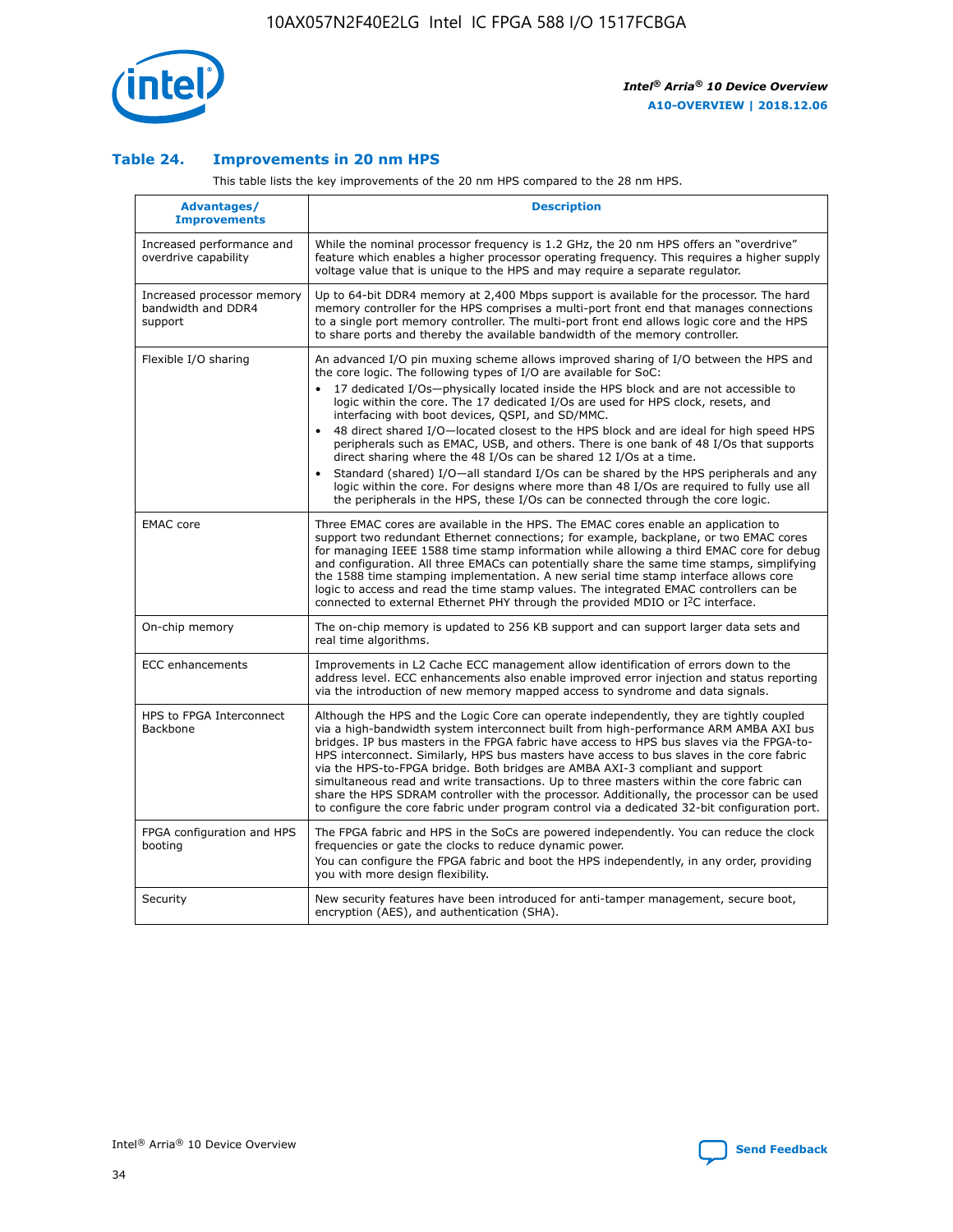

# **Features of the HPS**

The HPS has the following features:

- 1.2-GHz, dual-core ARM Cortex-A9 MPCore processor with up to 1.5-GHz via overdrive
	- ARMv7-A architecture that runs 32-bit ARM instructions, 16-bit and 32-bit Thumb instructions, and 8-bit Java byte codes in Jazelle style
	- Superscalar, variable length, out-of-order pipeline with dynamic branch prediction
	- Instruction Efficiency 2.5 MIPS/MHz, which provides total performance of 7500 MIPS at 1.5 GHz
- Each processor core includes:
	- 32 KB of L1 instruction cache, 32 KB of L1 data cache
	- Single- and double-precision floating-point unit and NEON media engine
	- CoreSight debug and trace technology
	- Snoop Control Unit (SCU) and Acceleration Coherency Port (ACP)
- 512 KB of shared L2 cache
- 256 KB of scratch RAM
- Hard memory controller with support for DDR3, DDR4 and optional error correction code (ECC) support
- Multiport Front End (MPFE) Scheduler interface to the hard memory controller
- 8-channel direct memory access (DMA) controller
- QSPI flash controller with SIO, DIO, QIO SPI Flash support
- NAND flash controller (ONFI 1.0 or later) with DMA and ECC support, updated to support 8 and 16-bit Flash devices and new command DMA to offload CPU for fast power down recovery
- Updated SD/SDIO/MMC controller to eMMC 4.5 with DMA with CE-ATA digital command support
- 3 10/100/1000 Ethernet media access control (MAC) with DMA
- 2 USB On-the-Go (OTG) controllers with DMA
- $\bullet$  5 I<sup>2</sup>C controllers (3 can be used by EMAC for MIO to external PHY)
- 2 UART 16550 Compatible controllers
- 4 serial peripheral interfaces (SPI) (2 Master, 2 Slaves)
- 62 programmable general-purpose I/Os, which includes 48 direct share I/Os that allows the HPS peripherals to connect directly to the FPGA I/Os
- 7 general-purpose timers
- 4 watchdog timers
- Anti-tamper, Secure Boot, Encryption (AES) and Authentication (SHA)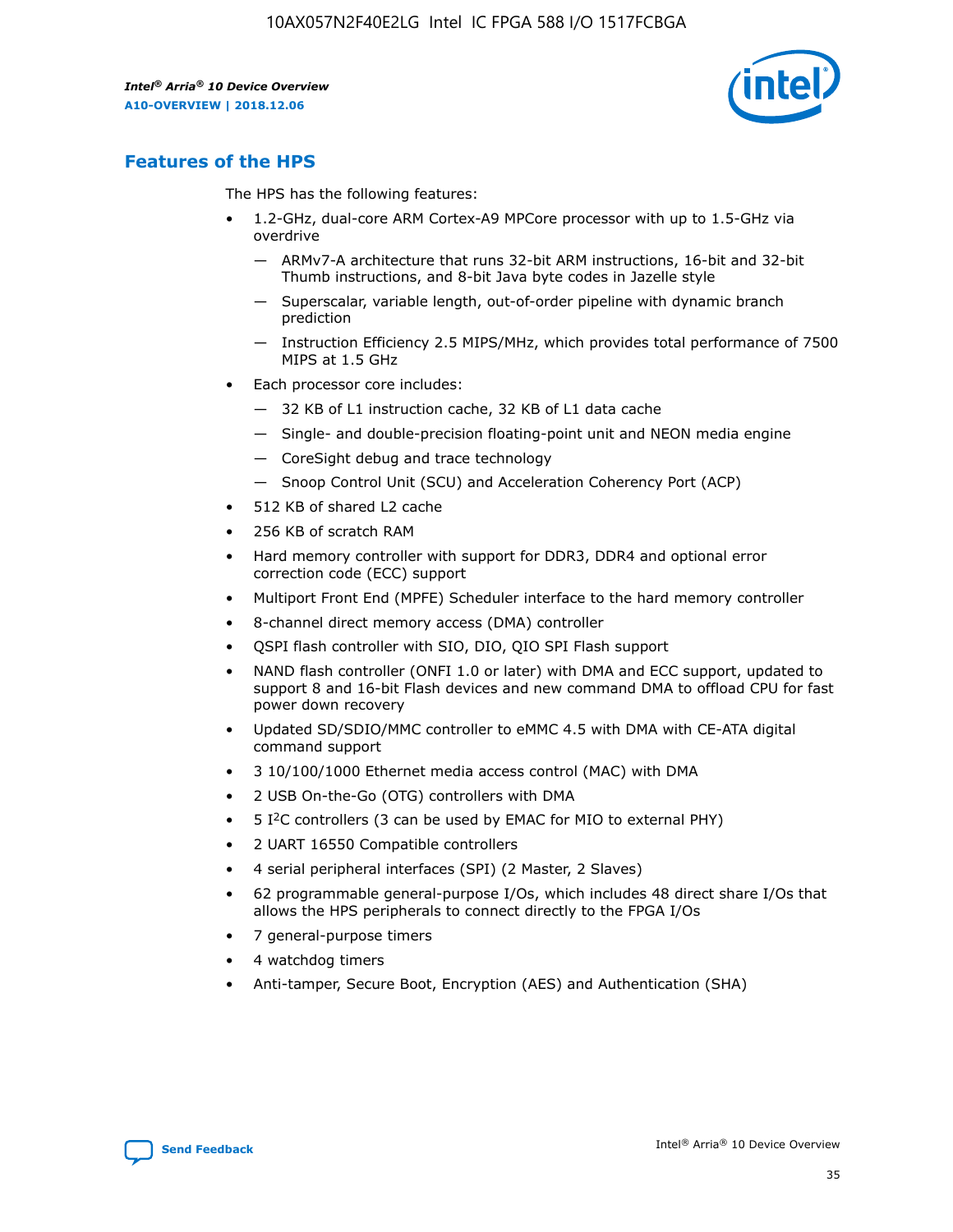

## **System Peripherals and Debug Access Port**

Each Ethernet MAC, USB OTG, NAND flash controller, and SD/MMC controller module has an integrated DMA controller. For modules without an integrated DMA controller, an additional DMA controller module provides up to eight channels of high-bandwidth data transfers. Peripherals that communicate off-chip are multiplexed with other peripherals at the HPS pin level. This allows you to choose which peripherals interface with other devices on your PCB.

The debug access port provides interfaces to industry standard JTAG debug probes and supports ARM CoreSight debug and core traces to facilitate software development.

## **HPS–FPGA AXI Bridges**

The HPS–FPGA bridges, which support the Advanced Microcontroller Bus Architecture (AMBA) Advanced eXtensible Interface (AXI™) specifications, consist of the following bridges:

- FPGA-to-HPS AMBA AXI bridge—a high-performance bus supporting 32, 64, and 128 bit data widths that allows the FPGA fabric to issue transactions to slaves in the HPS.
- HPS-to-FPGA Avalon/AMBA AXI bridge—a high-performance bus supporting 32, 64, and 128 bit data widths that allows the HPS to issue transactions to slaves in the FPGA fabric.
- Lightweight HPS-to-FPGA AXI bridge—a lower latency 32 bit width bus that allows the HPS to issue transactions to soft peripherals in the FPGA fabric. This bridge is primarily used for control and status register (CSR) accesses to peripherals in the FPGA fabric.

The HPS–FPGA AXI bridges allow masters in the FPGA fabric to communicate with slaves in the HPS logic, and vice versa. For example, the HPS-to-FPGA AXI bridge allows you to share memories instantiated in the FPGA fabric with one or both microprocessors in the HPS, while the FPGA-to-HPS AXI bridge allows logic in the FPGA fabric to access the memory and peripherals in the HPS.

Each HPS–FPGA bridge also provides asynchronous clock crossing for data transferred between the FPGA fabric and the HPS.

#### **HPS SDRAM Controller Subsystem**

The HPS SDRAM controller subsystem contains a multiport SDRAM controller and DDR PHY that are shared between the FPGA fabric (through the FPGA-to-HPS SDRAM interface), the level 2 (L2) cache, and the level 3 (L3) system interconnect. The FPGA-to-HPS SDRAM interface supports AMBA AXI and Avalon® Memory-Mapped (Avalon-MM) interface standards, and provides up to six individual ports for access by masters implemented in the FPGA fabric.

The HPS SDRAM controller supports up to 3 masters (command ports), 3x 64-bit read data ports and 3x 64-bit write data ports.

To maximize memory performance, the SDRAM controller subsystem supports command and data reordering, deficit round-robin arbitration with aging, and high-priority bypass features.

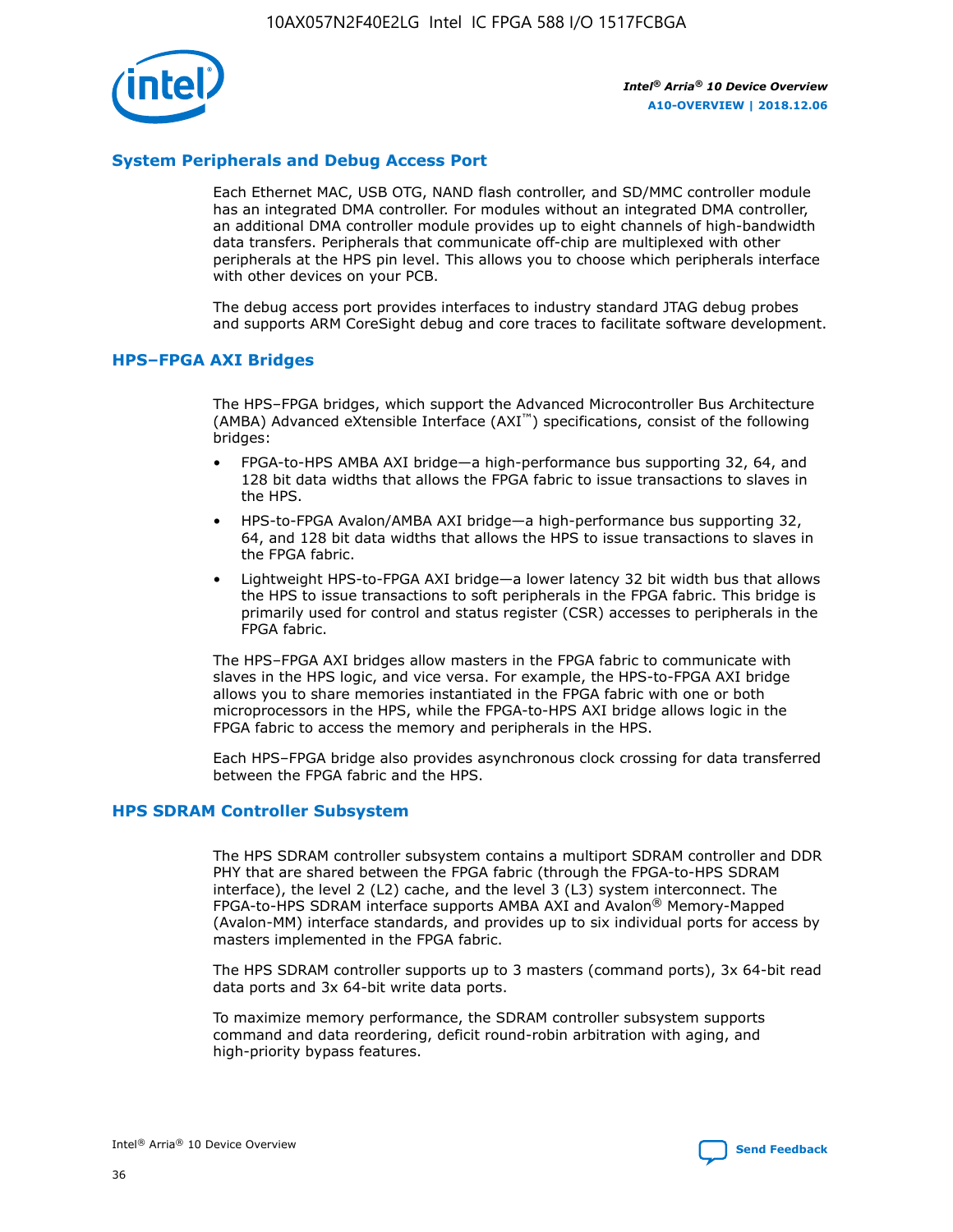

# **FPGA Configuration and HPS Booting**

The FPGA fabric and HPS in the SoC FPGA must be powered at the same time. You can reduce the clock frequencies or gate the clocks to reduce dynamic power.

Once powered, the FPGA fabric and HPS can be configured independently thus providing you with more design flexibility:

- You can boot the HPS independently. After the HPS is running, the HPS can fully or partially reconfigure the FPGA fabric at any time under software control. The HPS can also configure other FPGAs on the board through the FPGA configuration controller.
- Configure the FPGA fabric first, and then boot the HPS from memory accessible to the FPGA fabric.

## **Hardware and Software Development**

For hardware development, you can configure the HPS and connect your soft logic in the FPGA fabric to the HPS interfaces using the Platform Designer system integration tool in the Intel Quartus Prime software.

For software development, the ARM-based SoC FPGA devices inherit the rich software development ecosystem available for the ARM Cortex-A9 MPCore processor. The software development process for Intel SoC FPGAs follows the same steps as those for other SoC devices from other manufacturers. Support for Linux\*, VxWorks\*, and other operating systems are available for the SoC FPGAs. For more information on the operating systems support availability, contact the Intel FPGA sales team.

You can begin device-specific firmware and software development on the Intel SoC FPGA Virtual Target. The Virtual Target is a fast PC-based functional simulation of a target development system—a model of a complete development board. The Virtual Target enables the development of device-specific production software that can run unmodified on actual hardware.

# **Dynamic and Partial Reconfiguration**

The Intel Arria 10 devices support dynamic and partial reconfiguration. You can use dynamic and partial reconfiguration simultaneously to enable seamless reconfiguration of both the device core and transceivers.

# **Dynamic Reconfiguration**

You can reconfigure the PMA and PCS blocks while the device continues to operate. This feature allows you to change the data rates, protocol, and analog settings of a channel in a transceiver bank without affecting on-going data transfer in other transceiver banks. This feature is ideal for applications that require dynamic multiprotocol or multirate support.

# **Partial Reconfiguration**

Using partial reconfiguration, you can reconfigure some parts of the device while keeping the device in operation.

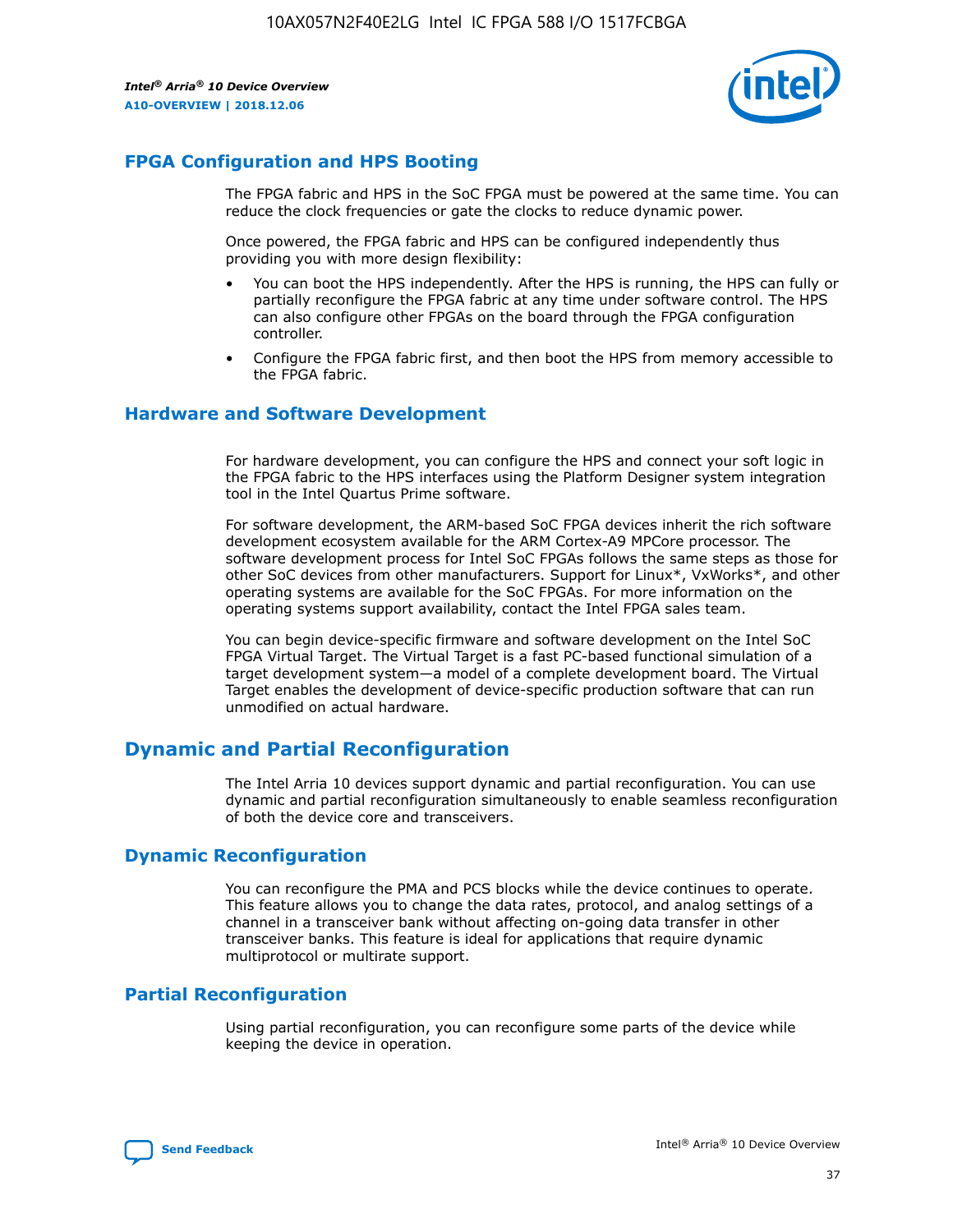

Instead of placing all device functions in the FPGA fabric, you can store some functions that do not run simultaneously in external memory and load them only when required. This capability increases the effective logic density of the device, and lowers cost and power consumption.

In the Intel solution, you do not have to worry about intricate device architecture to perform a partial reconfiguration. The partial reconfiguration capability is built into the Intel Quartus Prime design software, making such time-intensive task simple.

Intel Arria 10 devices support partial reconfiguration in the following configuration options:

- Using an internal host:
	- All supported configuration modes where the FPGA has access to external memory devices such as serial and parallel flash memory.
	- Configuration via Protocol [CvP (PCIe)]
- Using an external host—passive serial (PS), fast passive parallel (FPP) x8, FPP x16, and FPP x32 I/O interface.

# **Enhanced Configuration and Configuration via Protocol**

## **Table 25. Configuration Schemes and Features of Intel Arria 10 Devices**

Intel Arria 10 devices support 1.8 V programming voltage and several configuration schemes.

| <b>Scheme</b>                                                          | <b>Data</b><br><b>Width</b> | <b>Max Clock</b><br>Rate<br>(MHz) | <b>Max Data</b><br>Rate<br>(Mbps)<br>(13) | <b>Decompression</b> | <b>Design</b><br>Security <sup>(1</sup><br>4) | <b>Partial</b><br><b>Reconfiguration</b><br>(15) | <b>Remote</b><br><b>System</b><br><b>Update</b> |
|------------------------------------------------------------------------|-----------------------------|-----------------------------------|-------------------------------------------|----------------------|-----------------------------------------------|--------------------------------------------------|-------------------------------------------------|
| <b>JTAG</b>                                                            | 1 bit                       | 33                                | 33                                        |                      |                                               | Yes(16)                                          |                                                 |
| Active Serial (AS)<br>through the<br>EPCO-L<br>configuration<br>device | 1 bit,<br>4 bits            | 100                               | 400                                       | Yes                  | Yes                                           | $Y_{PS}(16)$                                     | Yes                                             |
| Passive serial (PS)<br>through CPLD or<br>external<br>microcontroller  | 1 bit                       | 100                               | 100                                       | Yes                  | Yes                                           | Yes(16)                                          | Parallel<br>Flash<br>Loader<br>(PFL) IP<br>core |
|                                                                        |                             |                                   |                                           |                      |                                               |                                                  | continued                                       |

<sup>(13)</sup> Enabling either compression or design security features affects the maximum data rate. Refer to the Intel Arria 10 Device Datasheet for more information.

<sup>(14)</sup> Encryption and compression cannot be used simultaneously.

 $(15)$  Partial reconfiguration is an advanced feature of the device family. If you are interested in using partial reconfiguration, contact Intel for support.

 $(16)$  Partial configuration can be performed only when it is configured as internal host.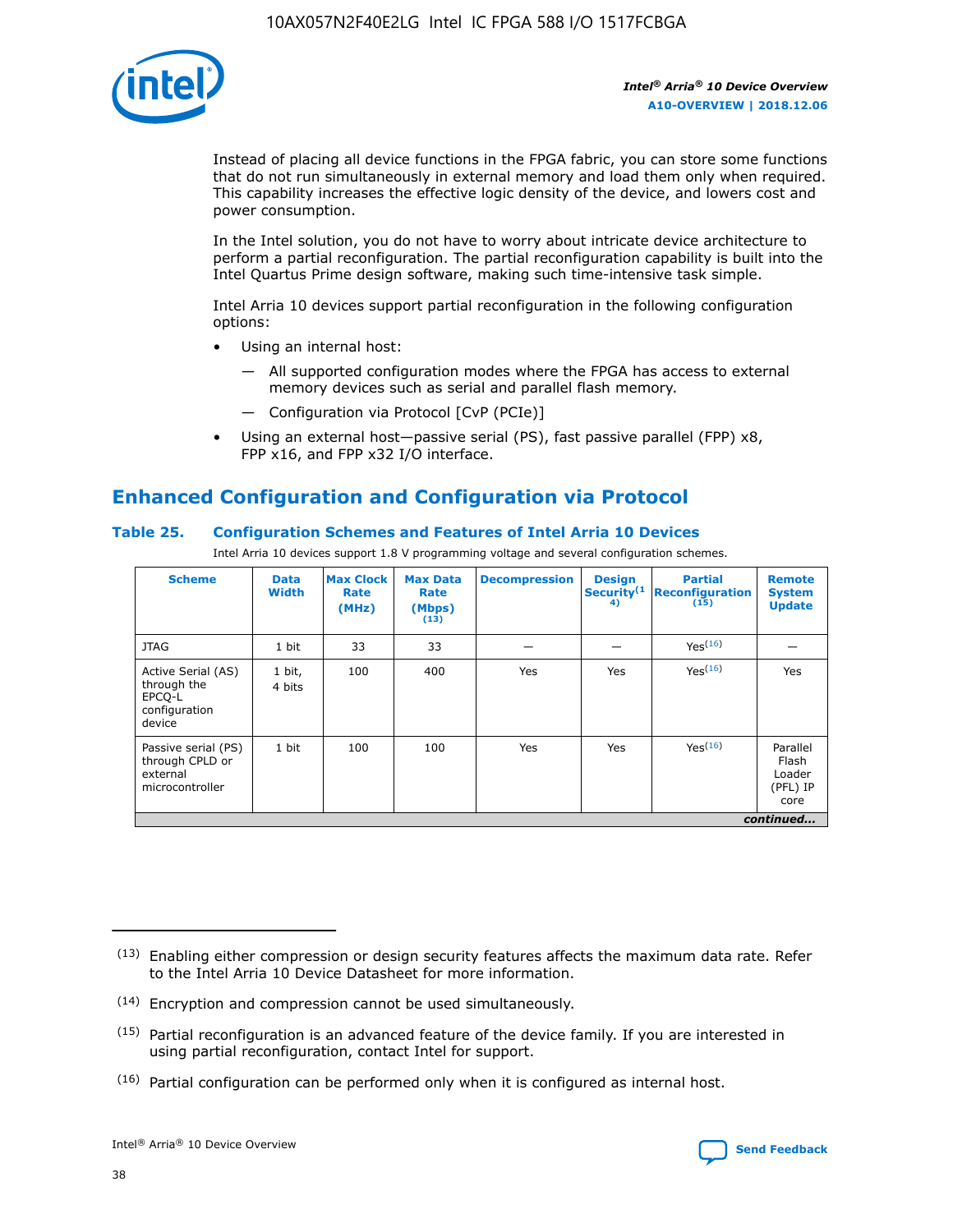

| <b>Scheme</b>                                    | <b>Data</b><br><b>Width</b> | <b>Max Clock</b><br>Rate<br>(MHz) | <b>Max Data</b><br>Rate<br>(Mbps)<br>(13) | <b>Decompression</b> | <b>Design</b><br>Security <sup>(1</sup><br>4) | <b>Partial</b><br><b>Reconfiguration</b><br>(15) | <b>Remote</b><br><b>System</b><br><b>Update</b> |
|--------------------------------------------------|-----------------------------|-----------------------------------|-------------------------------------------|----------------------|-----------------------------------------------|--------------------------------------------------|-------------------------------------------------|
| Fast passive                                     | 8 bits                      | 100                               | 3200                                      | Yes                  | Yes                                           | Yes(17)                                          | PFL IP                                          |
| parallel (FPP)<br>through CPLD or                | 16 bits                     |                                   |                                           | Yes                  | Yes                                           |                                                  | core                                            |
| external<br>microcontroller                      | 32 bits                     |                                   |                                           | Yes                  | Yes                                           |                                                  |                                                 |
| Configuration via                                | 16 bits                     | 100                               | 3200                                      | Yes                  | Yes                                           | Yes <sup>(17)</sup>                              |                                                 |
| <b>HPS</b>                                       | 32 bits                     |                                   |                                           | Yes                  | Yes                                           |                                                  |                                                 |
| Configuration via<br>Protocol [CvP<br>$(PCIe^*)$ | x1, x2,<br>x4, x8<br>lanes  |                                   | 8000                                      | Yes                  | Yes                                           | Yes(16)                                          |                                                 |

You can configure Intel Arria 10 devices through PCIe using Configuration via Protocol (CvP). The Intel Arria 10 CvP implementation conforms to the PCIe 100 ms power-up-to-active time requirement.

#### **Related Information**

[Configuration via Protocol \(CvP\) Implementation in Intel FPGAs User Guide](https://www.intel.com/content/www/us/en/programmable/documentation/dsu1441819344145.html#dsu1442269728522) Provides more information about the CvP configuration scheme.

# **SEU Error Detection and Correction**

Intel Arria 10 devices offer robust and easy-to-use single-event upset (SEU) error detection and correction circuitry.

The detection and correction circuitry includes protection for Configuration RAM (CRAM) programming bits and user memories. The CRAM is protected by a continuously running CRC error detection circuit with integrated ECC that automatically corrects one or two errors and detects higher order multi-bit errors. When more than two errors occur, correction is available through reloading of the core programming file, providing a complete design refresh while the FPGA continues to operate.

The physical layout of the Intel Arria 10 CRAM array is optimized to make the majority of multi-bit upsets appear as independent single-bit or double-bit errors which are automatically corrected by the integrated CRAM ECC circuitry. In addition to the CRAM protection, the M20K memory blocks also include integrated ECC circuitry and are layout-optimized for error detection and correction. The MLAB does not have ECC.

(14) Encryption and compression cannot be used simultaneously.

<sup>(17)</sup> Supported at a maximum clock rate of 100 MHz.



 $(13)$  Enabling either compression or design security features affects the maximum data rate. Refer to the Intel Arria 10 Device Datasheet for more information.

 $(15)$  Partial reconfiguration is an advanced feature of the device family. If you are interested in using partial reconfiguration, contact Intel for support.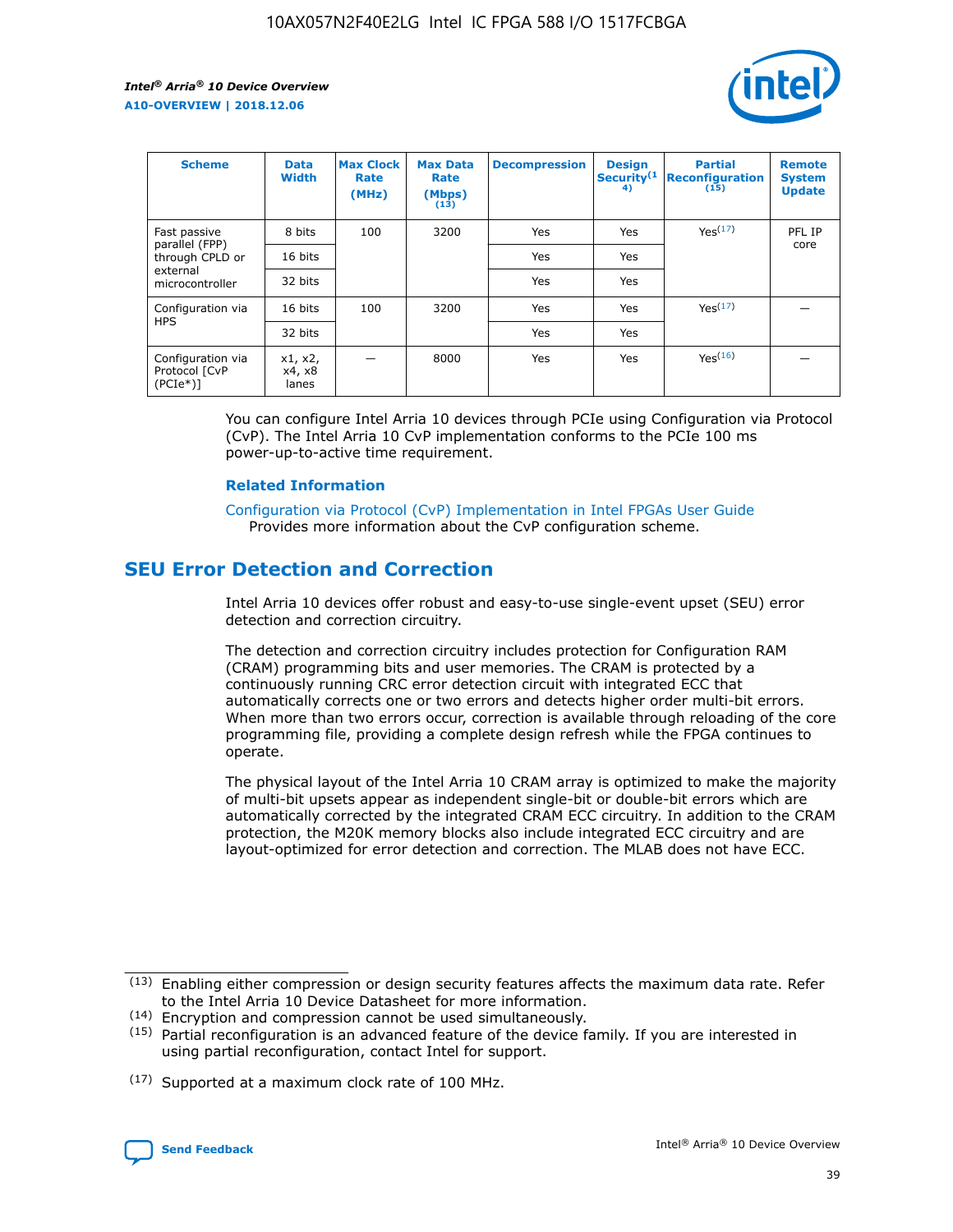

# **Power Management**

Intel Arria 10 devices leverage the advanced 20 nm process technology, a low 0.9 V core power supply, an enhanced core architecture, and several optional power reduction techniques to reduce total power consumption by as much as 40% compared to Arria V devices and as much as 60% compared to Stratix V devices.

The optional power reduction techniques in Intel Arria 10 devices include:

- **SmartVID**—a code is programmed into each device during manufacturing that allows a smart regulator to operate the device at lower core  $V_{CC}$  while maintaining performance
- **Programmable Power Technology**—non-critical timing paths are identified by the Intel Quartus Prime software and the logic in these paths is biased for low power instead of high performance
- **Low Static Power Options**—devices are available with either standard static power or low static power while maintaining performance

Furthermore, Intel Arria 10 devices feature Intel's industry-leading low power transceivers and include a number of hard IP blocks that not only reduce logic resources but also deliver substantial power savings compared to soft implementations. In general, hard IP blocks consume up to 90% less power than the equivalent soft logic implementations.

# **Incremental Compilation**

The Intel Quartus Prime software incremental compilation feature reduces compilation time and helps preserve performance to ease timing closure. The incremental compilation feature enables the partial reconfiguration flow for Intel Arria 10 devices.

Incremental compilation supports top-down, bottom-up, and team-based design flows. This feature facilitates modular, hierarchical, and team-based design flows where different designers compile their respective design sections in parallel. Furthermore, different designers or IP providers can develop and optimize different blocks of the design independently. These blocks can then be imported into the top level project.

# **Document Revision History for Intel Arria 10 Device Overview**

| <b>Document</b><br><b>Version</b> | <b>Changes</b>                                                                                                                                                                                                                                                              |
|-----------------------------------|-----------------------------------------------------------------------------------------------------------------------------------------------------------------------------------------------------------------------------------------------------------------------------|
| 2018.12.06                        | Added links to Intel Arria 10 device errata documents.<br>Removed automotive temperature option from the Intel Arria 10 GX devices.<br>Removed -3 fabric speed grade from the Intel Arria 10 GT devices.<br>Updated power options for the Intel Arria 10 GX and GT devices. |
| 2018.04.09                        | Updated the lowest $V_{CC}$ from 0.83 V to 0.82 V in the topic listing a summary of the device features.                                                                                                                                                                    |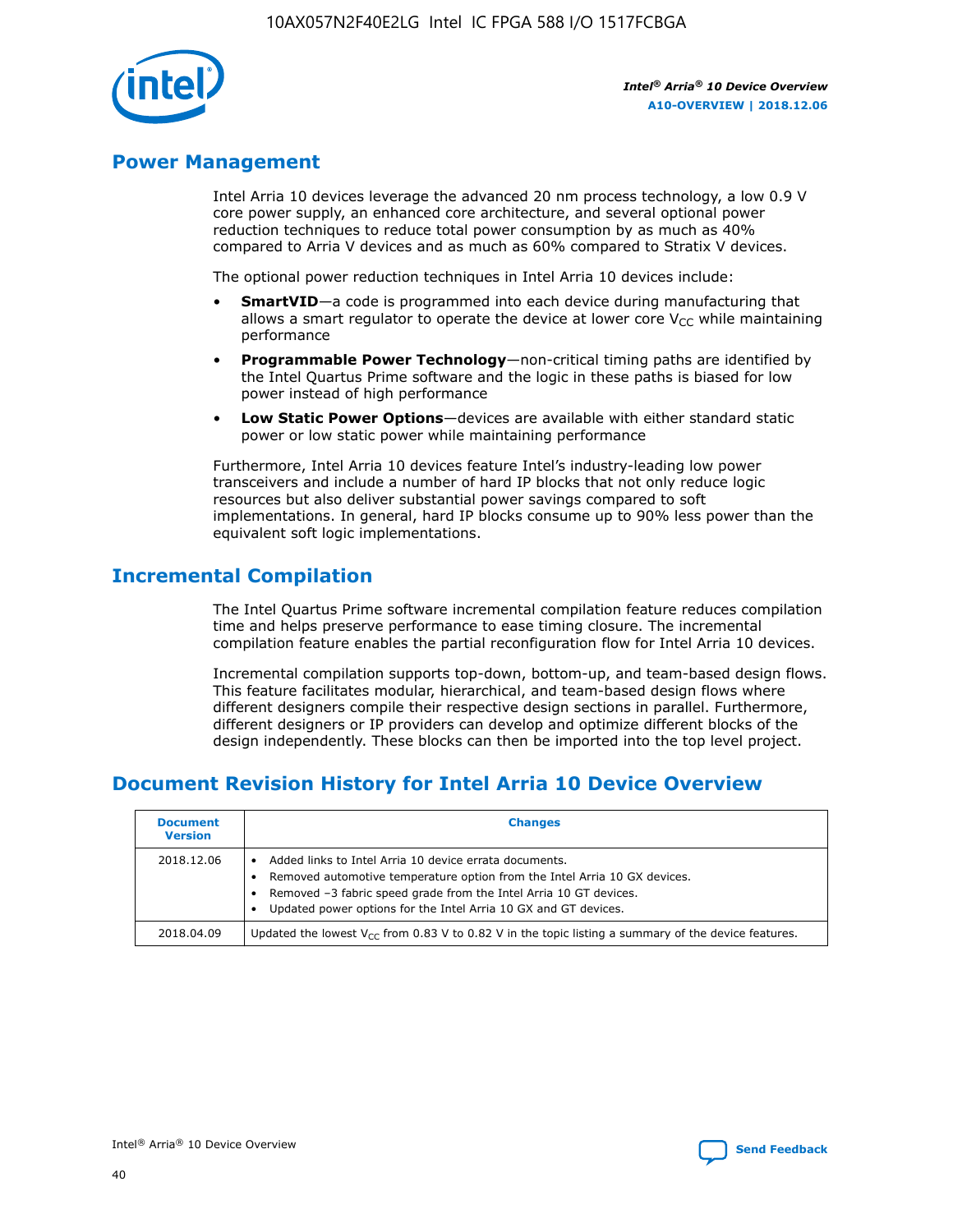

| <b>Date</b>    | <b>Version</b> | <b>Changes</b>                                                                                                                                                                                                                                                                                                                                                                                                                                                                                                                                                                                                                                                                                                                                                                                                                                                                                                                                               |
|----------------|----------------|--------------------------------------------------------------------------------------------------------------------------------------------------------------------------------------------------------------------------------------------------------------------------------------------------------------------------------------------------------------------------------------------------------------------------------------------------------------------------------------------------------------------------------------------------------------------------------------------------------------------------------------------------------------------------------------------------------------------------------------------------------------------------------------------------------------------------------------------------------------------------------------------------------------------------------------------------------------|
| January 2018   | 2018.01.17     | Updated the maximum data rate for HPS (Intel Arria 10 SX devices<br>external memory interface DDR3 controller from 2,166 Mbps to 2,133<br>Mbps.<br>Updated maximum frequency supported for half rate QDRII and QDRII<br>+ SRAM to 633 MHz in Memory Standards Supported by the Soft<br>Memory Controller table.<br>Updated transceiver backplane capability to 12.5 Gbps.<br>Removed transceiver speed grade 5 in Sample Ordering Core and<br>Available Options for Intel Arria 10 GX Devices figure.<br>Removed package code 40, low static power, SmartVID, industrial, and<br>military operating temperature support from Sample Ordering Core and<br>Available Options for Intel Arria 10 GT Devices figure.<br>Updated short reach transceiver rate for Intel Arria 10 GT devices to<br>25.8 Gbps.<br>Removed On-Die Instrumentation - EyeQ and Jitter Margin Tool<br>support from PMA Features of the Transceivers in Intel Arria 10 Devices<br>table. |
| September 2017 | 2017.09.20     | Updated the maximum speed of the DDR4 external memory interface from<br>1,333 MHz/2,666 Mbps to 1,200 MHz/2,400 Mbps.                                                                                                                                                                                                                                                                                                                                                                                                                                                                                                                                                                                                                                                                                                                                                                                                                                        |
| July 2017      | 2017.07.13     | Corrected the automotive temperature range in the figure showing the<br>available options for the Intel Arria 10 GX devices from "-40°C to 100°C"<br>to "-40°C to 125°C".                                                                                                                                                                                                                                                                                                                                                                                                                                                                                                                                                                                                                                                                                                                                                                                    |
| July 2017      | 2017.07.06     | Added automotive temperature option to Intel Arria 10 GX device family.                                                                                                                                                                                                                                                                                                                                                                                                                                                                                                                                                                                                                                                                                                                                                                                                                                                                                      |
| May 2017       | 2017.05.08     | Corrected protocol names with "1588" to "IEEE 1588v2".<br>$\bullet$<br>Updated the vertical migration table to remove vertical migration<br>$\bullet$<br>between Intel Arria 10 GX and Intel Arria 10 SX device variants.<br>Removed all "Preliminary" marks.<br>$\bullet$                                                                                                                                                                                                                                                                                                                                                                                                                                                                                                                                                                                                                                                                                   |
| March 2017     | 2017.03.15     | Removed the topic about migration from Intel Arria 10 to Intel Stratix<br>$\bullet$<br>10 devices.<br>Rebranded as Intel.<br>$\bullet$                                                                                                                                                                                                                                                                                                                                                                                                                                                                                                                                                                                                                                                                                                                                                                                                                       |
| October 2016   | 2016.10.31     | Removed package F36 from Intel Arria 10 GX devices.<br>Updated Intel Arria 10 GT sample ordering code and maximum GX<br>$\bullet$<br>transceiver count. Intel Arria 10 GT devices are available only in the<br>SF45 package option with a maximum of 72 transceivers.                                                                                                                                                                                                                                                                                                                                                                                                                                                                                                                                                                                                                                                                                        |
| May 2016       | 2016.05.02     | Updated the FPGA Configuration and HPS Booting topic.<br>$\bullet$<br>Remove V <sub>CC</sub> PowerManager from the Summary of Features, Power<br>Management and Arria 10 Device Variants and packages topics. This<br>feature is no longer supported in Arria 10 devices.<br>Removed LPDDR3 from the Memory Standards Supported by the HPS<br>Hard Memory Controller table in the Memory Standards Supported by<br>Intel Arria 10 Devices topic. This standard is only supported by the<br><b>FPGA</b><br>Removed transceiver speed grade 5 from the Device Variants and<br>Packages topic for Arria 10 GX and SX devices.                                                                                                                                                                                                                                                                                                                                   |
| February 2016  | 2016.02.11     | Changed the maximum Arria 10 GT datarate to 25.8 Gbps and the<br>$\bullet$<br>minimum datarate to 1 Gbps globally.<br>Revised the state for Core clock networks in the Summary of Features<br>$\bullet$<br>topic.<br>Changed the transceiver parameters in the "Summary of Features for<br>$\bullet$<br>Arria 10 Devices" table.<br>Changed the transceiver parameters in the "Maximum Resource Counts<br>for Arria 10 GT Devices" table.<br>Changed the package availability for GT devices in the "Package Plan<br>for Arria 10 GT Devices" table.<br>Changed the package configurations for GT devices in the "Migration"<br>Capability Across Arria 10 Product Lines" figure.<br>continued                                                                                                                                                                                                                                                               |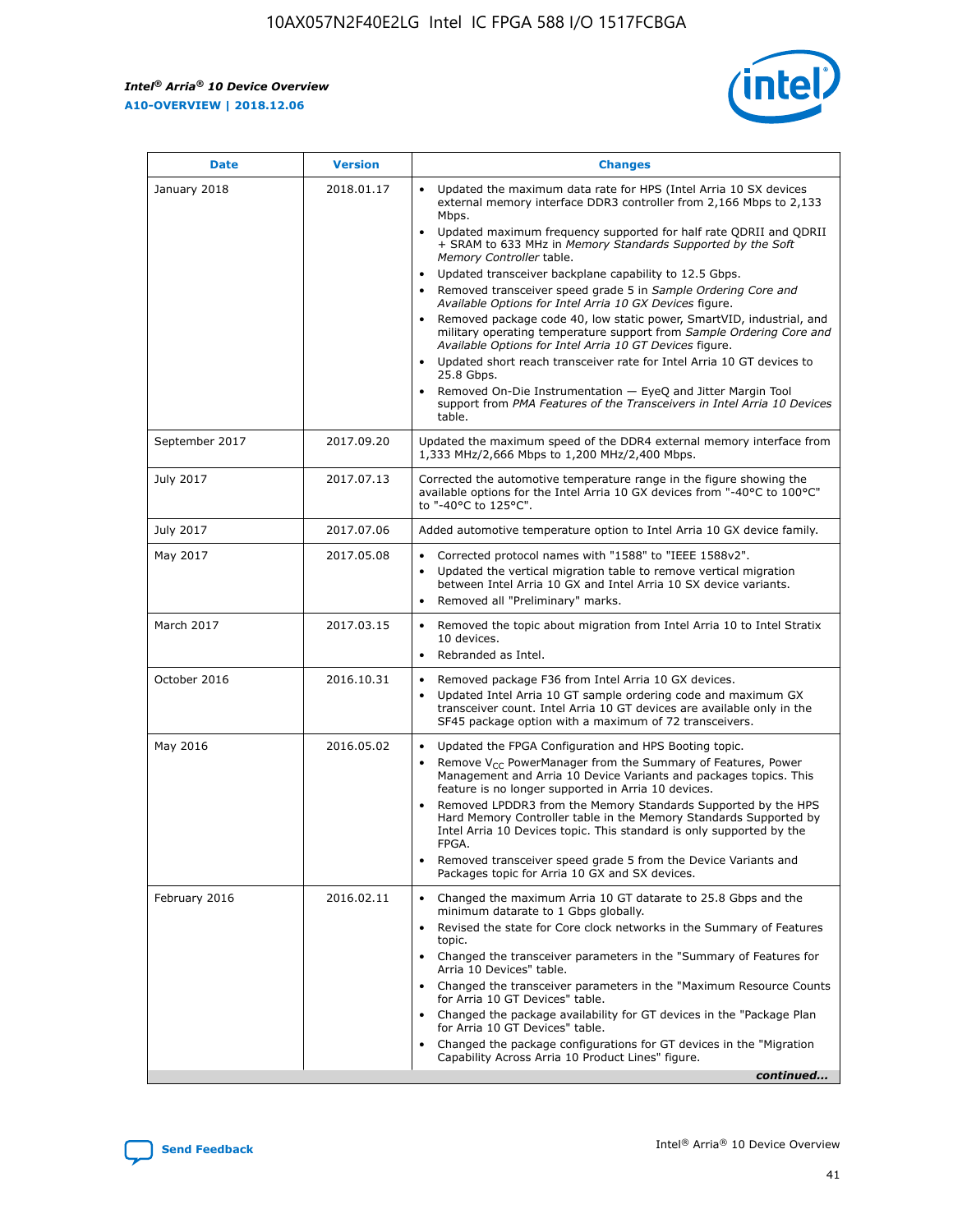

| <b>Date</b>   | <b>Version</b> | <b>Changes</b>                                                                                                                                                               |
|---------------|----------------|------------------------------------------------------------------------------------------------------------------------------------------------------------------------------|
|               |                | • Changed transceiver parameters in the "Low Power Serial Transceivers"<br>section.                                                                                          |
|               |                | • Changed the transceiver descriptions in the "Device Variants for the<br>Arria 10 Device Family" table.                                                                     |
|               |                | Changed the "Sample Ordering Code and Available Options for Arria 10<br>$\bullet$<br>GT Devices" figure.                                                                     |
|               |                | Changed the datarates for GT devices in the "PMA Features" section.                                                                                                          |
|               |                | Changed the datarates for GT devices in the "PCS Features" section.<br>$\bullet$                                                                                             |
| December 2015 | 2015.12.14     | Updated the number of M20K memory blocks for Arria 10 GX 660 from<br>2133 to 2131 and corrected the total RAM bit from 48,448 Kb to<br>48,408 Kb.                            |
|               |                | Corrected the number of DSP blocks for Arria 10 GX 660 from 1688 to<br>1687 in the table listing floating-point arithmetic resources.                                        |
| November 2015 | 2015.11.02     | Updated the maximum resources for Arria 10 GX 220, GX 320, GX 480,<br>$\bullet$<br>GX 660, SX 220, SX 320, SX 480, and SX 660.                                               |
|               |                | • Updated resource count for Arria 10 GX 320, GX 480, GX 660, SX 320,<br>SX 480, a SX 660 devices in Number of Multipliers in Intel Arria 10<br><b>Devices</b> table.        |
|               |                | Updated the available options for Arria 10 GX, GT, and SX.                                                                                                                   |
|               |                | Changed instances of Quartus II to Quartus Prime.<br>$\bullet$                                                                                                               |
| June 2015     | 2015.06.15     | Corrected label for Intel Arria 10 GT product lines in the vertical migration<br>figure.                                                                                     |
| May 2015      | 2015.05.15     | Corrected the DDR3 half rate and quarter rate maximum frequencies in the<br>table that lists the memory standards supported by the Intel Arria 10 hard<br>memory controller. |
| May 2015      | 2015.05.04     | • Added support for 13.5G JESD204b in the Summary of Features table.<br>• Added a link to Arria 10 GT Channel Usage in the Arria 10 GT Package<br>Plan topic.                |
|               |                | • Added a note to the table, Maximum Resource Counts for Arria 10 GT<br>devices.                                                                                             |
|               |                | • Updated the power requirements of the transceivers in the Low Power<br>Serial Transceivers topic.                                                                          |
| January 2015  | 2015.01.23     | • Added floating point arithmetic features in the Summary of Features<br>table.                                                                                              |
|               |                | • Updated the total embedded memory from 38.38 megabits (Mb) to<br>65.6 Mb.                                                                                                  |
|               |                | • Updated the table that lists the memory standards supported by Intel<br>Arria 10 devices.                                                                                  |
|               |                | Removed support for DDR3U, LPDDR3 SDRAM, RLDRAM 2, and DDR2.                                                                                                                 |
|               |                | Moved RLDRAM 3 support from hard memory controller to soft memory<br>controller. RLDRAM 3 support uses hard PHY with soft memory<br>controller.                              |
|               |                | Added soft memory controller support for QDR IV.<br>٠                                                                                                                        |
|               |                | Updated the maximum resource count table to include the number of<br>hard memory controllers available in each device variant.                                               |
|               |                | Updated the transceiver PCS data rate from 12.5 Gbps to 12 Gbps.<br>$\bullet$                                                                                                |
|               |                | Updated the max clock rate of PS, FPP x8, FPP x16, and Configuration<br>via HPS from 125 MHz to 100 MHz.                                                                     |
|               |                | Added a feature for fractional synthesis PLLs: PLL cascading.                                                                                                                |
|               |                | Updated the HPS programmable general-purpose I/Os from 54 to 62.<br>$\bullet$<br>continued                                                                                   |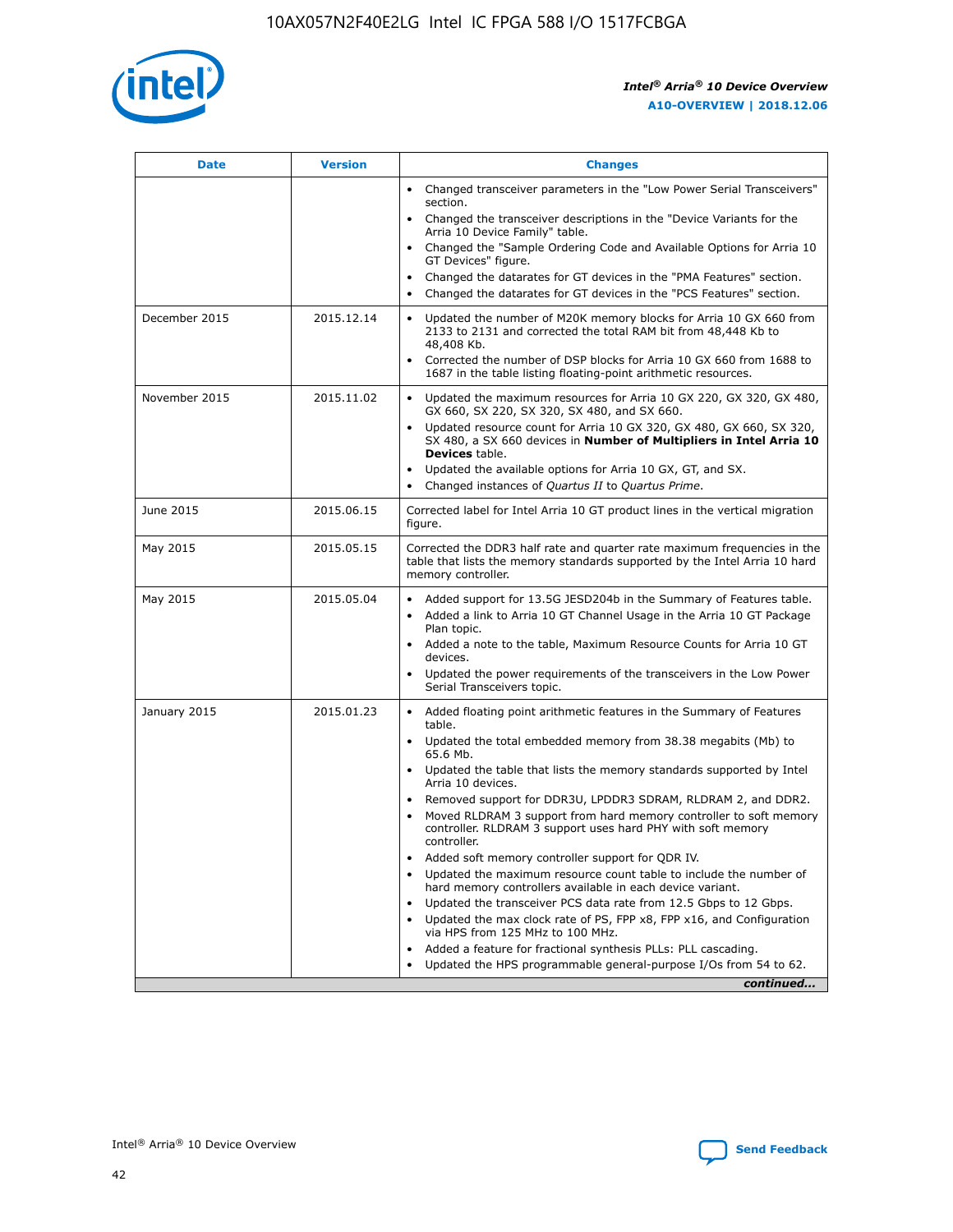r



| <b>Date</b>    | <b>Version</b> | <b>Changes</b>                                                                                                                                                                                                                                                                                                                                                                                                                                                                                                                                      |
|----------------|----------------|-----------------------------------------------------------------------------------------------------------------------------------------------------------------------------------------------------------------------------------------------------------------------------------------------------------------------------------------------------------------------------------------------------------------------------------------------------------------------------------------------------------------------------------------------------|
| September 2014 | 2014.09.30     | Corrected the 3 V I/O and LVDS I/O counts for F35 and F36 packages<br>$\bullet$<br>of Arria 10 GX.<br>Corrected the 3 V I/O, LVDS I/O, and transceiver counts for the NF40<br>$\bullet$<br>package of the Arria GX 570 and 660.<br>Removed 3 V I/O, LVDS I/O, and transceiver counts for the NF40<br>$\bullet$<br>package of the Arria GX 900 and 1150. The NF40 package is not<br>available for Arria 10 GX 900 and 1150.                                                                                                                          |
| August 2014    | 2014.08.18     | Updated Memory (Kb) M20K maximum resources for Arria 10 GX 660<br>devices from 42,660 to 42,620.<br>Added GPIO columns consisting of LVDS I/O Bank and 3V I/O Bank in<br>$\bullet$<br>the Package Plan table.<br>Added how to use memory interface clock frequency higher than 533<br>$\bullet$<br>MHz in the I/O vertical migration.<br>Added information to clarify that RLDRAM3 support uses hard PHY with<br>$\bullet$<br>soft memory controller.<br>Added variable precision DSP blocks support for floating-point<br>$\bullet$<br>arithmetic. |
| June 2014      | 2014.06.19     | Updated number of dedicated I/Os in the HPS block to 17.                                                                                                                                                                                                                                                                                                                                                                                                                                                                                            |
| February 2014  | 2014.02.21     | Updated transceiver speed grade options for GT devices in Figure 2.                                                                                                                                                                                                                                                                                                                                                                                                                                                                                 |
| February 2014  | 2014.02.06     | Updated data rate for Arria 10 GT devices from 28.1 Gbps to 28.3 Gbps.                                                                                                                                                                                                                                                                                                                                                                                                                                                                              |
| December 2013  | 2013.12.10     | Updated the HPS memory standards support from LPDDR2 to LPDDR3.<br>Updated HPS block diagram to include dedicated HPS I/O and FPGA<br>$\bullet$<br>Configuration blocks as well as repositioned SD/SDIO/MMC, DMA, SPI<br>and NAND Flash with ECC blocks.                                                                                                                                                                                                                                                                                            |
| December 2013  | 2013.12.02     | Initial release.                                                                                                                                                                                                                                                                                                                                                                                                                                                                                                                                    |